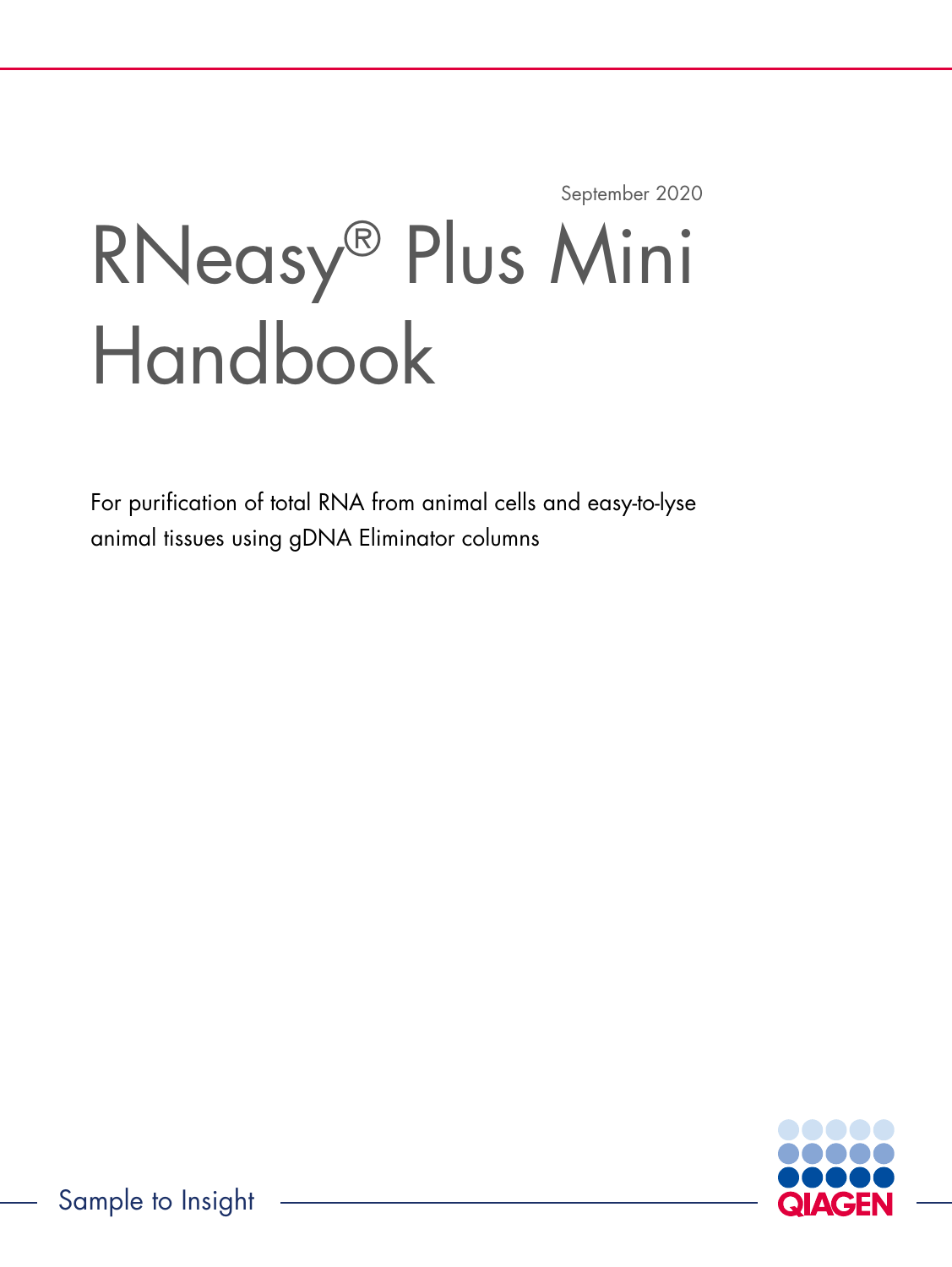# **Contents**

| Appendix B: Storage, Quantification and Determination of Quality of RNA 32                                                                                               |
|--------------------------------------------------------------------------------------------------------------------------------------------------------------------------|
| Appendix C: Protocol for Formaldehyde Agarose Gel Electrophoresis 35                                                                                                     |
| Appendix D: Purification of Total RNA Containing Small RNAs from Cells37                                                                                                 |
| Appendix E: Separate Purification of Small RNA (Containing miRNA) and Larger RNA from<br>Animal Cells using the RNeasy Plus Mini Kit and RNeasy MinElute® Cleanup Kit 39 |
|                                                                                                                                                                          |
|                                                                                                                                                                          |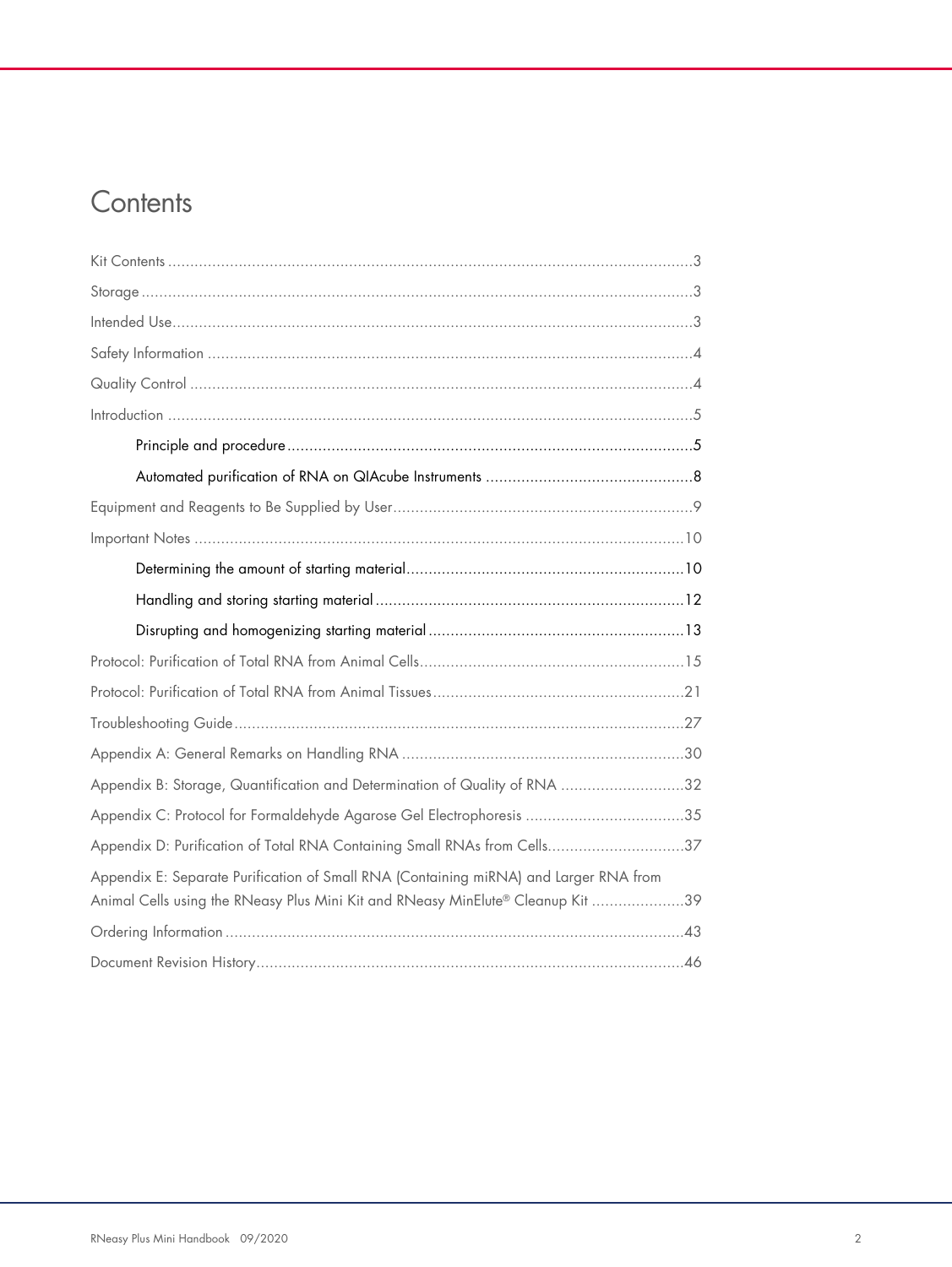### Kit Contents

| <b>RNeasy Plus Mini Kit</b>                                                          | (50)            | (250)  |
|--------------------------------------------------------------------------------------|-----------------|--------|
| Catalog no.                                                                          | 74134           | 74136  |
| Number of preps                                                                      | 50              | 250    |
| gDNA Eliminator Mini Spin Columns<br>(uncolored)<br>(each in a 2 ml Collection Tube) | 50              | 250    |
| RNeasy Mini Spin Columns (pink)<br>(each in a 2 ml Collection Tube)                  | 50              | 250    |
| Collection Tubes (1.5 ml)                                                            | 50              | 250    |
| Collection Tubes (2 ml)                                                              | 50              | 250    |
| Buffer RLT Plus*                                                                     | 45 ml           | 220 ml |
| Buffer RW1*                                                                          | $45$ m          | 220 ml |
| Buffer RPE <sup>†</sup> (concentrate)                                                | 11 ml           | 55 ml  |
| RNase-Free Water                                                                     | 10 <sub>m</sub> | 50 ml  |
| Quick-Start Protocol                                                                 |                 |        |

\* Contains a guanidine salt. Not compatible with disinfectants containing bleach. See page 4 for safety information.

† Before using for the first time, add 4 volumes of ethanol (96–100%) as indicated on the bottle to obtain a working solution.

### **Storage**

The RNeasy Plus Mini Kit should be stored dry at room temperature (15–25°C) and is stable for at least 9 months under these conditions, if not otherwise stated on the label.

## Intended Use

The RNeasy Plus Mini Kit is intended for molecular biology applications. This product is not intended for the diagnosis, prevention or treatment of a disease.

QIAcube® Connect is designed to perform fully automated purification of nucleic acids and proteins in molecular biology applications. The system is intended for use by professional users trained in molecular biological techniques and the operation of QIAcube Connect.

All due care and attention should be exercised in the handling of the product. We recommend all users of QIAGEN® products to adhere to the NIH guidelines that have been developed for recombinant DNA experiments or to other applicable guidelines.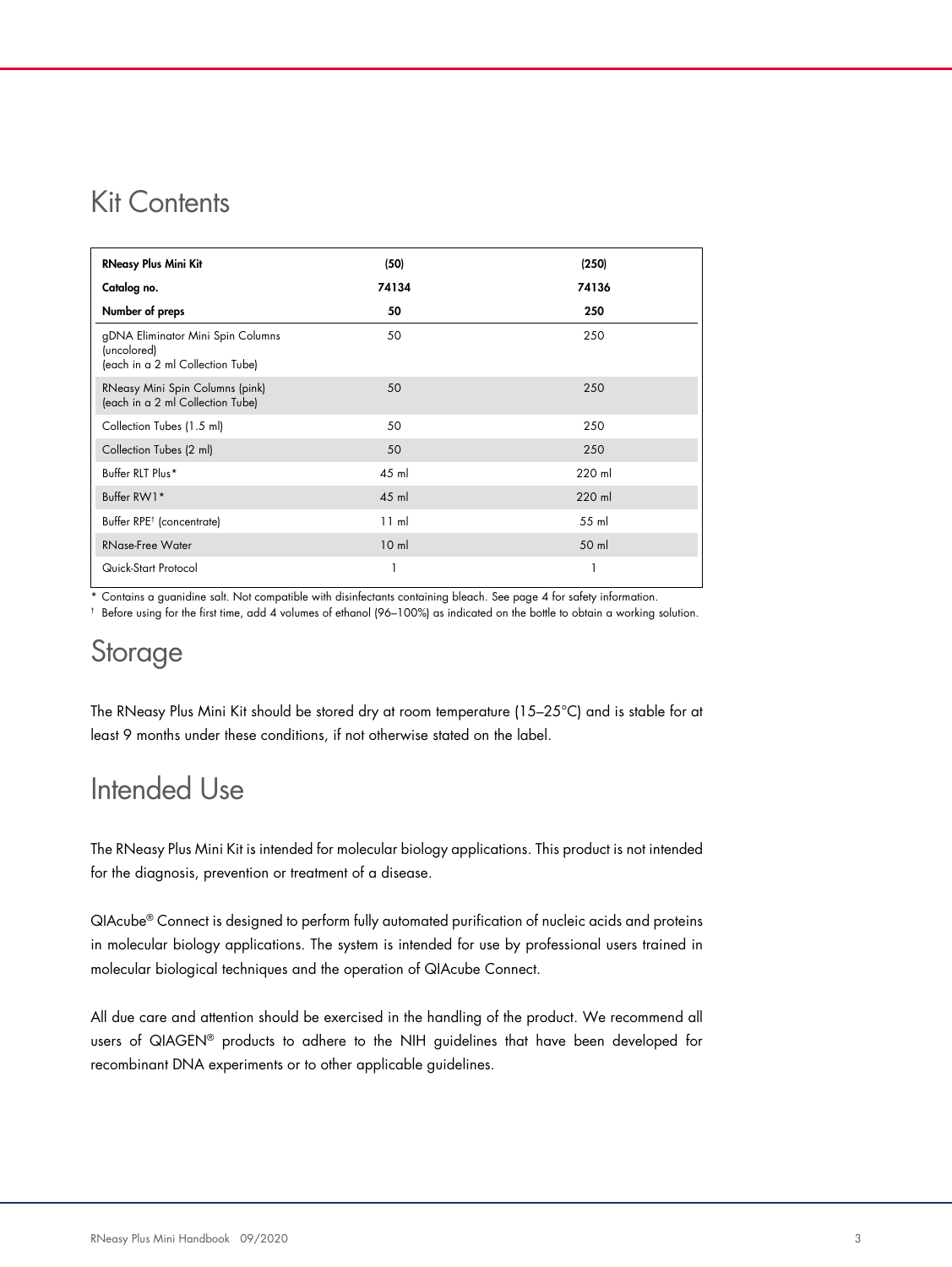# Safety Information

When working with chemicals, always wear a suitable lab coat, disposable gloves and protective goggles. For more information, please consult the appropriate safety data sheets (SDSs). These are available online in convenient and compact PDF format at www.qiagen.com/safety where you can find, view and print the SDS for each QIAGEN kit and kit component.



CAUTION CAUTION: DO NOT add bleach or acidic solutions directly to the samplepreparation waste.

Buffer RLT Plus contains guanidine thiocyanate and Buffer RW1 contains a small amount of guanidine thiocyanate. This chemical can form highly reactive compounds when combined with bleach. If liquid containing these buffers is spilt, clean with suitable laboratory detergent and water. If the spilt liquid contains potentially infectious agents, clean the affected area first with laboratory detergent and water, and then with 1% (v/v) sodium hypochlorite.

# Quality Control

In accordance with QIAGEN's ISO-certified Quality Management System, each lot of RNeasy Plus Mini Kit is tested against predetermined specifications to ensure consistent product quality.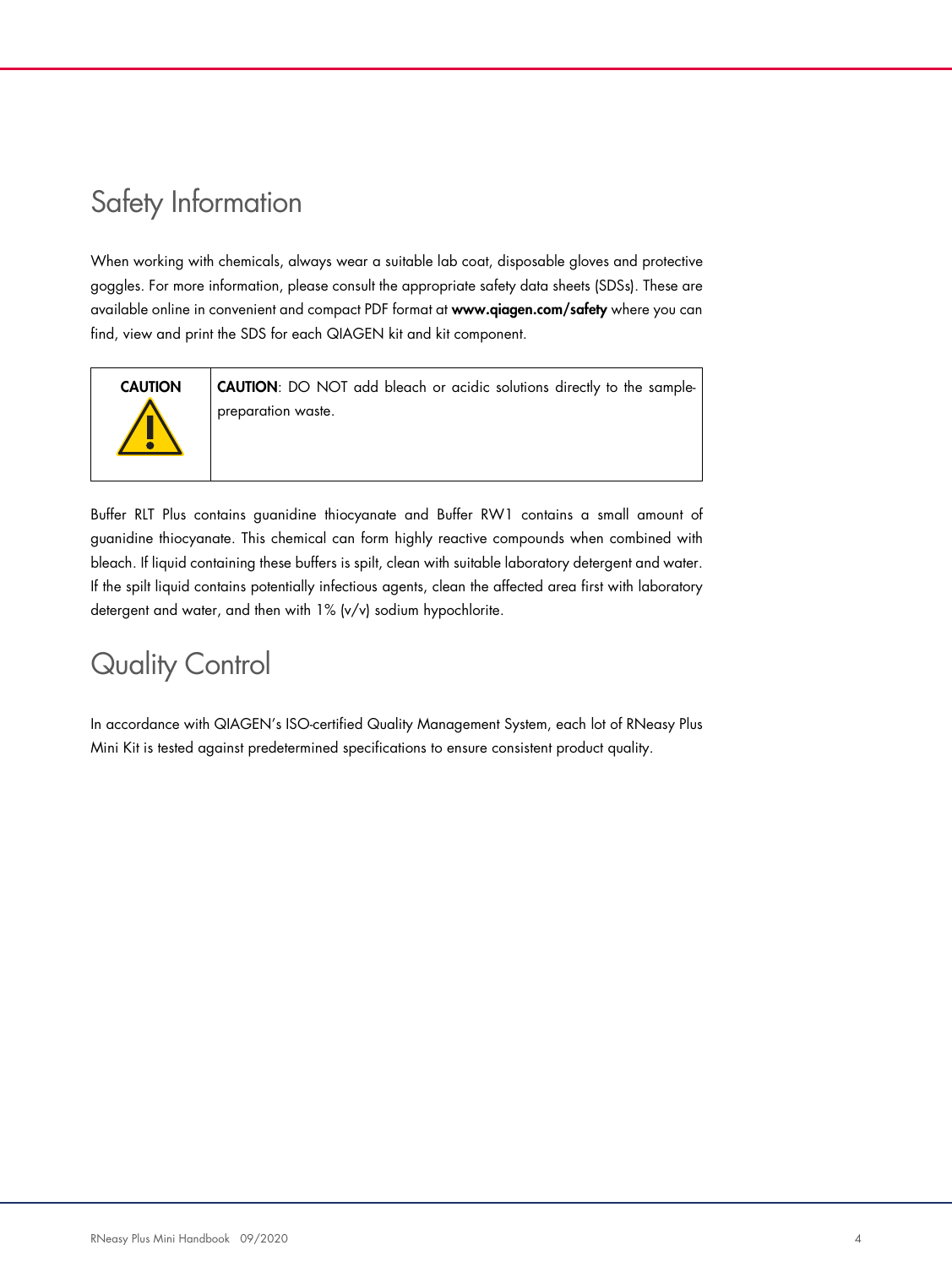### **Introduction**

The RNeasy Plus Mini Kit is designed to purify RNA from small amounts of animal cells or tissues. The kit is compatible with a wide range of cultured cells and with easy-to-lyse tissues. Genomic DNA contamination is effectively removed using a specially designed gDNA Eliminator spin column. The purified RNA is ready to use and is ideally suited for downstream applications that are sensitive to low amounts of DNA contamination, such as quantitative, real-time RT-PCR.\* The purified RNA can also be used in other applications, including:

- Next generation sequencing
- RT-PCR
- Differential display
- cDNA synthesis
- Northern, dot and slot blot analyses
- Primer extension
- Poly A+ RNA selection
- RNase/S1 nuclease protection
- **•** Microarrays

The RNeasy Plus Mini Kit allows the parallel processing of multiple samples in less than 25 minutes. Time-consuming and tedious methods, such as CsCl step-gradient ultracentrifugation and alcohol precipitation steps, or methods involving the use of toxic substances, such as phenol and/or chloroform, are replaced by the RNeasy Plus procedure.

#### Principle and procedure

The RNeasy Plus procedure integrates QIAGEN's patented technology for selective removal of double-stranded DNA with well-established RNeasy technology. Efficient purification of high-quality RNA is guaranteed, without the need for additional DNase digestion.

Biological samples are first lysed and homogenized in a highly denaturing guanidineisothiocyanate–containing buffer, which immediately inactivates RNases to ensure isolation of intact RNA. The lysate is then passed through a gDNA Eliminator spin column. This column, in combination with the optimized high-salt buffer, allows efficient removal of genomic DNA.

<sup>\*</sup> Visit www.qiagen.com/geneXpression for information on standardized solutions for gene expression analysis, including QuantiNova® Kits and Assays for quantitative, real-time RT-PCR.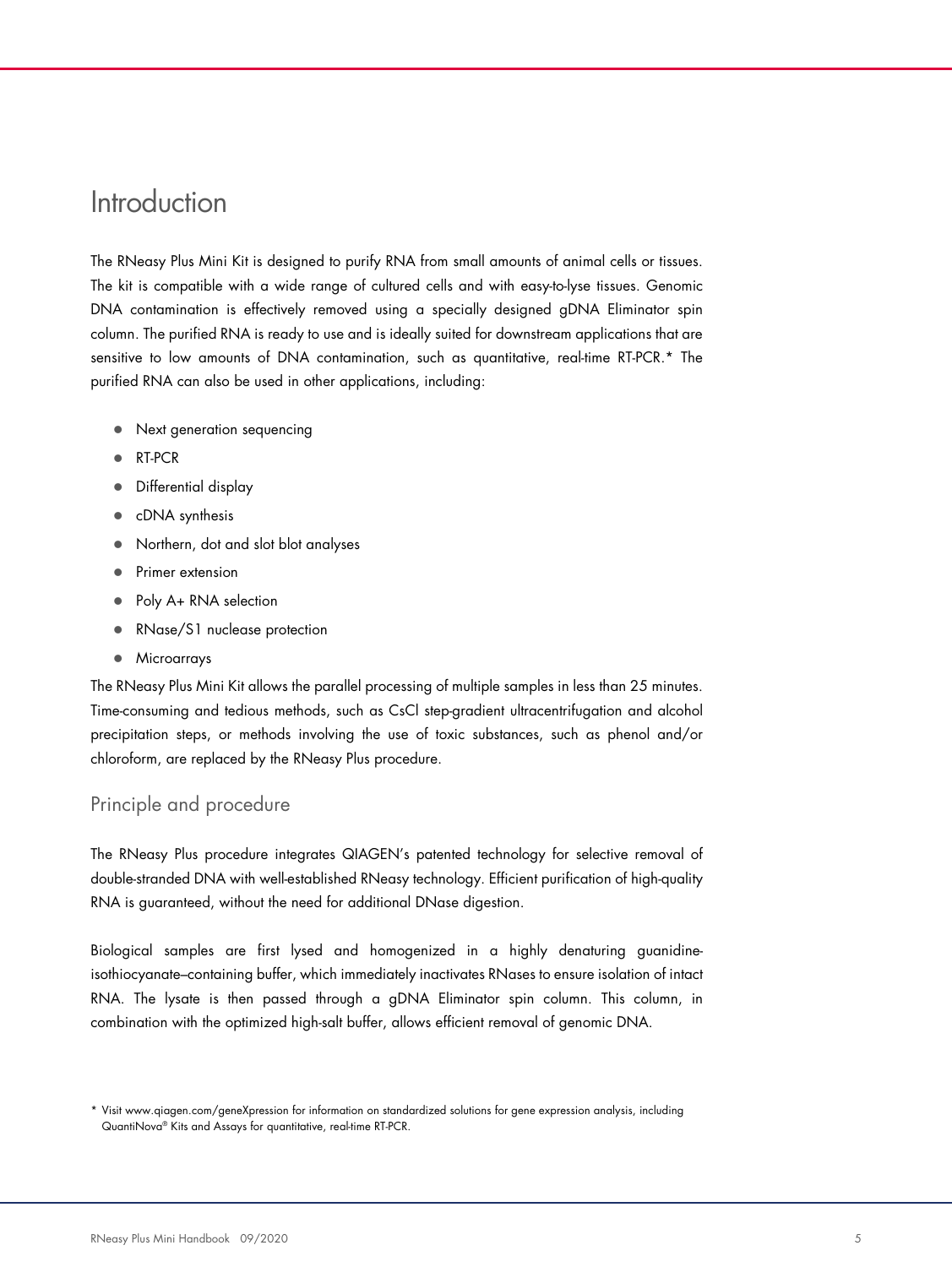Ethanol is added to the flow-through to provide appropriate binding conditions for RNA, and the sample is then applied to an RNeasy spin column, where total RNA binds to the membrane and contaminants are efficiently washed away. High-quality RNA is then eluted in 30 µl, or more, of water.

With the RNeasy Plus procedure, all RNA molecules longer than 200 nucleotides are isolated. The procedure provides an enrichment for mRNA, since most RNAs <200 nucleotides (such as 5.8S rRNA, 5S rRNA and tRNAs, which together comprise 15–20% of total RNA) are selectively excluded. The size distribution of the purified RNA is comparable to that obtained by centrifugation through a CsCl cushion, where small RNAs do not sediment efficiently.

In this handbook, different protocols are provided for different starting materials. The protocols differ primarily in the lysis and homogenization of the sample. Once the sample is applied to the gDNA Eliminator spin column, the protocols are similar (see flowchart, next page).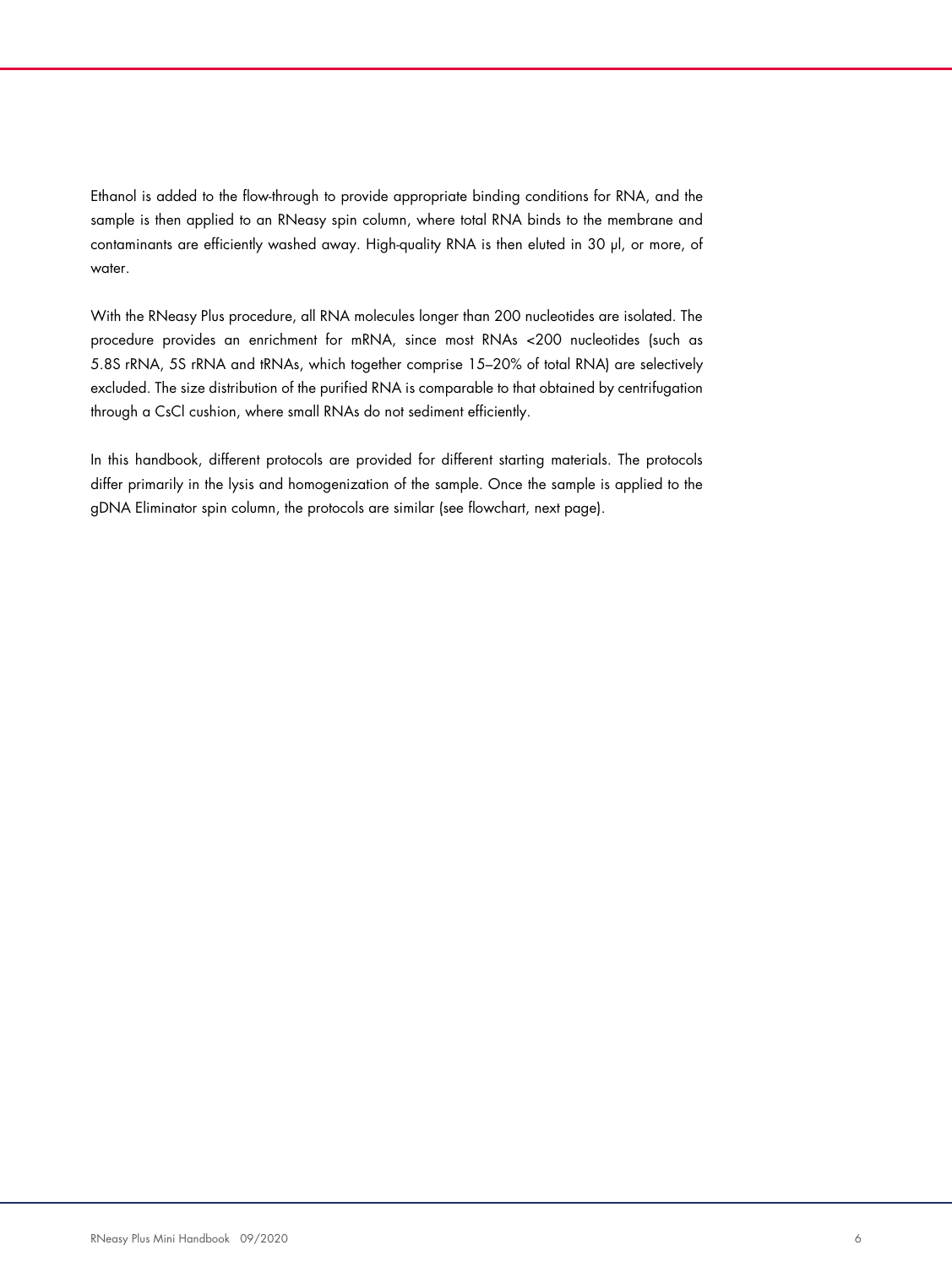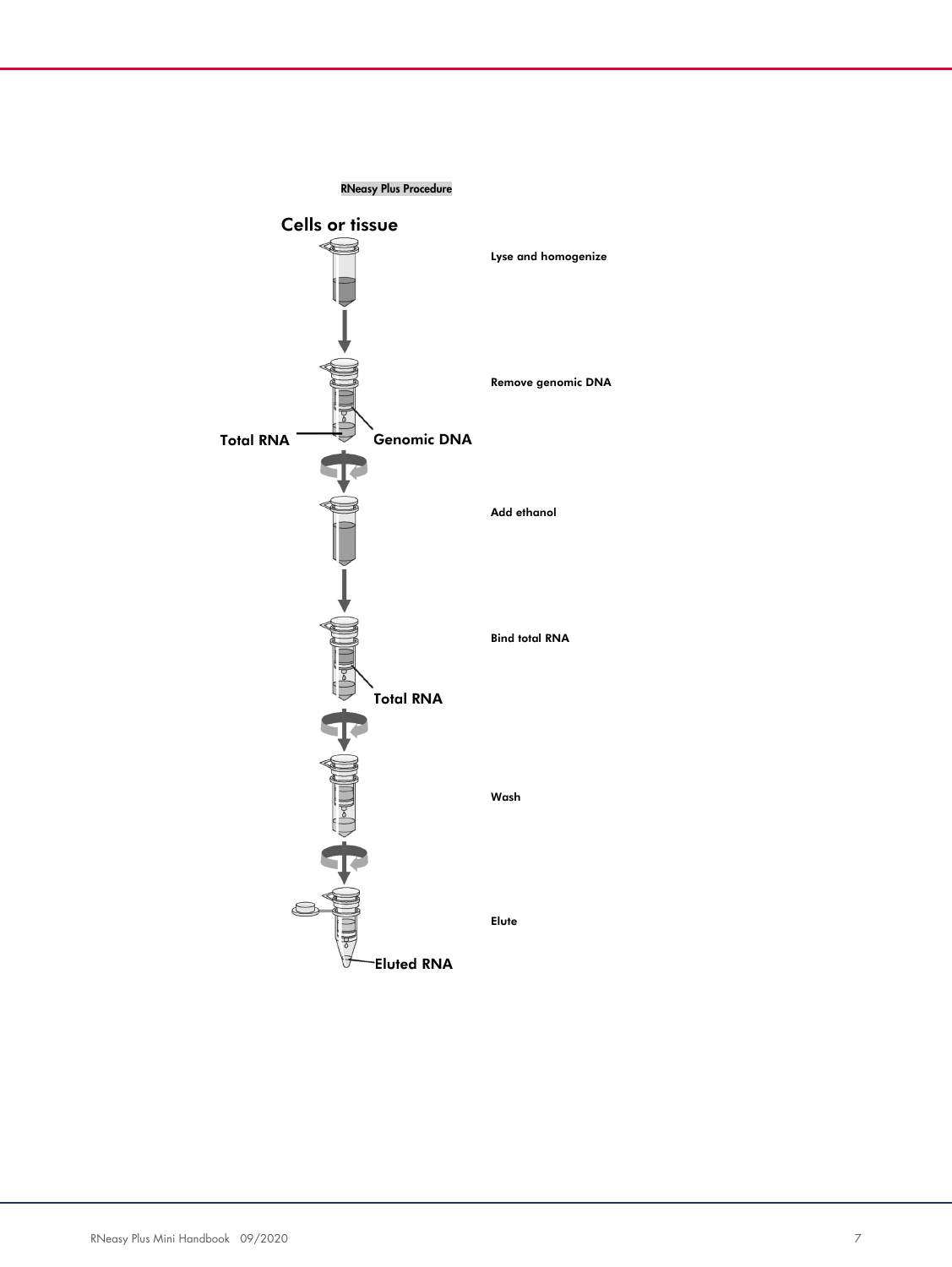#### Automated purification of RNA on QIAcube Instruments

Purification of RNA can be fully automated on QIAcube Connect or the classic QIAcube. The innovative QIAcube instruments use advanced technology to process QIAGEN spin columns, enabling seamless integration of automated, low-throughput sample prep into your laboratory workflow. Sample preparation using QIAcube instruments follows the same steps as the manual procedure (i.e., lyse, bind, wash and elute), enabling you to continue using the RNeasy Plus Mini Kit for purification of high-quality RNA.

QIAcube instruments are preinstalled with protocols for purification of plasmid DNA, genomic DNA, RNA, viral nucleic acids and proteins, plus DNA and RNA cleanup. The range of protocols available is continually expanding, and additional QIAGEN protocols can be downloaded free of charge at www.qiagen.com/qiacubeprotocols.



QIAcube Connect.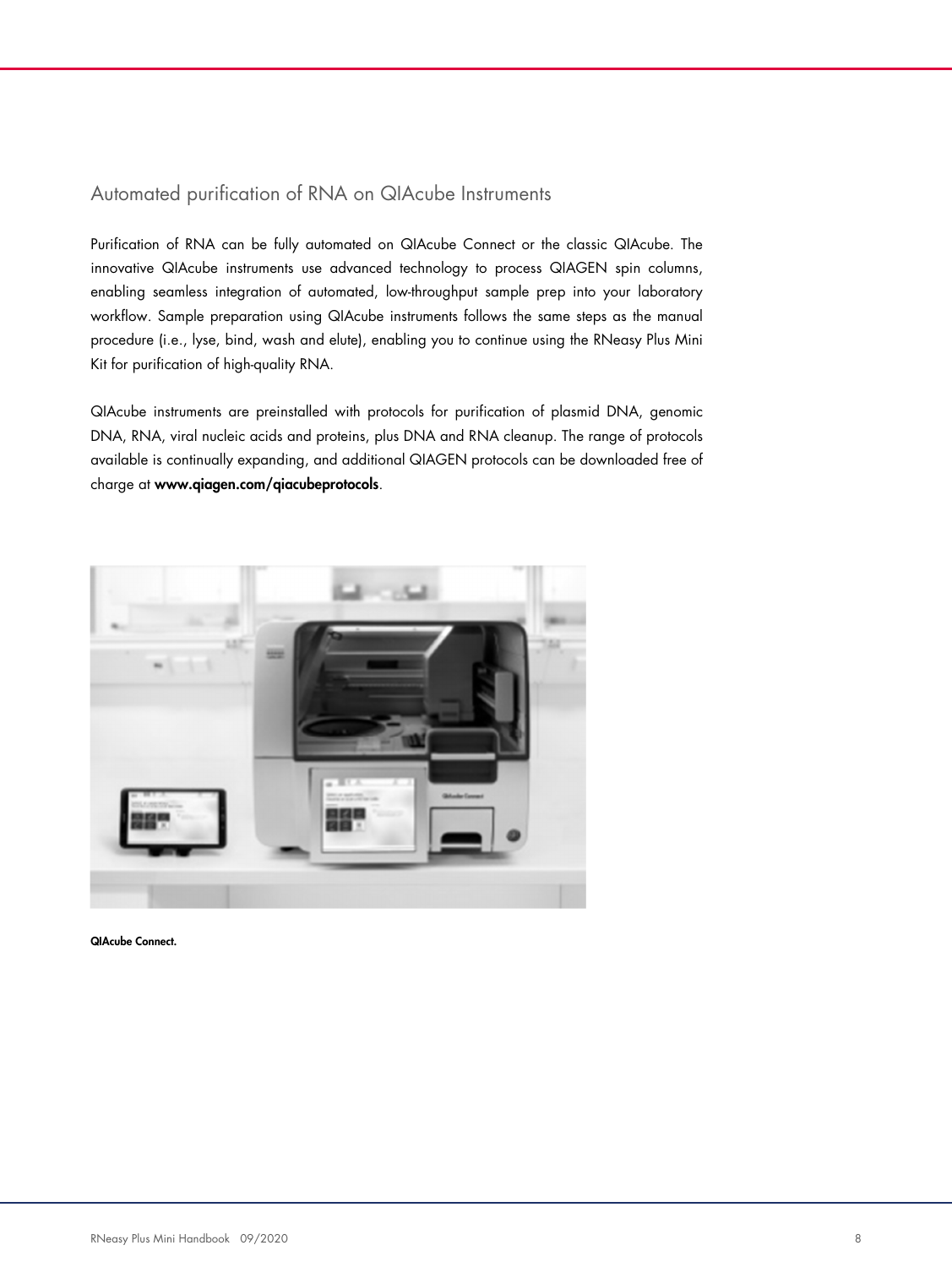# Equipment and Reagents to Be Supplied by User

When working with chemicals, always wear a suitable lab coat, disposable gloves and protective goggles. For more information, consult the appropriate safety data sheets (SDSs), available from the product supplier.

#### For all protocols

- 14.3 M β-mercaptoethanol (β-ME) (commercially available solutions are usually 14.3 M), alternatively dithiothreitol (DTT, 2 M stock solution);
- Sterile, RNase-free pipet tips
- Microcentrifuge (with rotor for 2 ml tubes)
- $\bullet$  96-100% ethanol\*
- 70% ethanol\* in water
- **•** Disposable gloves
- For tissue samples: RNAprotect® Tissue Reagent (see ordering information, page 43) or liquid nitrogen
- Equipment for sample disruption and homogenization (see pages 13–13). Depending on the method chosen, one or more of the following are required:
	- Trypsin and PBS
	- QIAshredder homogenizer (see ordering information, page 43)
	- **Blunt-ended needle and syringe**
	- Mortar and pestle
	- TissueLyser II or TissueLyser LT (see ordering information, page 43)
	- TissueRuptor<sup>®</sup> II homogenizer (see ordering information, page 43)

\* Do not use denatured alcohol, which contains other substances, such as methanol or methylethylketone.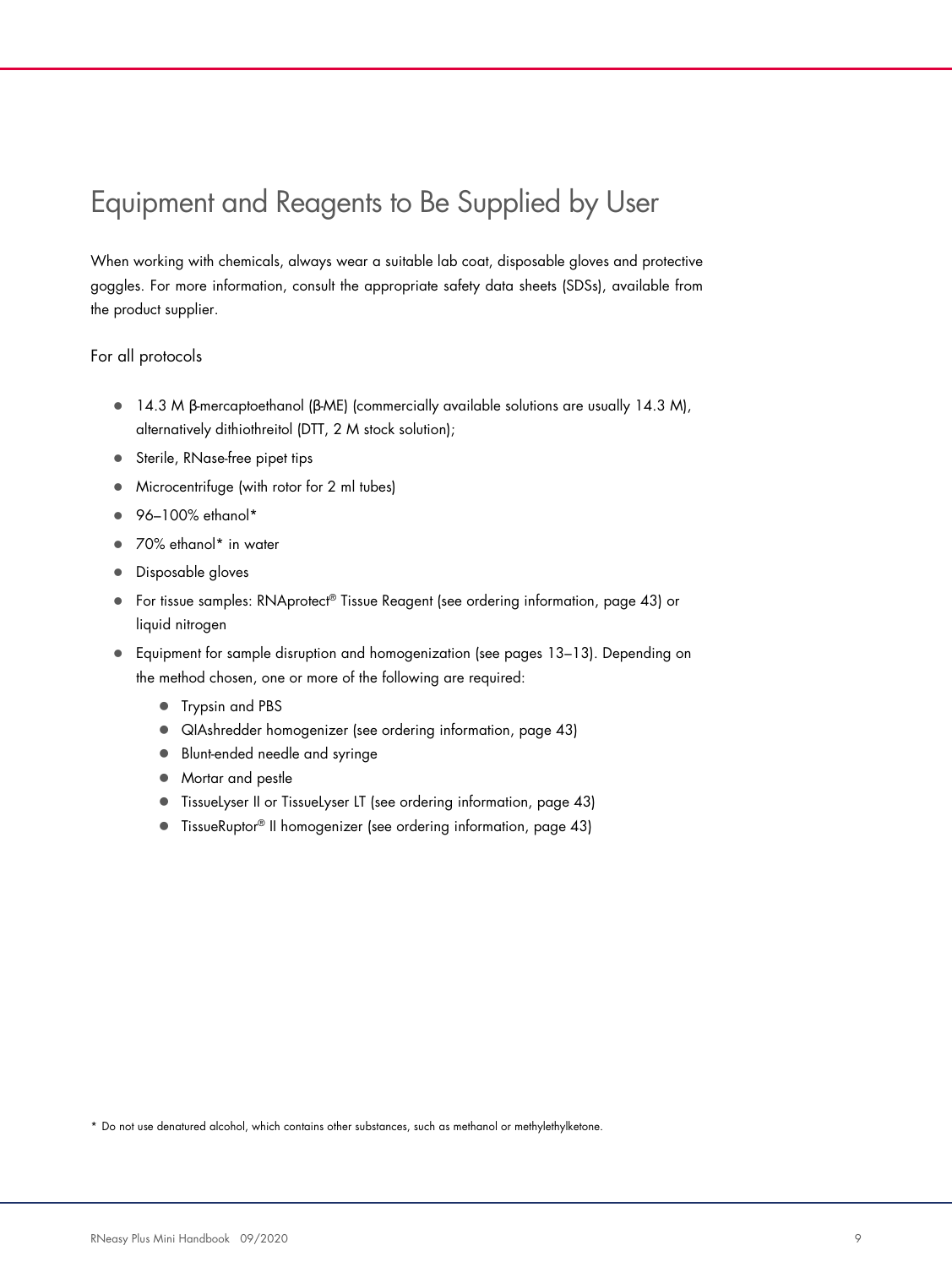### Important Notes

#### Determining the amount of starting material

It is essential to use the correct amount of starting material to obtain optimal RNA yield and purity. The maximum amount that can be used is limited by:

- The type of sample and its DNA and RNA content
- The volume of Buffer RLT Plus required for efficient lysis and the maximum loading volume of the RNeasy spin column
- The DNA removal capacity of the gDNA Eliminator spin column
- The RNA binding capacity of the RNeasy spin column

When processing samples containing high amounts of DNA or RNA, less than the maximum amount of starting material shown in Table 1 should be used, so that the DNA removal capacity of the gDNA Eliminator spin column and the RNA binding capacity of the RNeasy spin column are not exceeded.

When processing samples containing average or low amounts of RNA, the maximum amount of starting material shown in Table 1 can be used. However, even though the RNA binding capacity of the RNeasy spin column is not reached, the maximum amount of starting material must not be exceeded. Otherwise, lysis will be incomplete and cellular debris may interfere with the binding of RNA to the RNeasy spin column membrane, resulting in lower RNA yield and purity.

More information on using the correct amount of starting material is given in each protocol. Table 2 shows expected RNA yields from various cells and tissues.

Note: If the DNA removal capacity of the gDNA Eliminator spin column is exceeded, the purified RNA will be contaminated with DNA. Although the gDNA Eliminator spin column can bind more than 100 µg DNA, we recommend using samples containing less than 20 µg DNA to ensure removal of virtually all genomic DNA. If the binding capacity of the RNeasy spin column is exceeded, RNA yields will not be consistent and may be reduced. If lysis of the starting material is incomplete, RNA yields will be lower than expected, even if the binding capacity of the RNeasy spin column is not exceeded.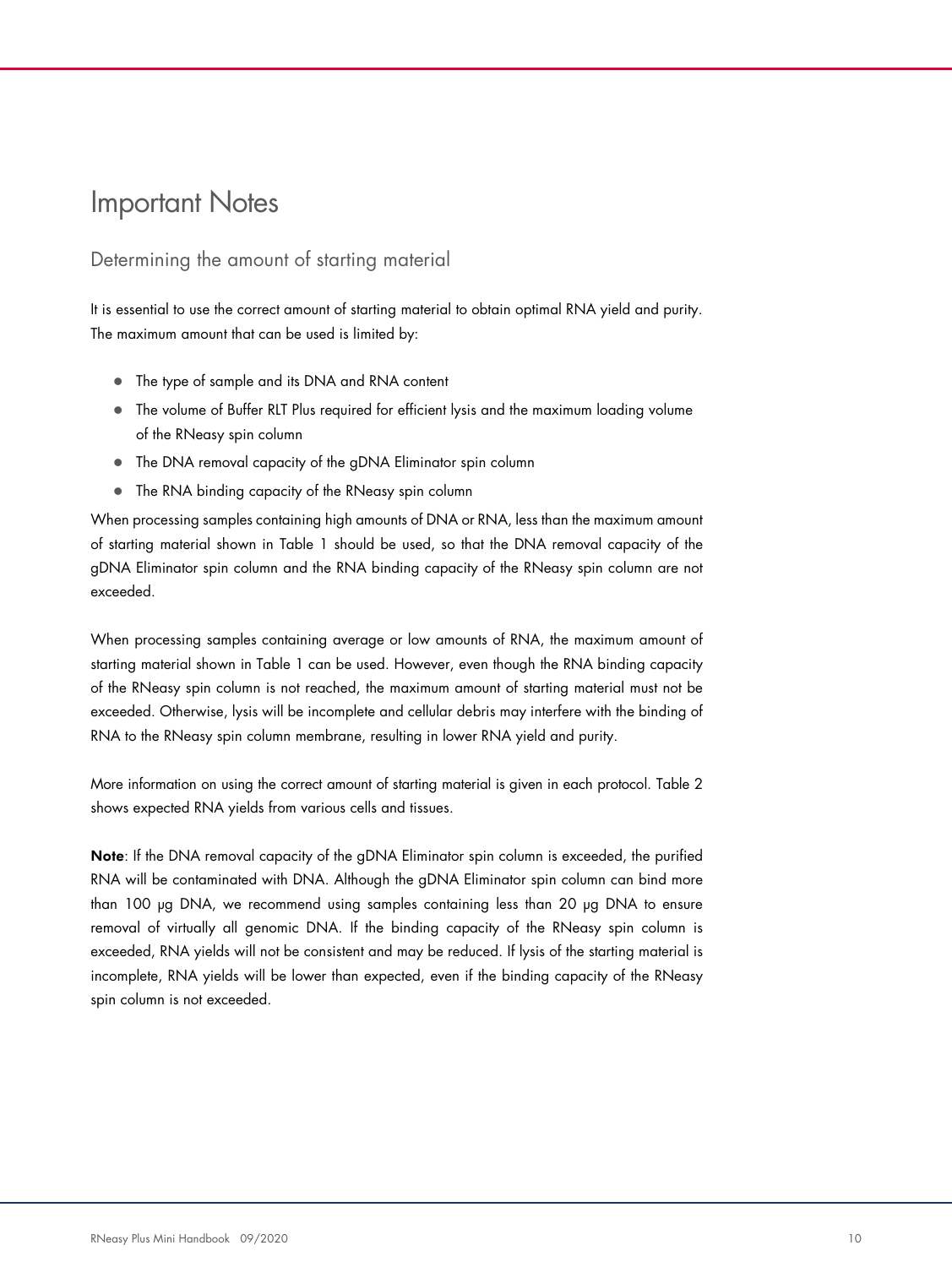#### Table 1. RNeasy Mini spin column specifications

| Maximum binding capacity            | 100 $\mu$ g RNA         |
|-------------------------------------|-------------------------|
| Maximum loading volume              | $700$ $\mu$             |
| RNA size distribution               | $RNA > 200$ nucleotides |
| Minimum elution volume              | $30 \mu$                |
| Maximum amount of starting material |                         |
| Animal cells                        | $1 \times 10^7$ cells   |
| Animal tissues                      | 30 <sub>mg</sub>        |

#### Table 2. Yields of total RNA with the RNeasy Plus Mini Kit

| Cell cultures $(1 \times 10^6 \text{ cells})$ | Average yield of total RNA*<br>(µg) | Mouse/rat tissues<br>$(10 \text{ mg})$ | Average yield of total RNA*<br>(µg) |
|-----------------------------------------------|-------------------------------------|----------------------------------------|-------------------------------------|
| <b>NIH/3T3</b>                                | 10                                  | Embryo (13 day)                        | 25                                  |
| Hela                                          | 15                                  | <b>Brain</b>                           | $5 - 10$                            |
| COS-7                                         | 35                                  | Heart                                  | $4 - 8$                             |
| LMH                                           | 12                                  | Kidney                                 | $20 - 30$                           |
| Huh                                           | 15                                  | Liver                                  | $40 - 60$                           |
|                                               |                                     | Lung                                   | $10 - 20$                           |

\* Amounts can vary due to factors, such as species, developmental stage and growth conditions. Since the RNeasy procedure enriches for mRNA and other RNA species >200 nucleotides, the total RNA yield does not include 5S rRNA, tRNA and other low-molecular-weight RNAs, which make up 15–20% of total cellular RNA.

Counting cells or weighing tissue is the most accurate way to quantitate the amount of starting material. However, the following may be used as a guide.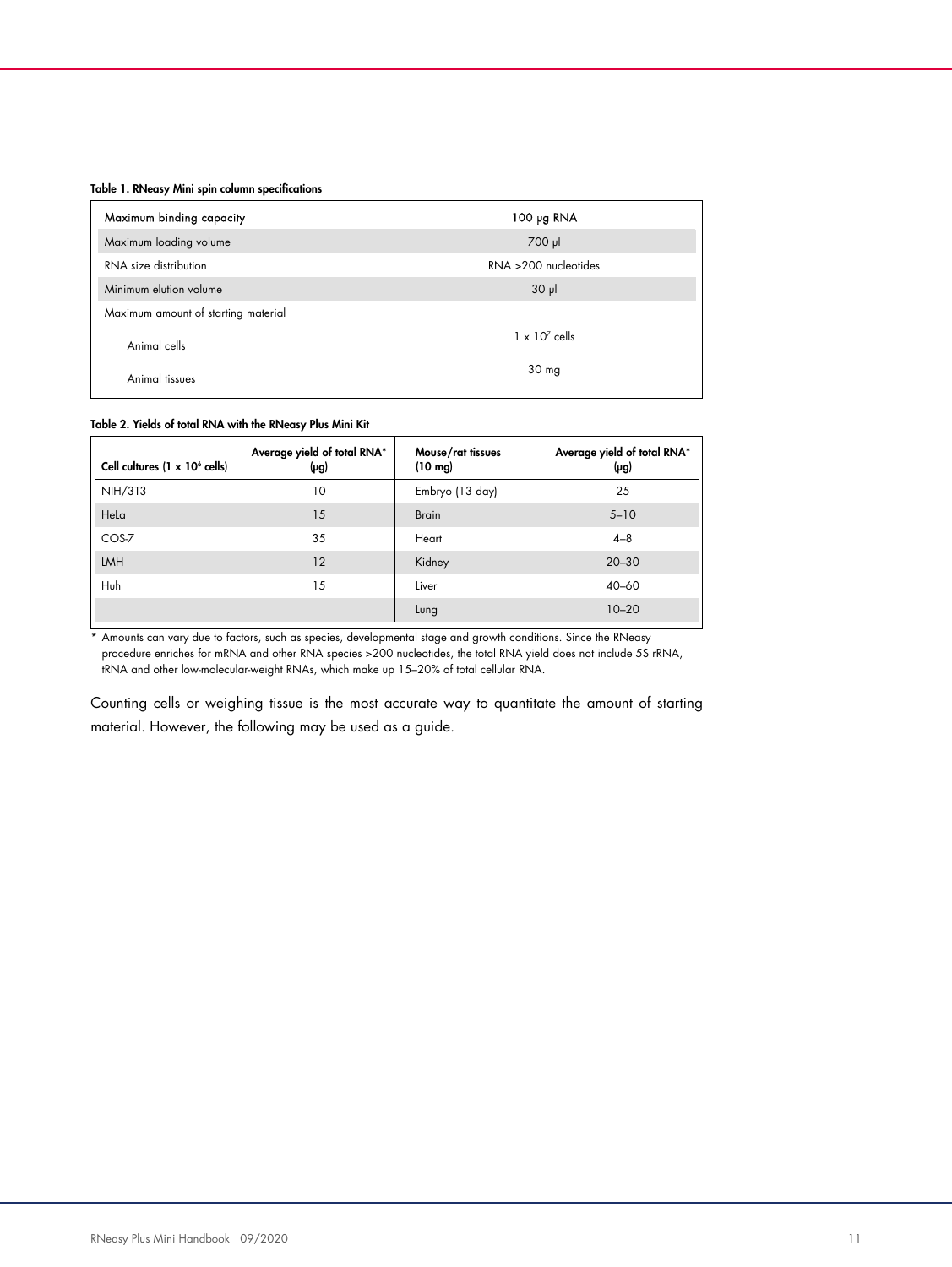#### Animal cells

The number of HeLa cells obtained in various culture vessels after confluent growth is given in Table 3.

| Cell-culture vessel     | Growth area (cm <sup>3</sup> )* | Number of cells <sup>t</sup> |
|-------------------------|---------------------------------|------------------------------|
| <b>Multiwell plates</b> |                                 |                              |
| 96-well                 | $0.32 - 0.6$                    | $4 - 5 \times 10^{4}$        |
| 48-well                 | 1                               | $1 \times 10^{5}$            |
| 24-well                 | $\overline{2}$                  | $2.5 \times 10^{5}$          |
| 12-well                 | $\pmb{4}$                       | $5 \times 10^5$              |
| 6-well                  | 9.5                             | $1 \times 10^6$              |
| <b>Dishes</b>           |                                 |                              |
| 35 mm                   | 8                               | $1 \times 10^6$              |
| 60 mm                   | 21                              | $2.5 \times 10^{6}$          |
| 100 mm                  | 56                              | $7 \times 10^6$              |
| 145-150 mm              | 145                             | $2 \times 10^{7}$            |
| Flasks                  |                                 |                              |
| 40-50 ml                | 25                              | $3 \times 10^6$              |
| 250-300 ml              | 75                              | $1 \times 10^{7}$            |
| 650-750 ml              | 162-175                         | $2 \times 10^{7}$            |

Table 3. Growth area and number of HeLa cells in various culture vessels

\* Per well, if multiwell plates are used; varies slightly depending on the supplier.

† Cell numbers are given for HeLa cells (approximate length = 15 µm), assuming confluent growth. Cell numbers will vary for different kinds of animal cells, which vary in length from 10 to 30 µm.

#### Animal tissues

A 3 mm cube (27 mm<sup>3</sup> ) of most animal tissues weighs 30–35 mg.

#### Handling and storing starting material

RNA in harvested tissue is not protected until the sample is treated with RNAprotect Tissue Reagent, flash-frozen or disrupted and homogenized in the presence of RNase-inhibiting or denaturing reagents. Otherwise, unwanted changes in the gene expression profile will occur. It is therefore important that tissue samples are immediately frozen in liquid nitrogen and stored at –70°C, or immediately immersed in RNAprotect Tissue Reagent.

The procedures for tissue harvesting and RNA protection should be carried out as quickly as possible. Frozen tissue samples should not be allowed to thaw during handling or weighing. After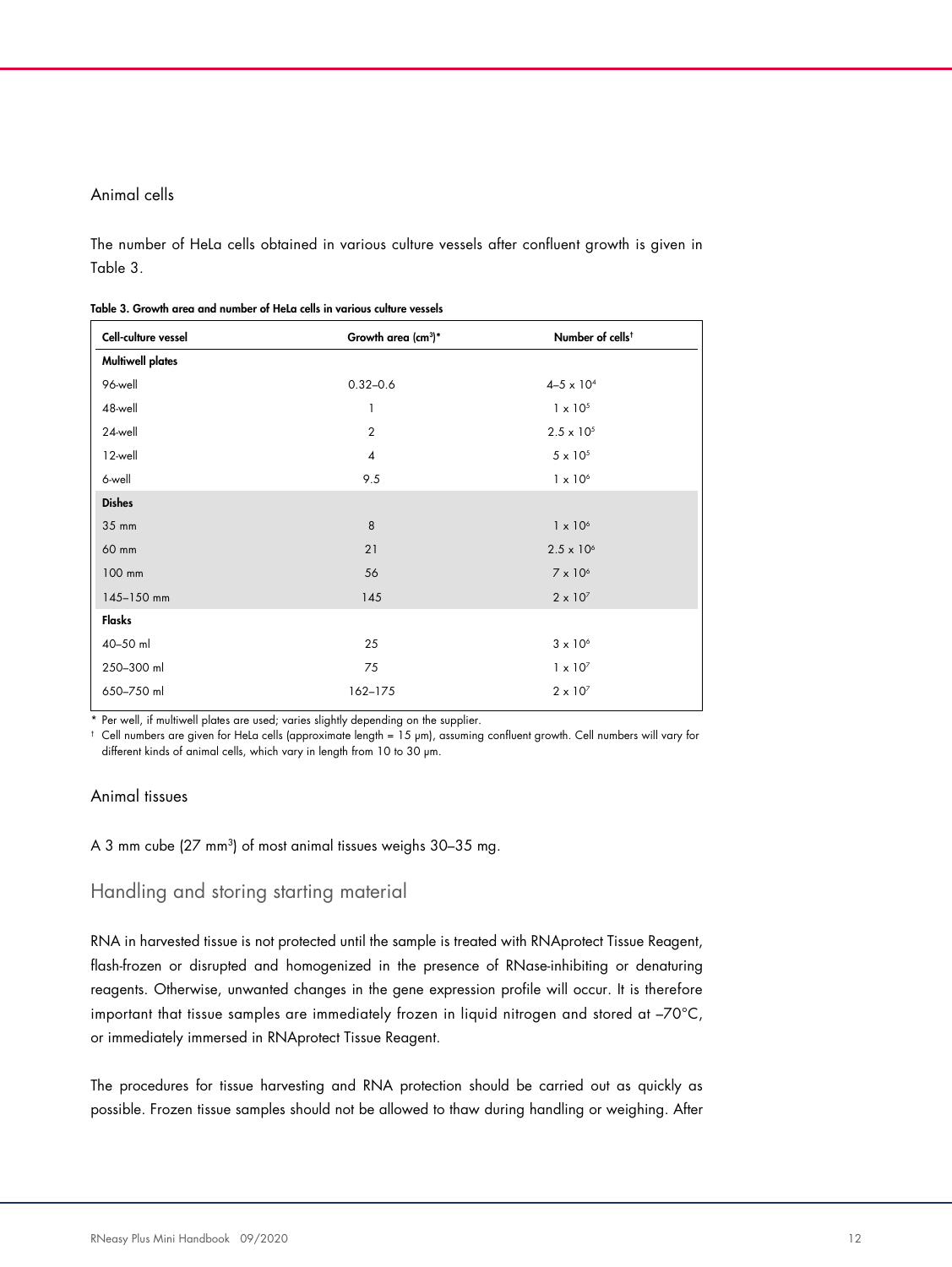disruption and homogenization in Buffer RLT Plus (lysis buffer), samples can be stored at –70°C for months.

#### Disrupting and homogenizing starting material

Efficient disruption and homogenization of the starting material is an absolute requirement for all total RNA purification procedures. Disruption and homogenization are 2 distinct steps:

- Disruption: Complete disruption of plasma membranes of cells and organelles is absolutely required to release all the RNA contained in the sample. Incomplete disruption results in significantly reduced RNA yields.
- **Homogenization**: Homogenization is necessary to reduce the viscosity of the lysates produced by disruption. Homogenization shears high-molecular-weight genomic DNA and other high-molecular-weight cellular components to create a homogeneous lysate. Incomplete homogenization results in inefficient binding of RNA to the RNeasy spin column membrane and therefore significantly reduced RNA yields.

Disruption and homogenization of tissue samples can be carried out rapidly and efficiently using either the TissueRuptor II (for processing samples individually) or a TissueLyser system (for processing multiple samples simultaneously). Disruption and homogenization with TissueRuptor and TissueLyser systems generally results in higher RNA yields than with other methods.

#### Disruption and homogenization using the TissueRuptor II

The TissueRuptor II is a rotor–stator homogenizer that thoroughly disrupts and simultaneously homogenizes single tissue samples in the presence of lysis buffer in 15–90 seconds, depending on the toughness and size of the sample. The blade of the TissueRuptor disposable probe rotates at a very high speed, causing the sample to be disrupted and homogenized by a combination of turbulence and mechanical shearing. For guidelines on using the TissueRuptor II, refer to the TissueRuptor Handbook. For other rotor–stator homogenizers, refer to suppliers' guidelines.

#### Disruption and homogenization using TissueLyser systems

In bead-milling, tissues can be disrupted by rapid agitation in the presence of beads and lysis buffer. Disruption and simultaneous homogenization occur by the shearing and crushing action of the beads as they collide with the cells. Two bead mills are available from QIAGEN: the TissueLyser LT, for low- to medium-throughput disruption, and the TissueLyser II, for medium- to highthroughput disruption.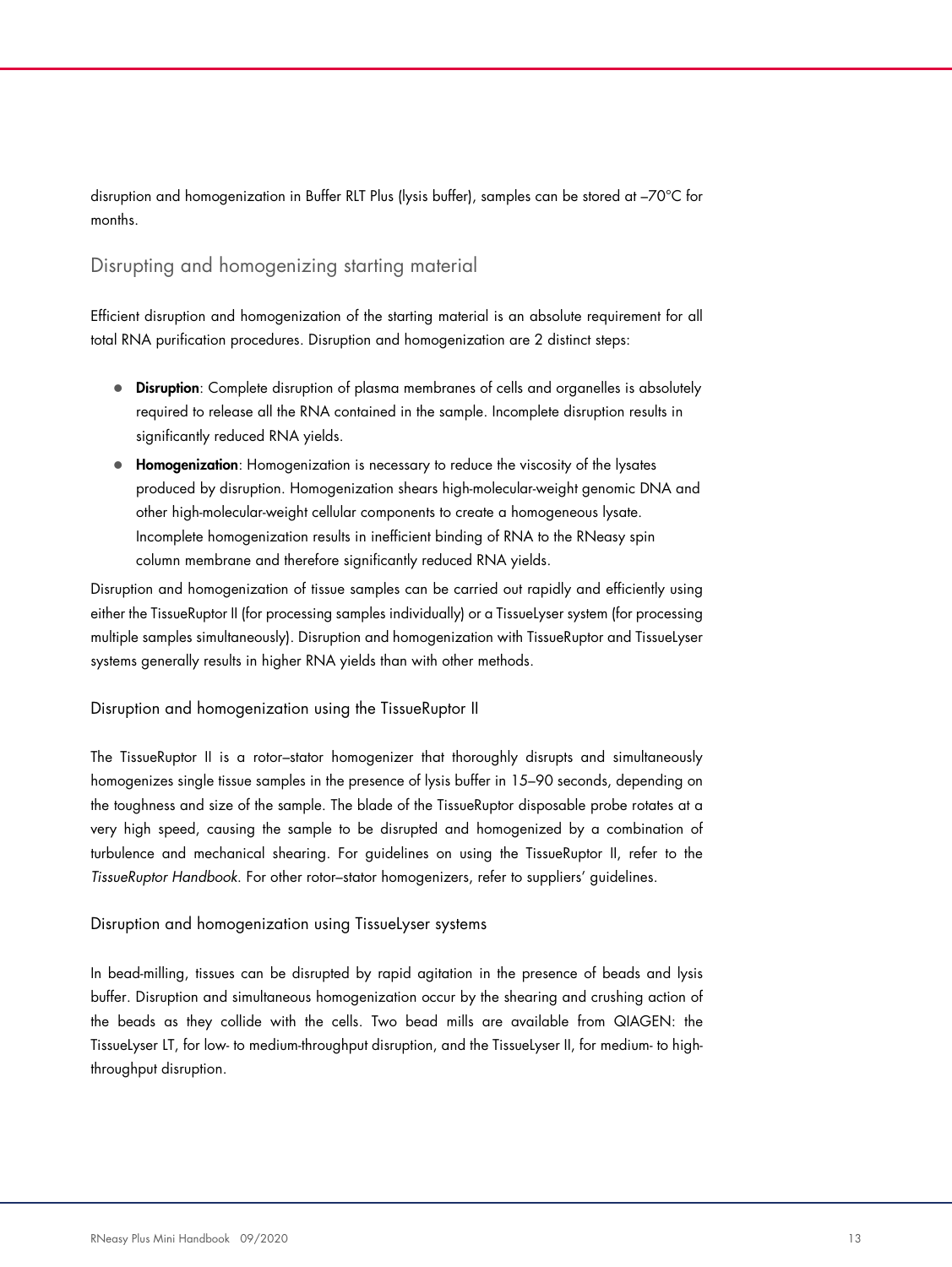The TissueLyser LT disrupts and homogenizes up to 12 samples at the same time. The instrument needs to be used in combination with the TissueLyser LT Adapter, which holds 12 x 2 ml microcentrifuge tubes containing stainless steel beads of 5 mm or 7 mm mean diameter. For guidelines on using the TissueLyser LT, refer to the TissueLyser LT Handbook.

The TissueLyser II disrupts and homogenizes up to 48 tissue samples simultaneously when used in combination with the TissueLyser Adapter Set  $2 \times 24$ , which holds  $48 \times 2$  ml microcentrifuge tubes containing stainless steel beads of 5 mm mean diameter. For guidelines on using the TissueLyser II, refer to the TissueLyser Handbook. If using other bead mills for sample disruption and homogenization, refer to suppliers' guidelines.

Note: Tungsten carbide beads react with QIAzol Lysis Reagent and must not be used to disrupt and homogenize tissues.

The TissueLyser II can also disrupt and homogenize up to 192 tissue samples simultaneously when used in combination with the TissueLyser Adapter Set  $2 \times 96$ , which holds  $192 \times 1.2$  ml microtubes containing stainless steel beads of 5 mm mean diameter. In this case, we recommend using the RNeasy 96 Universal Tissue Kit, which provides high-throughput RNA purification from all types of tissue in 96-well format. For ordering information, see page 43.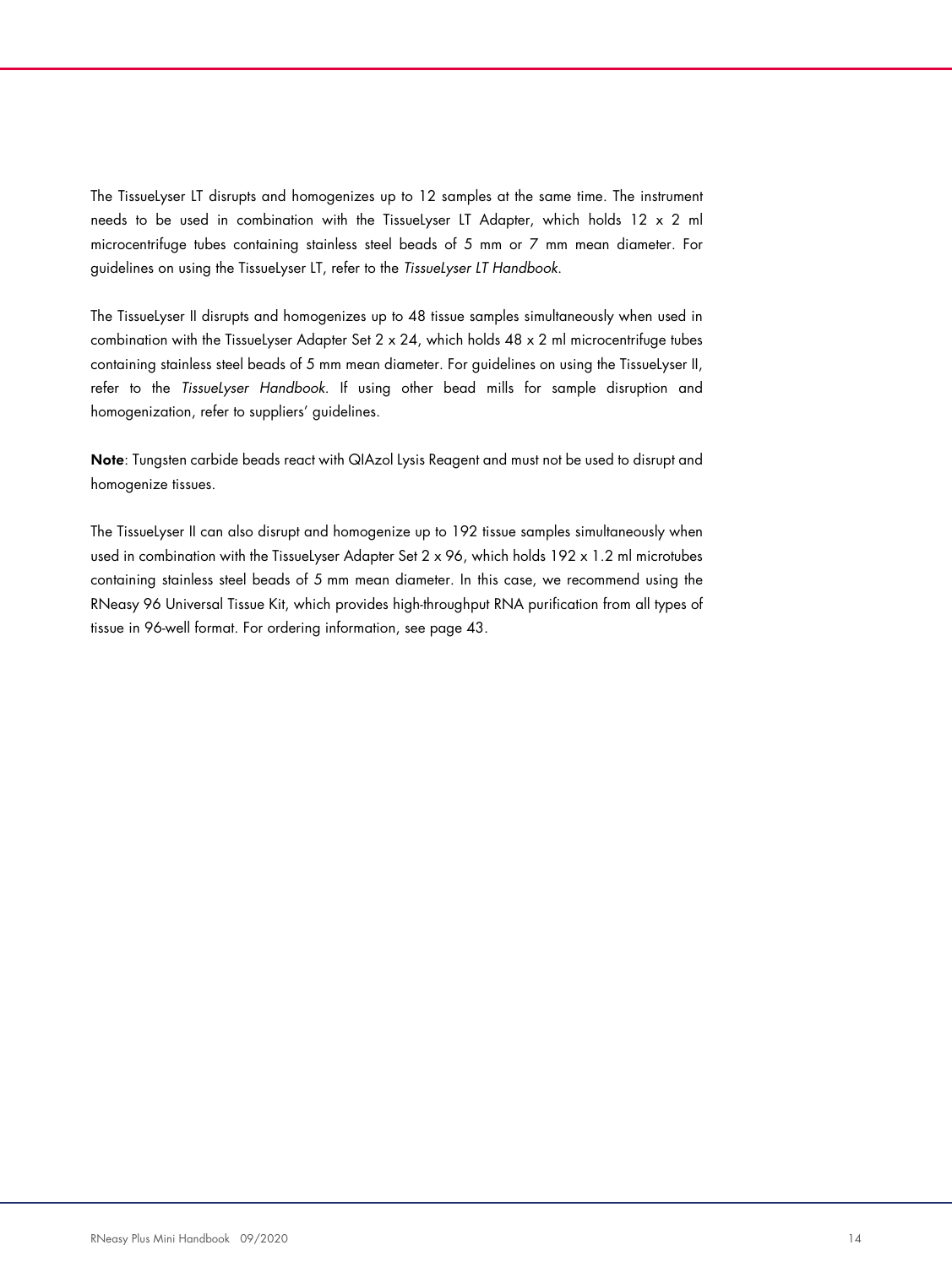# Protocol: Purification of Total RNA from Animal Cells

Determining the correct amount of starting material

It is essential to use the correct amount of starting material to obtain optimal RNA yield and purity. The minimum amount is generally 100 cells, while the maximum amount depends on:

- RNA content of the cell type
- DNA removal capacity of the gDNA Eliminator spin column
- RNA binding capacity of the RNeasy spin column (100 µg RNA)
- Volume of Buffer RLT Plus required for efficient lysis (the maximum volume of Buffer RLT Plus that can be used limits the maximum amount of starting material to 1  $\times$  10<sup>7</sup> cells)

RNA content can vary greatly between cell types. The following examples illustrate how to determine the maximum amount of starting material:

- COS cells have high RNA content (approximately 35 µg RNA per 10<sup>6</sup> cells). Do not use more than  $3 \times 10^6$  cells, otherwise the RNA binding capacity of the RNeasy spin column will be exceeded.
- HeLa cells have average RNA content (approximately 15 µg RNA per 10<sup>6</sup> cells). Do not use more than 7  $\times$  10<sup>6</sup> cells, otherwise the RNA binding capacity of the RNeasy spin column will be exceeded.
- NIH/3T3 cells have low RNA content (approximately 10 µg RNA per 10<sup>6</sup> cells). The maximum amount of starting material (1  $\times$  10<sup>7</sup> cells) can be used.

If processing a cell type not listed in Table 2 (page 11) and if there is no information about its RNA content, we recommend starting with no more than 3–4 x 10<sup>6</sup> cells. Depending on RNA yield and purity, it may be possible to increase the cell number in subsequent preparations.

Do not overload the gDNA Eliminator spin column, as this will lead to copurification of DNA with RNA. Do not overload the RNeasy spin column, as this will significantly reduce RNA yield and purity.

As a guide, Table 3 (page 11) shows the expected numbers of HeLa cells in different cell-culture vessels.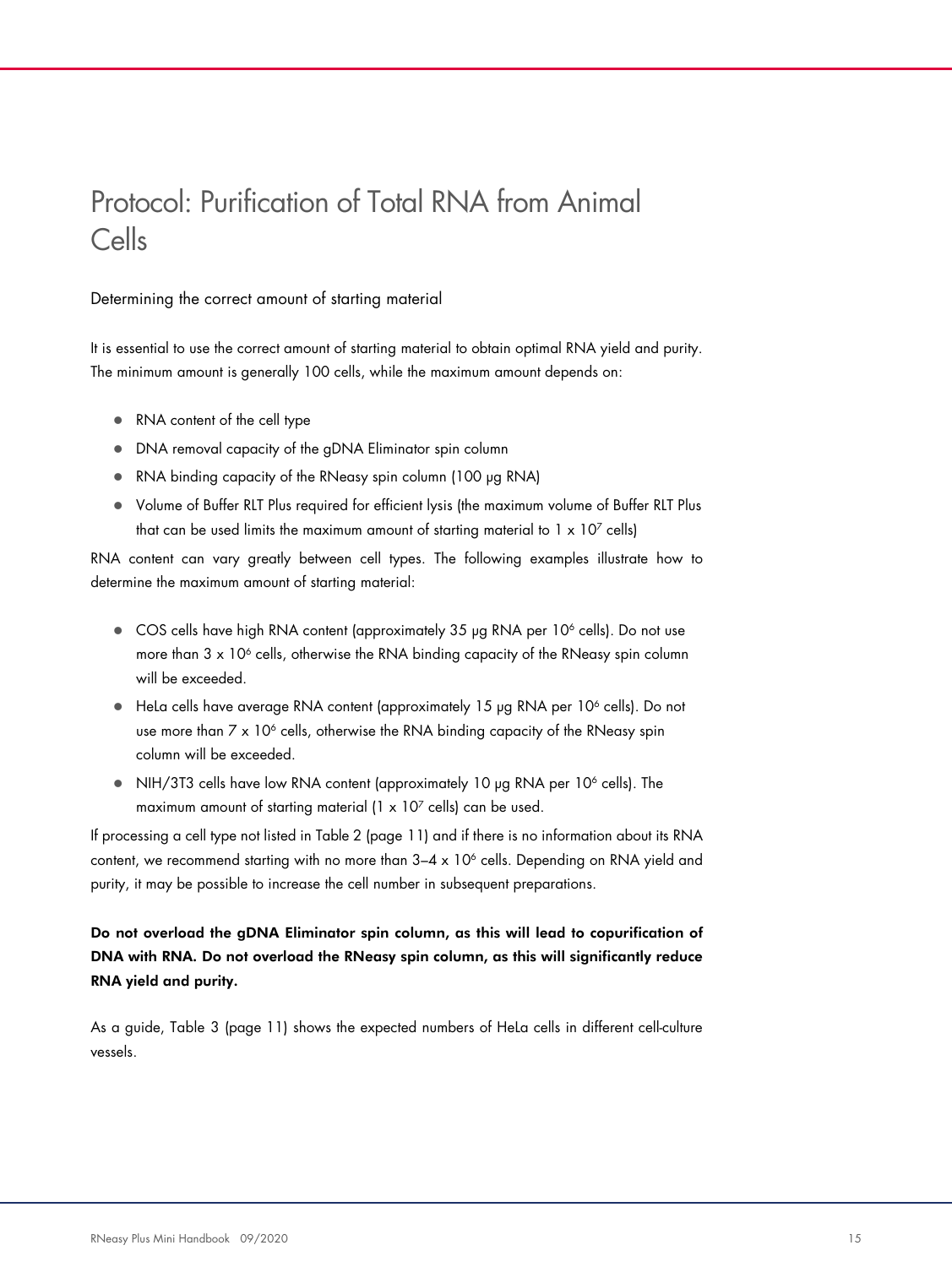Important points before starting

- If using the RNeasy Plus Mini Kit for the first time, read "Important Notes" (page 10).
- If preparing RNA for the first time, read Appendix A (page 30).
- Cell pellets can be stored at –70°C for later use or used directly in the procedure. Determine the number of cells before freezing. Frozen cell pellets should be thawed slightly so that they can be dislodged by flicking the tube in step 2. Homogenized cell lysates from step 3 can be stored at –70°C for several months. Frozen lysates should be incubated at 37°C in a water bath until completely thawed and salts are dissolved. Avoid prolonged incubation, which may compromise RNA integrity. If any insoluble material is visible, centrifuge for 5 min at 3000-5000 x  $g$ . Transfer supernatant to a new RNase-free glass or polypropylene tube, and continue with step 4.
- If purifying RNA from cell lines rich in RNases, we recommend adding β-mercaptoethanol (β-ME) to Buffer RLT Plus before use. Add 10 µl β-ME per 1 ml Buffer RLT Plus. Dispense in a fume hood and wear appropriate protective clothing. Buffer RLT Plus containing β-ME can be stored at room temperature (15–25°C) for up to 1 month. Alternatively, add 20  $\mu$ of 2 M dithiothreitol (DTT) per 1 ml Buffer RLT Plus. The stock solution of 2 M DTT in water should be prepared fresh or frozen in single-use aliquots. Buffer RLT Plus containing DTT can be stored at room temperature for up to 1 month.
- Buffer RPE is supplied as a concentrate. Before using for the first time, add 4 volumes of ethanol (96–100%), as indicated on the bottle, to obtain a working solution.
- **Buffer RLT Plus may form a precipitate during storage. If necessary, redissolve by warming,** and then place at room temperature.
- Buffer RLT Plus and Buffer RW1 contain a guanidine salt and are therefore not compatible with disinfecting reagents containing bleach. See page 4 for safety information.
- Perform all steps of the procedure at room temperature. During the procedure, work quickly.
- Perform all centrifugation steps at 20-25°C in a standard microcentrifuge. Ensure that the centrifuge does not cool below 20°C.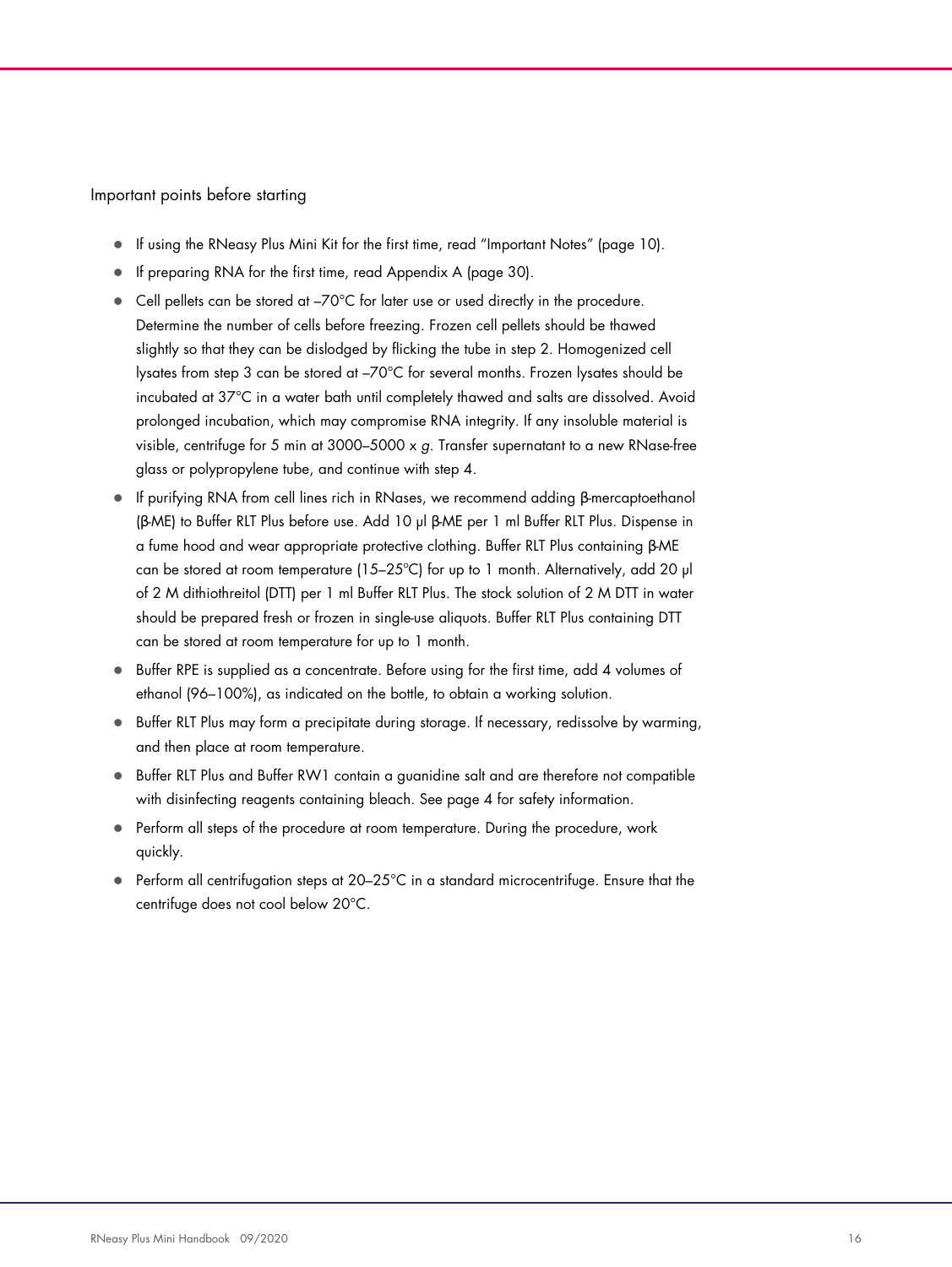#### Procedure

#### 1. Harvest cells according to step 1a or 1b.

1a. Cells grown in suspension (do not use more than  $1 \times 10^7$  cells): Determine the number of cells. Pellet the appropriate number of cells by centrifuging for 5 min at 300 x g in a centrifuge tube (not supplied). Carefully remove all supernatant by aspiration, and proceed to step 2.

Note: Incomplete removal of cell-culture medium will inhibit lysis and dilute the lysate, affecting the conditions for DNA removal and RNA purification. Both effects may reduce RNA quality and yield.

1b. Cells grown in a monolayer (do not use more than  $1 \times 10^7$  cells):

Cells grown in a monolayer in cell-culture vessels can be either lysed directly in the vessel (up to 10 cm diameter) or trypsinized and collected as a cell pellet prior to lysis. Cells grown in a monolayer in cell-culture flasks should always be trypsinized.

#### To lyse cells directly:

#### Determine the number of cells. Completely aspirate the cell-culture medium, and proceed immediately to step 2.

Note: Incomplete removal of cell-culture medium will inhibit lysis and dilute the lysate, affecting the conditions for DNA removal and RNA purification. Both effects may reduce RNA quality and yield.

#### To trypsinize and collect cells:

Determine the number of cells. Aspirate the medium, and wash the cells with PBS. Aspirate the PBS, and add 0.10–0.25% trypsin in PBS. After the cells detach from the dish or flask, add medium (containing serum to inactivate the trypsin), transfer the cells to an RNase-free glass or polypropylene centrifuge tube (not supplied), and centrifuge at 300 x *g* for 5 min. Completely aspirate the supernatant, and proceed to step 2.

Note: Incomplete removal of cell-culture medium will inhibit lysis and dilute the lysate, affecting the conditions for DNA removal and RNA purification. Both effects may reduce RNA quality and yield.

2. Disrupt the cells by adding Buffer RLT Plus.

#### For pelleted cells, loosen the cell pellet thoroughly by flicking the tube. Add the appropriate volume of Buffer RLT Plus (see Table 4). Vortex or pipet to mix, and proceed to step 3.

Note: Incomplete loosening of the cell pellet may lead to inefficient lysis and reduced RNA yields. Ensure that β-ME is added to Buffer RLT Plus before use (see "Important points before starting").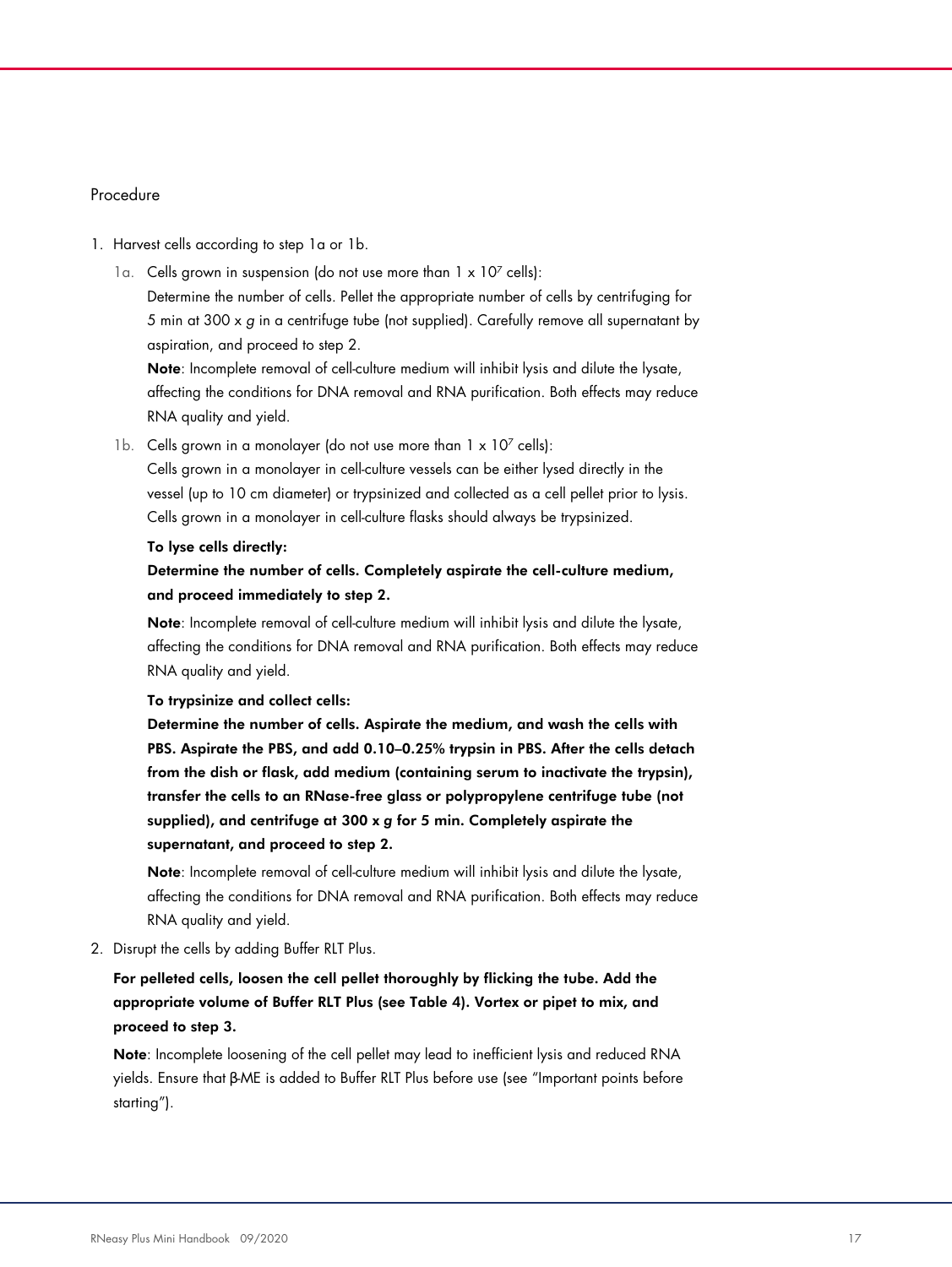#### Table 4. Volumes of Buffer RLT Plus for lysing pelleted cells

| Number of pelleted cells            | <b>Volume of Buffer RLT Plus</b> |
|-------------------------------------|----------------------------------|
| $5 \times 10^{6}$                   | $350$ pl                         |
| $5 \times 10^{6} - 1 \times 10^{7}$ | $600$ $\mu$                      |

For direct lysis of cells grown in a monolayer, add the appropriate volume of Buffer RLT Plus (see Table 5) to the cell-culture dish. Collect the lysate with a rubber policeman. Pipet the lysate into a microcentrifuge tube (not supplied). Vortex or pipet to mix, and ensure that no cell clumps are visible before proceeding to step 3.

Note: Ensure that β-ME is added to Buffer RLT Plus before use (see "Important points before starting").

Table 5. Volumes of Buffer RLT Plus for direct cell lysis

| Dish diameter | Volume of Buffer RLT Plus* |
|---------------|----------------------------|
| <6 cm         | 350 µl                     |
| 6-10 cm       | $600$ pl                   |

Regardless of the cell number, use the buffer volumes indicated to completely cover the surface of the dish.

3. Homogenize the lysate according to step 3a, 3b or 3c.

See "Disrupting and homogenizing starting material", page 13, for more details on homogenization. If processing ≤1 x 10<sup>5</sup> cells, they can be homogenized by vortexing for 1 min. After homogenization, proceed to step 4.

Note: Incomplete homogenization leads to significantly reduced RNA yields and can cause clogging of the RNeasy spin column. Homogenization with a rotor–stator or QIAshredder homogenizer generally results in higher RNA yields than with a syringe and needle.

- 3a. Pipet the lysate directly into a QIAshredder spin column placed in a 2 ml collection tube, and centrifuge for 2 min at maximum speed. Proceed to step 4.
- 3b. Homogenize the lysate for 30 s using the TissueRuptor II. Proceed to step 4.
- 3c. Pass the lysate at least 5 times through a 20-gauge needle (0.9 mm diameter) fitted to an RNase-free syringe. Proceed to step 4.
- 4. Transfer the homogenized lysate to a gDNA Eliminator spin column placed in a 2 ml collection tube (supplied). Centrifuge for 30 s at  $\geq$ 8000 x g ( $\geq$ 10,000 rpm). Discard the column, and save the flow-through.

Note: Make sure that no liquid remains on the column membrane after centrifugation. If necessary, repeat the centrifugation until all liquid has passed through the membrane.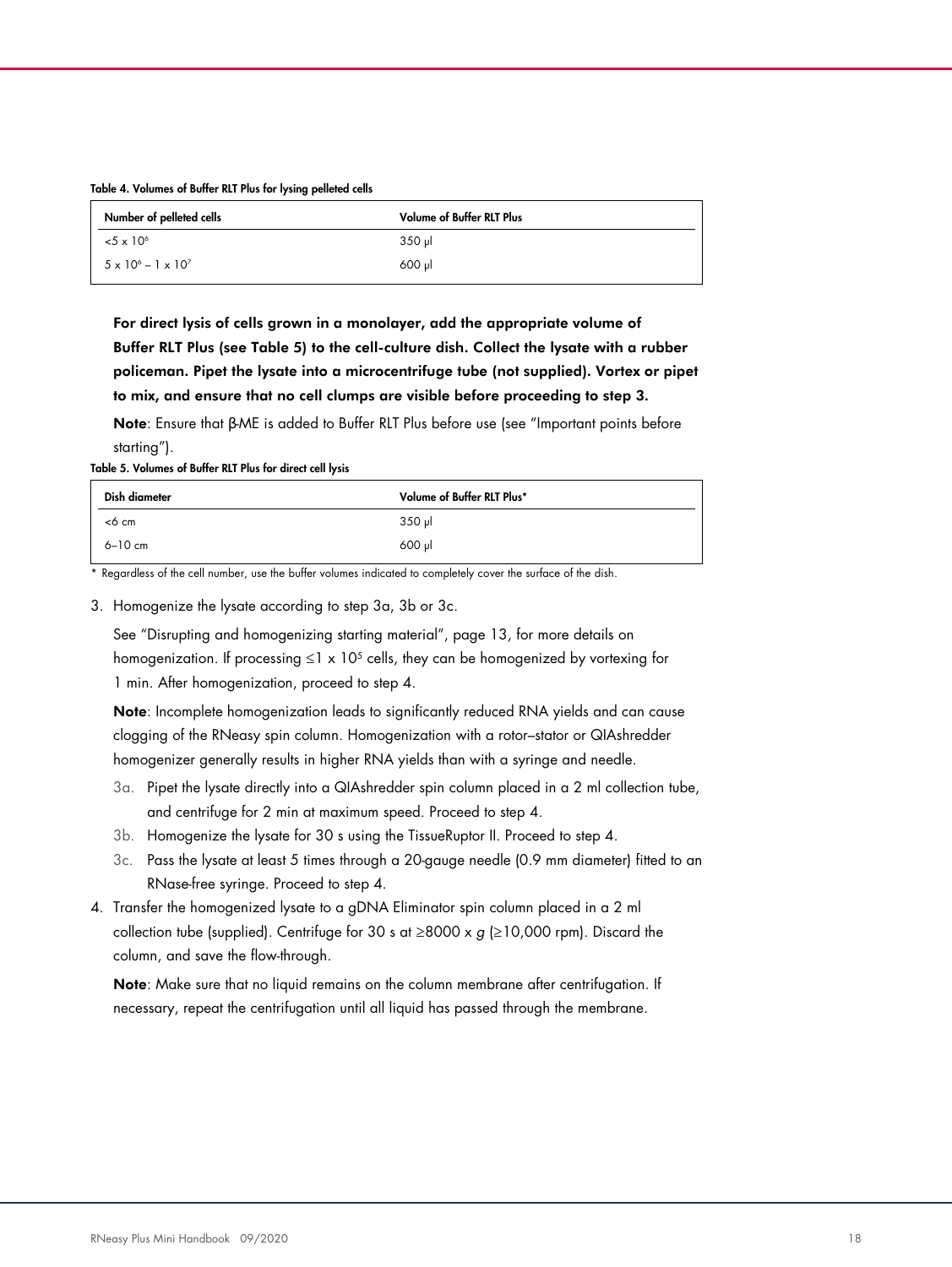5. Add 1 volume (usually 350 µl or 600 µl) of 70% ethanol to the flow-through, and mix well by pipetting. Do not centrifuge.

If some lysate was lost during homogenization and DNA removal, adjust the volume of ethanol accordingly.

Note: When purifying RNA from certain cell lines, precipitates may be visible after addition of ethanol. This does not affect the procedure.

6. Transfer up to 700 µl of the sample, including any precipitate that may have formed, to an RNeasy spin column placed in a 2 ml collection tube (supplied). Close the lid gently, and centrifuge for 15 s at ≥8000 x g (≥10,000 rpm). Discard the flow-through.\*

Reuse the collection tube in step 7.

If the sample volume exceeds 700 µl, centrifuge successive aliquots in the same RNeasy spin column. Discard the flow-through after each centrifugation.

7. Add 700 µl Buffer RW1 to the RNeasy spin column. Close the lid gently, and centrifuge for 15 s at ≥8000 x  $g$  (≥10,000 rpm) to wash the spin column membrane. Discard the flowthrough.\*

Reuse the collection tube in step 8.

Note: After centrifugation, carefully remove the RNeasy spin column from the collection tube so that the column does not contact the flow-through. Be sure to empty the collection tube completely.

8. Add 500 µl Buffer RPE to the RNeasy spin column. Close the lid gently, and centrifuge for 15 s at ≥8000 x  $g$  (≥10,000 rpm) to wash the spin column membrane. Discard the flowthrough.

Reuse the collection tube in step 9.

Note: Buffer RPE is supplied as a concentrate. Ensure that ethanol is added to Buffer RPE before use (see "Important points before starting").

9. Add 500 µl Buffer RPE to the RNeasy spin column. Close the lid gently, and centrifuge for 2 min at ≥8000 x  $g$  (≥10,000 rpm) to wash the spin column membrane.

The long centrifugation dries the spin column membrane, ensuring that no ethanol is carried over during RNA elution. Residual ethanol may interfere with downstream reactions.

Note: After centrifugation, carefully remove the RNeasy spin column from the collection tube so that the column does not contact the flow-through. Otherwise, carryover of ethanol will occur.

<sup>\*</sup> Flow-through contains Buffer RLT Plus or Buffer RW1 and is therefore not compatible with bleach. See page 6 for safety information.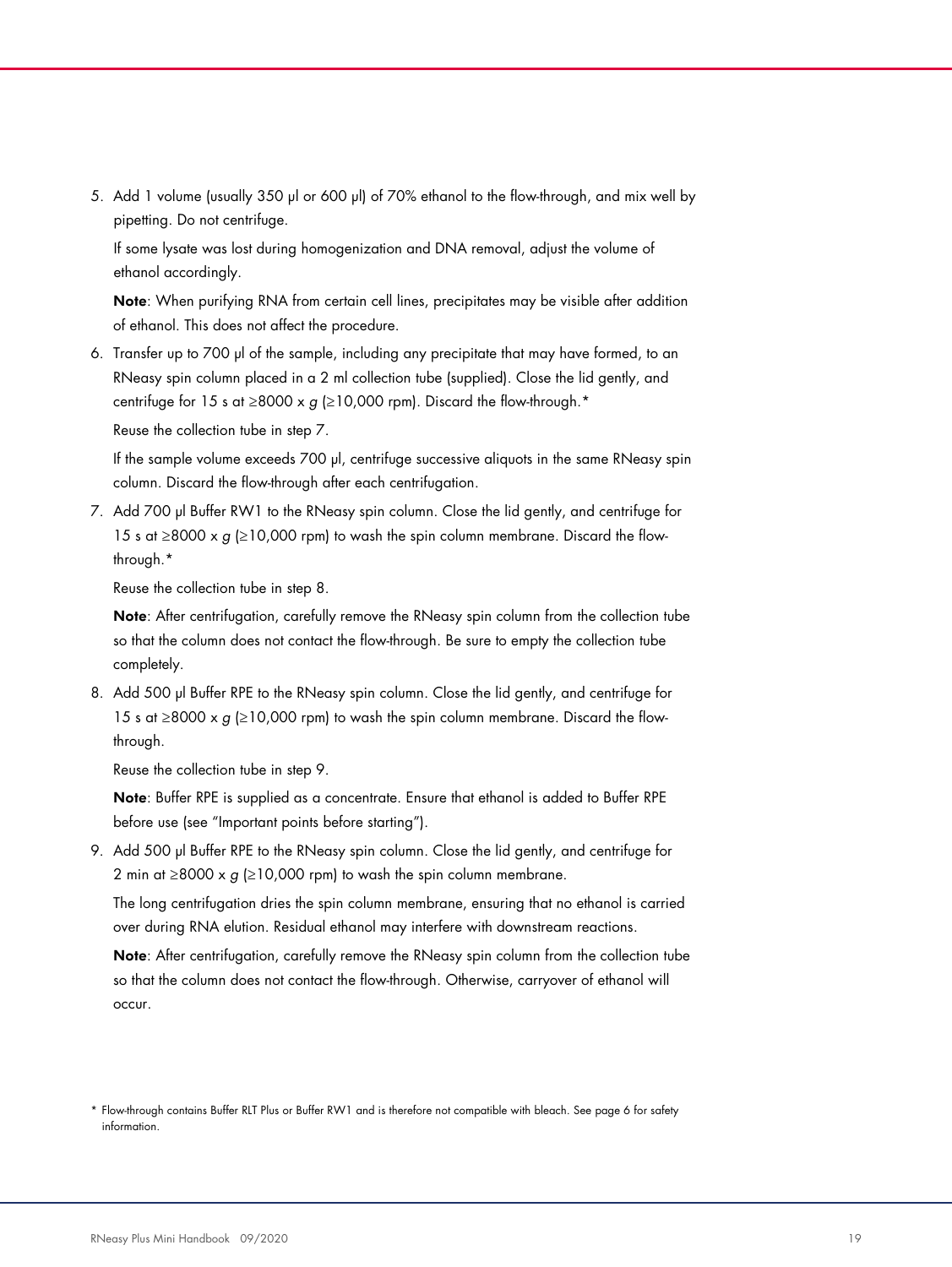10. Optional: Place the RNeasy spin column in a new 2 ml collection tube (supplied), and discard the old collection tube with the flow-through. Centrifuge at full speed for 1 min. Perform this step to eliminate any possible carryover of Buffer RPE, or if residual flow-through

11. Place the RNeasy spin column in a new 1.5 ml collection tube (supplied). Add 30-50 µl RNase-free water directly to the spin column membrane. Close the lid gently, and centrifuge for 1 min at ≥8000 x  $g$  (≥10,000 rpm) to elute the RNA.

remains on the outside of the RNeasy spin column after step 9.

12.If the expected RNA yield is >30 µg, repeat step 11 using another 30-50 µl of RNase-free water, or using the eluate from step 11 (if high RNA concentration is required). Reuse the collection tube from step 11. 0.

If using the eluate from step 11, the RNA yield will be 15–30% less than that obtained using a second volume of RNase-free water, but the final RNA concentration will be higher.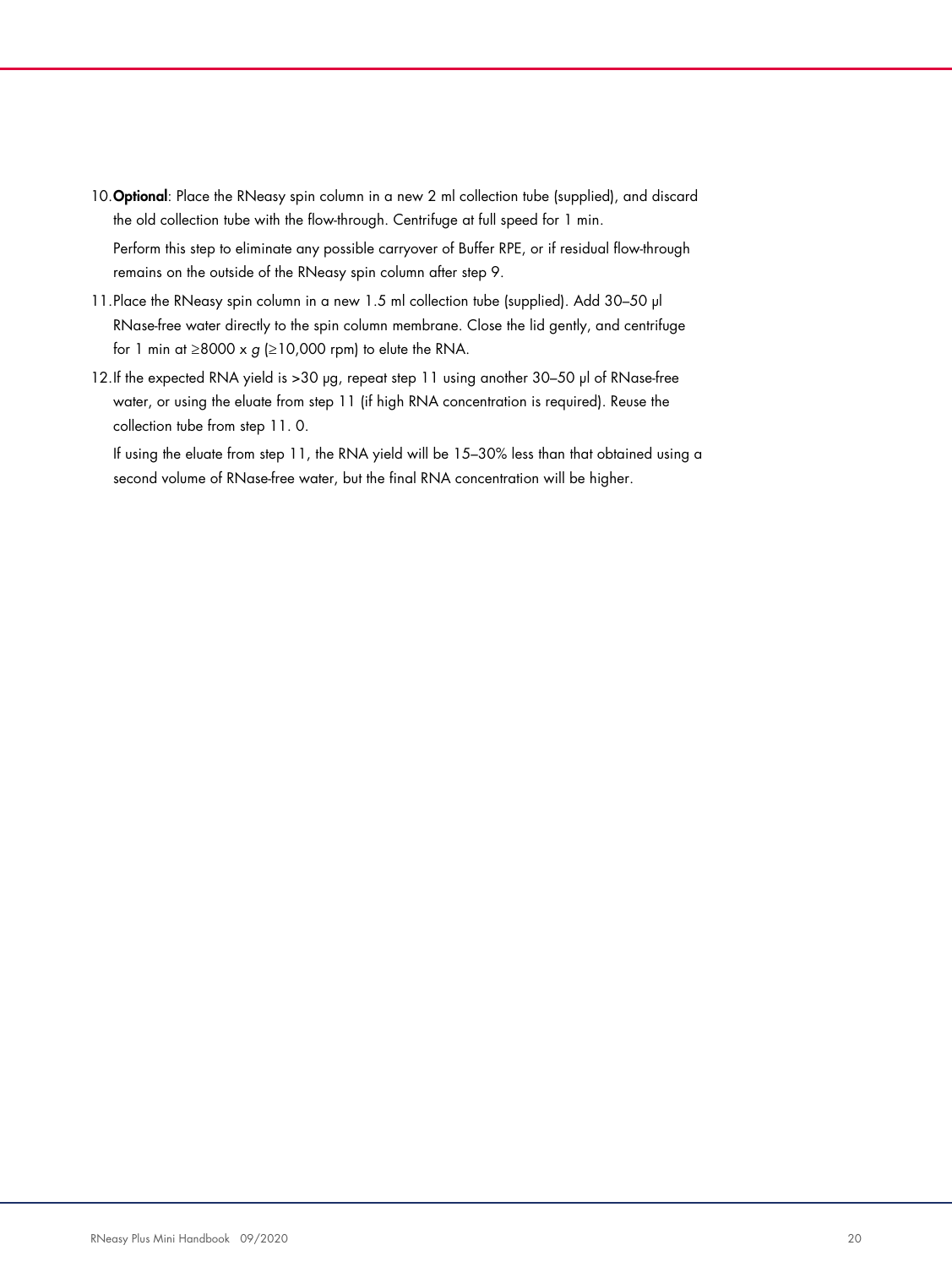# Protocol: Purification of Total RNA from Animal **Tissues**

Determining the correct amount of starting material

It is essential to use the correct amount of starting material to obtain optimal RNA yield and purity. A maximum amount of 30 mg fresh or frozen tissue or 15–20 mg RNAprotect-stabilized tissue (which is partially dehydrated) can generally be processed. For most tissues, the DNA removal capacity of the gDNA Eliminator spin column, the RNA binding capacity of the RNeasy spin column and the lysing capacity of Buffer RLT Plus will not be exceeded by these amounts. However, smaller amounts may allow more efficient DNA removal. Average RNA yields from various tissues are given in Table 2 (page 11).

For maximum RNA yields from liver, 50% ethanol (instead of 70% ethanol) should be used in step 5 of the procedure.

Some tissues, such as spleen and thymus, contain very high amounts of DNA, which will overload the gDNA Eliminator spin column. For these tissues, we recommend using the RNeasy Mini Kit in combination with the RNase-Free DNase Set (see page 43 for ordering information).

RNA yields from fibrous tissues, such as skeletal muscle, heart and skin, may be low due to the abundance of contractile proteins, connective tissue and collagen. Proteinase K digestion is not compatible with the RNeasy Plus Mini Kit. For maximum RNA yields from these tissues, we recommend using RNeasy Fibrous Tissue Kits (see page 43 for ordering information).

If there is no information about the nature of your starting material, we recommend starting with no more than 10 mg tissue. Depending on RNA yield and purity, it may be possible to use up to 30 mg tissue in subsequent preparations.

Do not overload the gDNA Eliminator spin column, as this will lead to copurification of DNA with RNA. Do not overload the RNeasy spin column, as this will significantly reduce RNA yield and quality.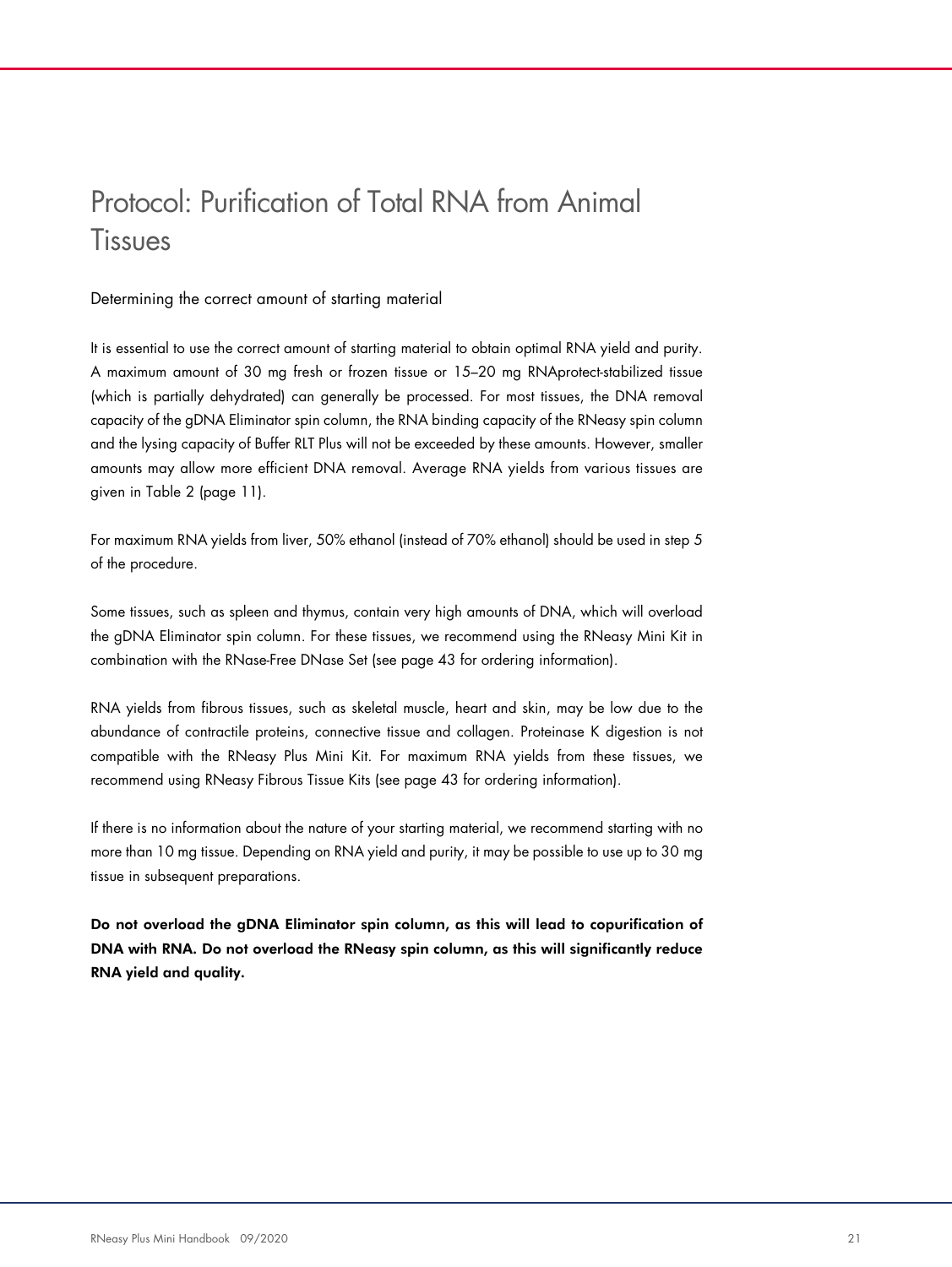Important points before starting

- If using the RNeasy Plus Mini Kit for the first time, read "Important Notes" (page 10).
- If preparing RNA for the first time, read Appendix A (page 30).
- For optimal results, stabilize harvested tissues immediately in RNAprotect Tissue Reagent (see the RNAprotect Handbook). Tissues can be stored in the reagent for up to 1 day at 37°C, 7 days at 18-25°C, or 4 weeks at 2-8°C, or archived at -30°C to -15°C or -80°C.
- Fresh, frozen or RNAprotect-stabilized tissues can be used. Tissues can be stored at –70°C for several months. Flash-freeze tissues in liquid nitrogen, and immediately transfer to –70°C. Do not allow tissues to thaw during weighing or handling prior to disruption in Buffer RLT Plus. Homogenized tissue lysates from step 3 can also be stored at –70°C for several months. Incubate frozen lysates at 37°C in a water bath until completely thawed and salts are dissolved before continuing with step 4. Avoid prolonged incubation, which may compromise RNA integrity.
- If desired, more than 30 mg tissue can be disrupted and homogenized at the start of the procedure (increase the volume of Buffer RLT Plus proportionately). Use a portion of the homogenate corresponding to no more than 30 mg tissue for RNA purification, and store the rest at –80°C.
- β-mercaptoethanol (β-ME) must be added to Buffer RLT Plus before use. Add 10 µl β-ME per 1 ml Buffer RLT Plus. Dispense in a fume hood and wear appropriate protective clothing. Buffer RLT Plus is stable at room temperature (15–25ºC) for 1 month after addition of β-ME. Alternatively, add 20 µl 2 M dithiothreitol (DTT) per 1 ml Buffer RLT Plus. The stock solution of 2 M DTT in water should be prepared fresh or frozen in single-use aliquots. Buffer RLT Plus containing DTT can be stored at room temperature for up to 1 month.
- Buffer RPE is supplied as a concentrate. Before using for the first time, add 4 volumes of ethanol (96–100%), as indicated on the bottle, to obtain a working solution.
- Buffer RLT Plus may form a precipitate upon storage. If necessary, redissolve by warming, and then place at room temperature.
- Buffer RLT Plus and Buffer RW1 contain a guanidine salt and are therefore not compatible with disinfecting reagents containing bleach. See page 4 for safety information.
- Perform all steps of the procedure at room temperature. During the procedure, work quickly.
- $\bullet$  Perform all centrifugation steps at 20–25°C in a standard microcentrifuge. Ensure that the centrifuge does not cool below 20°C.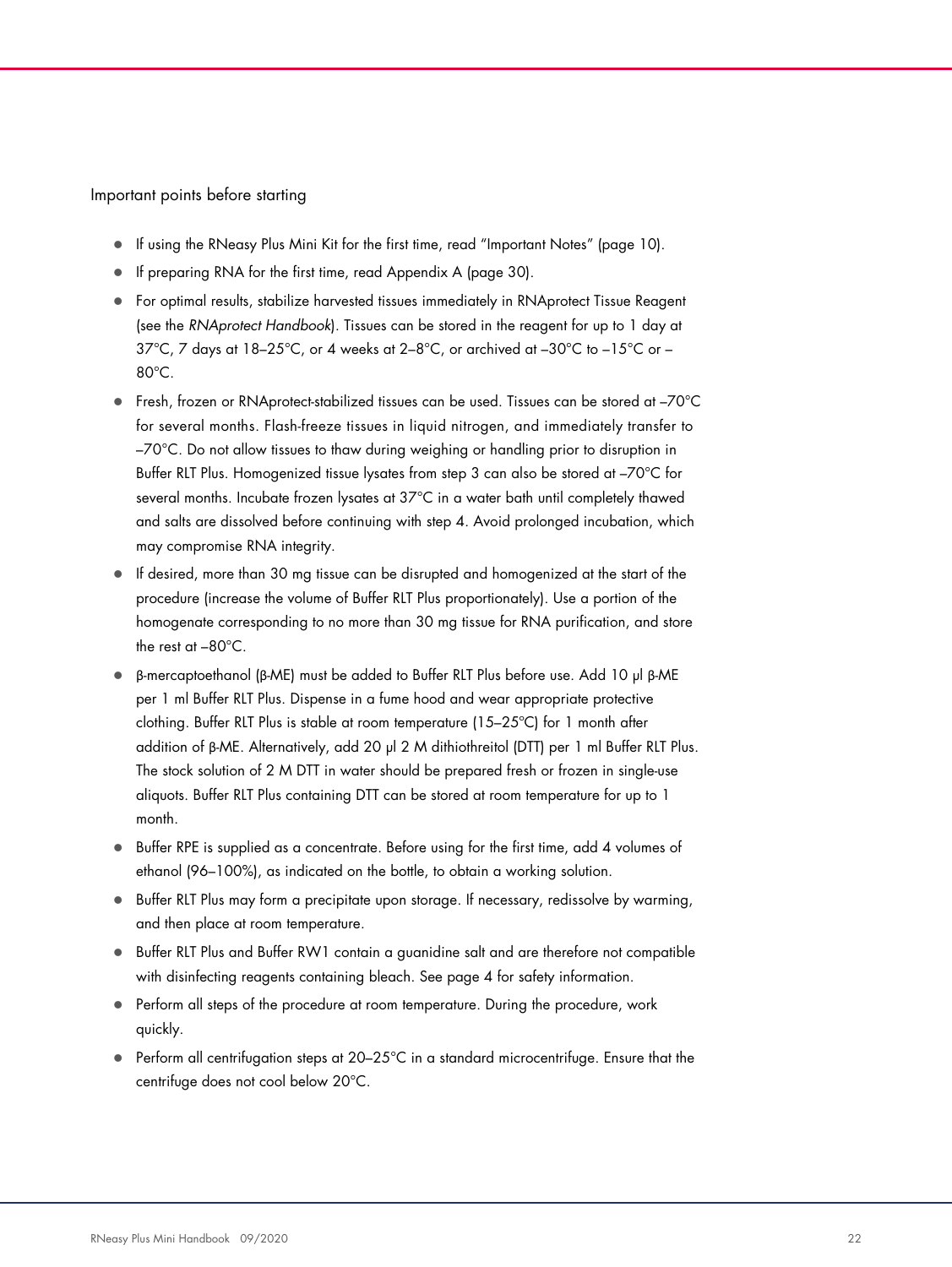#### Procedure

1. Excise the tissue sample from the animal or remove it from storage. Remove RNAprotectstabilized tissues from the reagent using forceps. Determine the amount of tissue. Do not use more than 30 mg.

Weighing tissue is the most accurate way to determine the amount.

- 2. Follow either step 2a or 2b.
	- 2a. For RNAprotect-stabilized tissues:

If using the entire tissue, place it directly into a suitably sized vessel for disruption and homogenization, and proceed to step 3.

If using only a portion of the tissue, cut it on a clean surface. Weigh the piece to be used, and place it into a suitably sized vessel for disruption and homogenization. Proceed to step 3.

RNA in RNAprotect-stabilized tissues is protected during cutting and weighing of tissues at ambient temperature (18–25°C). It is not necessary to cut the tissues on ice or dry ice or in a refrigerated room. Remaining tissues can be stored in RNAprotect Tissue Reagent. Previously stabilized tissues can be stored at –80°C without the reagent.

2b. For unstabilized fresh or frozen tissues:

If using the entire tissue, place it directly into a suitably sized vessel for disruption and homogenization, and proceed immediately to step 3.

If using only a portion of the tissue, weigh the piece to be used, and place it into a suitably sized vessel for disruption and homogenization. Proceed immediately to step 3.

RNA in harvested tissues is not protected until the tissues are treated with RNAprotect Tissue Reagent, flash-frozen or disrupted and homogenized in step 3. Frozen tissues should not be allowed to thaw during handling. The relevant procedures should be carried out as quickly as possible.

Note: Remaining fresh tissues can be placed into RNAprotect Tissue Reagent to stabilize RNA (see the RNAprotect Handbook). However, previously frozen tissues thaw too slowly in the reagent, preventing the reagent from diffusing into the tissues quickly enough to prevent RNA degradation.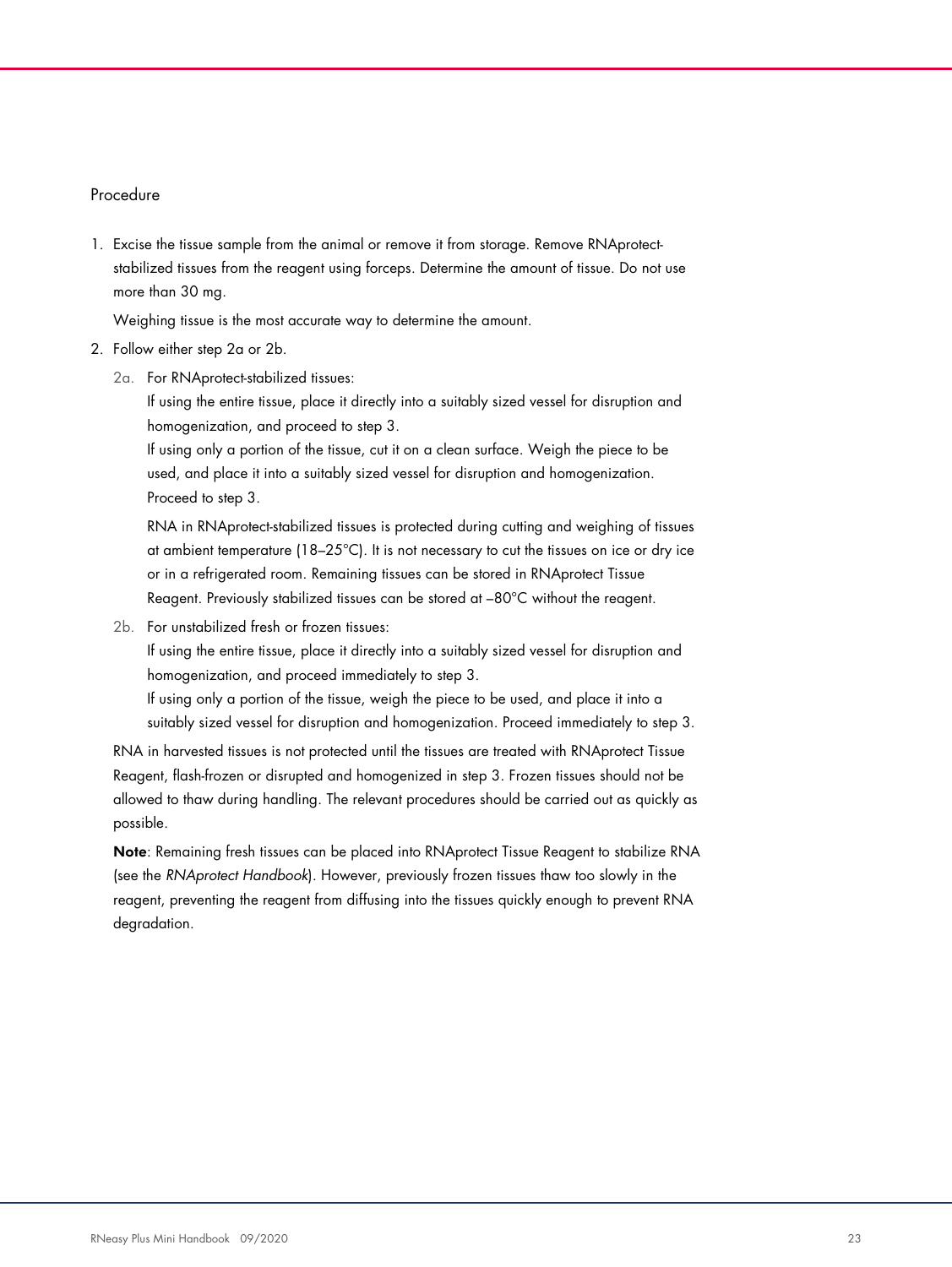3. Disrupt the tissue and homogenize the lysate in Buffer RLT Plus (do not use more than 30 mg tissue) according to step 3a, 3b, 3c or 3d.

See "Disrupting and homogenizing starting material", page 13, for more details on disruption and homogenization.

Note: Ensure that β-ME is added to Buffer RLT Plus before use (see "Important points before starting").

After storage in RNAprotect Tissue Reagent, tissues may become slightly harder than fresh or thawed tissues. Disruption and homogenization using standard methods is usually not a problem. For easier disruption and homogenization, we recommended using 600 µl Buffer RLT Plus.

Note: Incomplete homogenization leads to significantly reduced RNA yields and can cause clogging of the RNeasy spin column. Homogenization with the TissueLyser and rotor–stator homogenizers generally results in higher RNA yields than with other methods.

Table 6. Volumes of Buffer RLT Plus for tissue disruption and homogenization

| Amount of starting material | <b>Volume of Buffer RLT Plus</b> |
|-----------------------------|----------------------------------|
| $<$ 20 mg                   | 350 µl or 600 µl*                |
| $20 - 30$ mg                | 600 ul                           |

\* Use 600 µl Buffer RLT Plus for tissues stabilized in RNAprotect Tissue Reagent or for difficult-to-lyse tissues.

- 3a. Disruption and homogenization using the TissueRuptor II: Place the weighed (fresh, frozen or RNAprotect-stabilized) tissue in a suitably sized vessel. Add the appropriate volume of Buffer RLT Plus (see Table 6). Immediately disrupt and homogenize the tissue until it is uniformly homogeneous (usually 20–40 s); see the TissueRuptor Handbook. Proceed to step 4.
- 3b. Disruption using a mortar and pestle followed by homogenization using a QIAshredder homogenizer:

Immediately place the weighed (fresh, frozen or RNAprotect-stabilized) tissue in liquid nitrogen, and grind thoroughly with a mortar and pestle. Decant tissue powder and liquid nitrogen into an RNase-free, liquid-nitrogen–cooled, 2 ml microcentrifuge tube (not supplied). Allow the liquid nitrogen to evaporate, but do not allow the tissue to thaw. Add the appropriate volume of Buffer RLT Plus (see Table 6). Pipet the lysate directly into a QIAshredder spin column placed in a 2 ml collection tube, and centrifuge for 2 min at maximum speed. Proceed to step 4.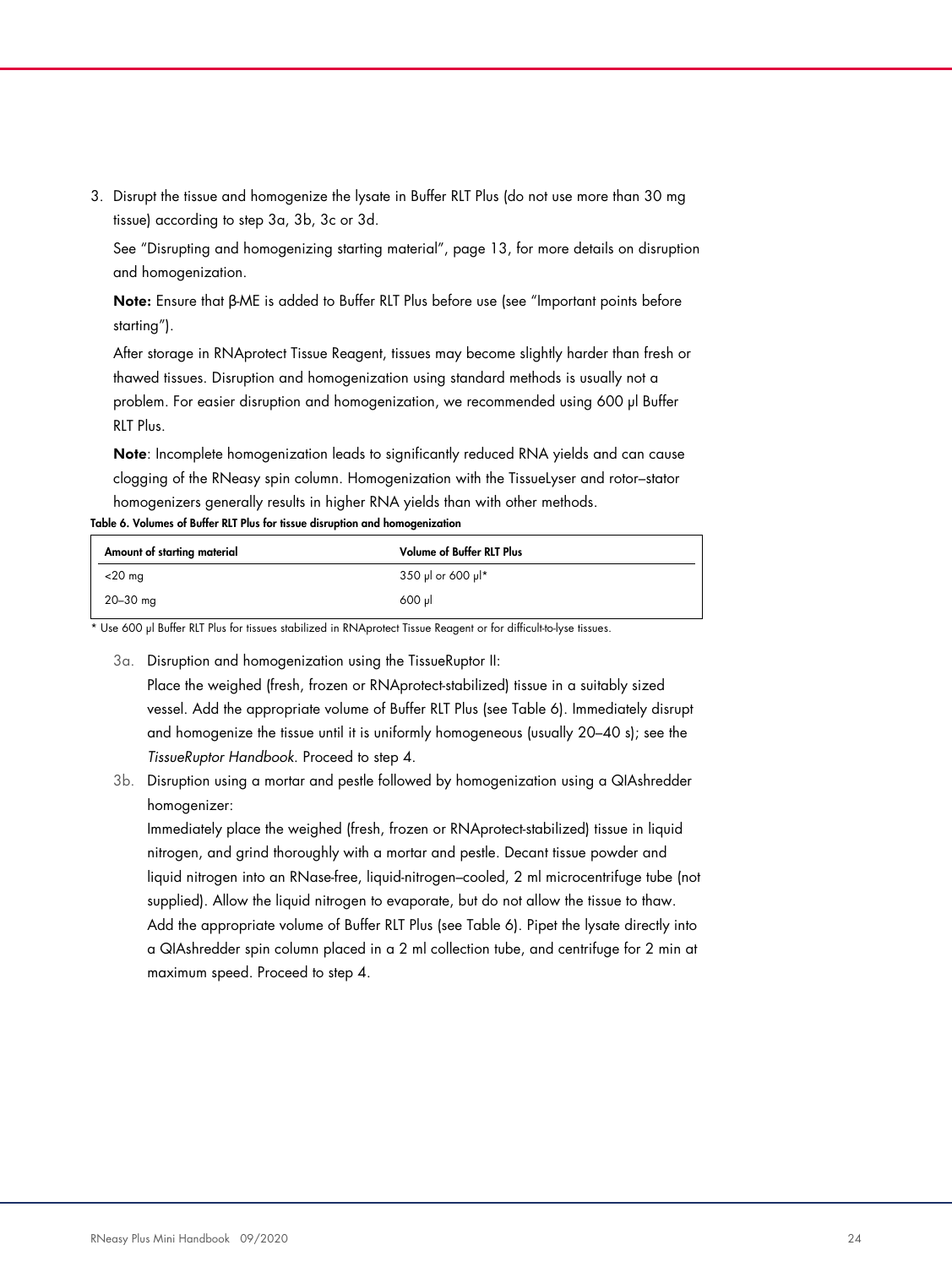3c. Disruption using a mortar and pestle followed by homogenization using a needle and syringe:

Immediately place the weighed (fresh, frozen or RNAprotect-stabilized) tissue in liquid nitrogen, and grind thoroughly with a mortar and pestle. Decant tissue powder and liquid nitrogen into an RNase-free, liquid-nitrogen–cooled, 2 ml microcentrifuge tube (not supplied). Allow the liquid nitrogen to evaporate, but do not allow the tissue to thaw. Add the appropriate volume of Buffer RLT Plus (see Table 6), and homogenize by passing lysate at least 5 times through a 20-gauge needle fitted to an RNase-free syringe. Proceed to step 4.

- 3d. Disruption and homogenization using the TissueLyser II or TissueLyser LT: See the TissueLyser Handbook or the TissueLyser LT Handbook. Then proceed to step 4.
- 4. Centrifuge the lysate for 3 min at maximum speed. Carefully remove the supernatant by pipetting, and transfer it to a gDNA Eliminator spin column placed in a 2 ml collection tube (supplied). Centrifuge for 30 s at ≥8000 x g (≥10,000 rpm). Discard the column, and save the flow-through.

This step is important, as it removes insoluble material that could clog the gDNA Eliminator spin column and interfere with DNA removal. In some preparations, very small amounts of insoluble material will be present after the 3 min centrifugation, making the pellet invisible.

Note: Make sure that no liquid remains on the column membrane after centrifugation. If necessary, repeat the centrifugation until all liquid has passed through the membrane.

5. Add 1 volume (usually 350 µl or 600 µl) of 70% ethanol to the flow-through, and mix well by pipetting. Do not centrifuge. Proceed immediately to step 6.

If some lysate was lost during homogenization and DNA removal, adjust the volume of ethanol accordingly.

Note: Precipitates may be visible after addition of ethanol, but this does not affect the procedure.

Note: For maximum RNA yields from liver, use 50% ethanol instead of 70% ethanol.

6. Transfer up to 700 µl of the sample, including any precipitate that may have formed, to an RNeasy spin column placed in a 2 ml collection tube (supplied). Close the lid gently, and centrifuge for 15 s at ≥8000 x g (≥10,000 rpm). Discard the flow-through.\*

Reuse the collection tube in step 7.

If the sample volume exceeds 700 µl, centrifuge successive aliquots in the same RNeasy spin column. Discard the flow-through after each centrifugation.

<sup>\*</sup> Flow-through contains Buffer RLT Plus or Buffer RW1 and is therefore not compatible with bleach. See page 6 for safety information.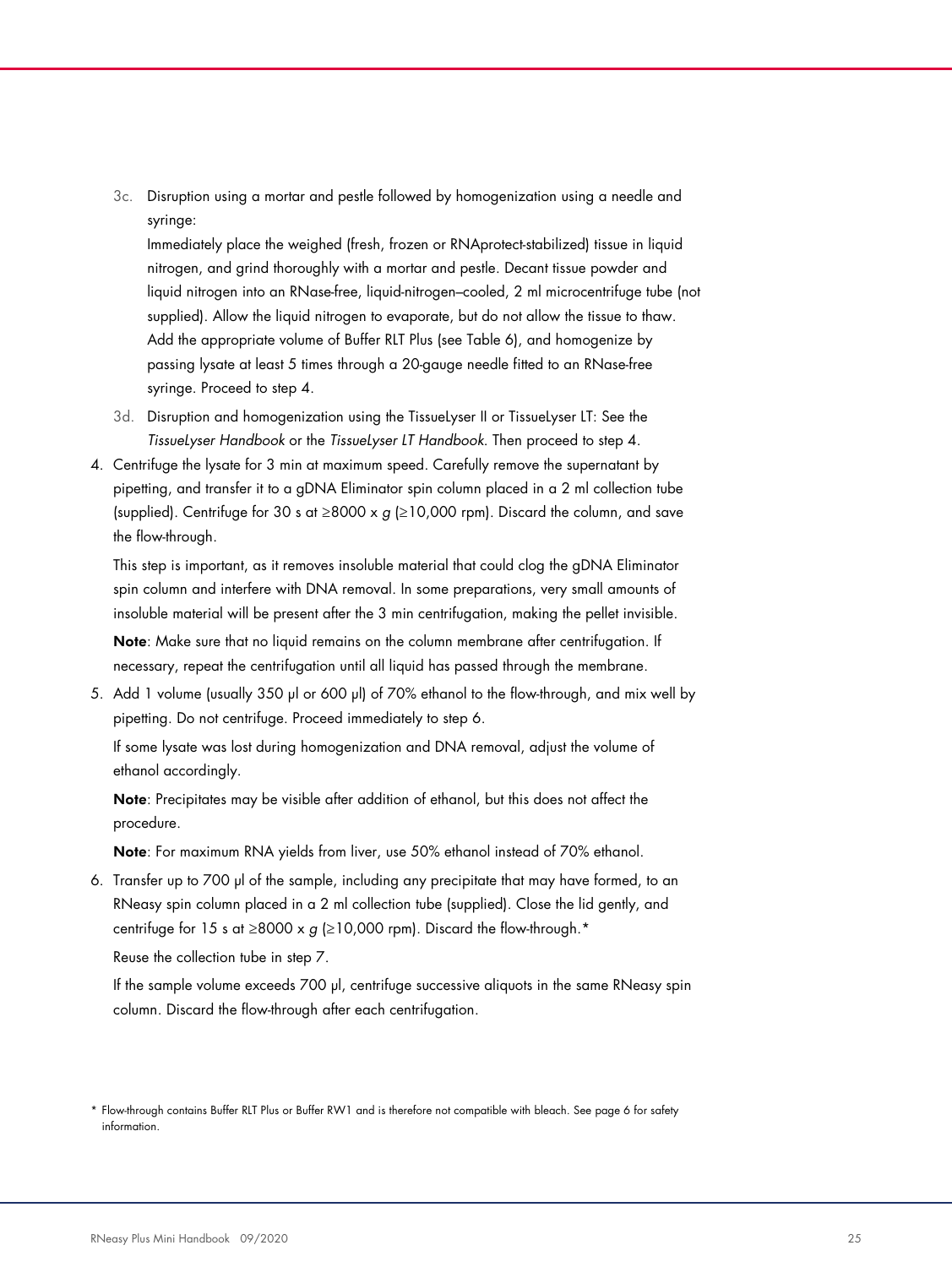7. Add 700 µl Buffer RW1 to the RNeasy spin column. Close the lid gently, and centrifuge for 15 s at ≥8000 x  $g$  (≥10,000 rpm) to wash the spin column membrane. Discard the flowthrough.\*

Reuse the collection tube in step 8.

Note: After centrifugation, carefully remove the RNeasy spin column from the collection tube so that the column does not contact the flow-through. Be sure to empty the collection tube completely.

8. Add 500 µl Buffer RPE to the RNeasy spin column. Close the lid gently, and centrifuge for 15 s at ≥8000 x g (≥10,000 rpm) to wash the spin column membrane. Discard the flowthrough.

Reuse the collection tube in step 9.

Note: Buffer RPE is supplied as a concentrate. Ensure that ethanol is added to Buffer RPE before use (see "Important points before starting").

9. Add 500 µl Buffer RPE to the RNeasy spin column. Close the lid gently, and centrifuge for 2 min at ≥8000 x  $g$  (≥10,000 rpm) to wash the spin column membrane.

The long centrifugation dries the spin column membrane, ensuring that no ethanol is carried over during RNA elution. Residual ethanol may interfere with downstream reactions.

Note: After centrifugation, carefully remove the RNeasy spin column from the collection tube so that the column does not contact the flow-through. Otherwise, carryover of ethanol will occur.

10. Optional: Place the RNeasy spin column in a new 2 ml collection tube (supplied), and discard the old collection tube with the flow-through. Centrifuge at full speed for 1 min.

Perform this step to eliminate any possible carryover of Buffer RPE, or if residual flow-through remains on the outside of the RNeasy spin column after step 9.

- 11.Place the RNeasy spin column in a new 1.5 ml collection tube (supplied). Add 30–50 µl RNase-free water directly to the spin column membrane. Close the lid gently, and centrifuge for 1 min at  $\geq$ 8000 x g ( $\geq$ 10,000 rpm) to elute the RNA.
- 12.If the expected RNA yield is >30 µg, repeat step 11 using another 30–50 µl of RNase-free water, or using the eluate from step 11 (if high RNA concentration is required). Reuse the collection tube from step 11.

If using the eluate from step 11, the RNA yield will be 15–30% less than that obtained using a second volume of RNase-free water, but the final RNA concentration will be higher.

<sup>\*</sup> Flow-through contains Buffer RLT Plus or Buffer RW1 and is therefore not compatible with bleach. See page 6 for safety information.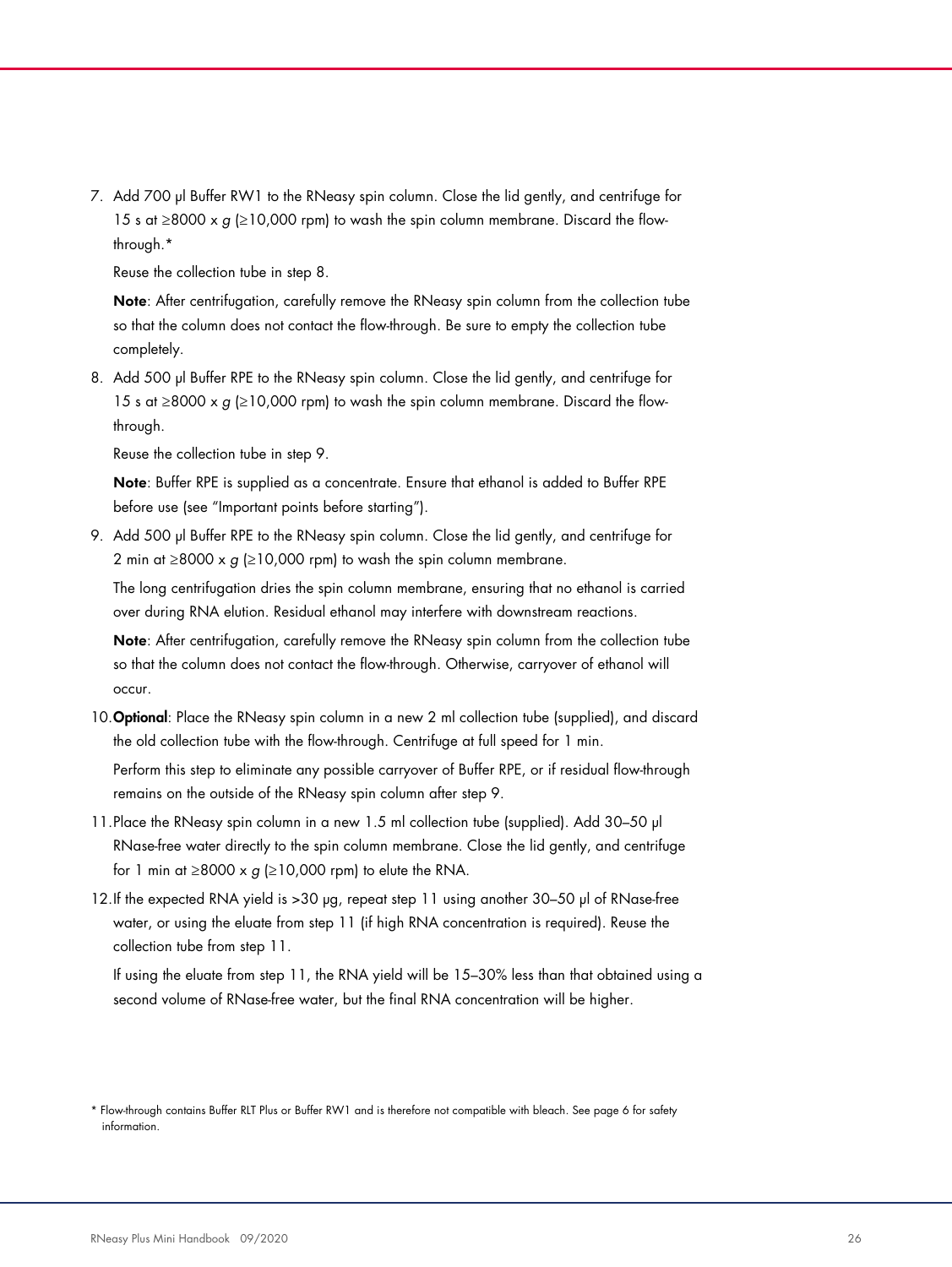# Troubleshooting Guide

This troubleshooting guide may be helpful in solving any problems that may arise. For more information, see also the Frequently Asked Questions page at our Technical Support Center: www.qiagen.com/FAQ/FAQList.aspx. The scientists in QIAGEN Technical Services are always happy to answer any questions you may have about either the information and protocols in this handbook or sample and assay technologies (for contact information, see back cover or visit www.qiagen.com).

|                                                   | <b>Comments and suggestions</b>                                                                                                                                                                                                                                                                                                                                      |
|---------------------------------------------------|----------------------------------------------------------------------------------------------------------------------------------------------------------------------------------------------------------------------------------------------------------------------------------------------------------------------------------------------------------------------|
| Clogged gDNA Eliminator spin column               |                                                                                                                                                                                                                                                                                                                                                                      |
| Inefficient disruption and/or                     | See "Disrupting and homogenizing starting material" (page 13) for<br>details on disruption and homogenization methods.                                                                                                                                                                                                                                               |
|                                                   | Increase g-force and centrifugation time if necessary.                                                                                                                                                                                                                                                                                                               |
|                                                   | In subsequent preparations, reduce the amount of starting material (see<br>protocols, pages 15 and 21) and/or increase the homogenization time.                                                                                                                                                                                                                      |
| Too much starting material                        | Reduce the amount of starting material. It is essential to use the correct<br>amount of starting material (see page 10).                                                                                                                                                                                                                                             |
| Centrifugation temperature too<br>low             | The centrifugation temperature should be 20-25°C. Some centrifuges<br>may cool to below 20°C even when set at 20°C. This can cause<br>formation of precipitates that can clog the gDNA Eliminator spin column.<br>If this happens, set the centrifugation temperature to 25°C. Warm the<br>lysate to 37°C before transferring it to the gDNA Eliminator spin column. |
| Low RNA yield                                     |                                                                                                                                                                                                                                                                                                                                                                      |
| Insufficient disruption and                       | See "Disrupting and homogenizing starting material" (page 13) for<br>details on disruption and homogenization methods.                                                                                                                                                                                                                                               |
|                                                   | In subsequent preparations, reduce the amount of starting material (see<br>protocols, pages 15 and 21) and/or increase the volume of lysis buffer<br>and the homogenization time.                                                                                                                                                                                    |
| Too much starting material                        | Overloading the RNeasy spin column significantly reduces RNA yield.<br>Reduce the amount of starting material (see page 10).                                                                                                                                                                                                                                         |
| Ethanol added to lysate before<br>DNA removal     | Pass the lysate through the gDNA Eliminator spin column before adding<br>ethanol to it.                                                                                                                                                                                                                                                                              |
| RNA still bound to RNeasy spin<br>column membrane | Repeat RNA elution, but incubate the RNeasy spin column on the<br>benchtop for 10 min with RNase-free water before centrifuging.                                                                                                                                                                                                                                     |
| Ethanol carryover                                 | During the second wash with Buffer RPE, be sure to centrifuge at<br>$\geq$ 8000 x g ( $\geq$ 10,000 rpm) for 2 min at 20-25°C to dry the RNeasy spin<br>column membrane.                                                                                                                                                                                             |
|                                                   | Perform the optional centrifugation to dry the RNeasy spin column<br>membrane if any flow-through is present on the outside of the column<br>(step 10 of the protocols).                                                                                                                                                                                             |
|                                                   | homogenization<br>homogenization                                                                                                                                                                                                                                                                                                                                     |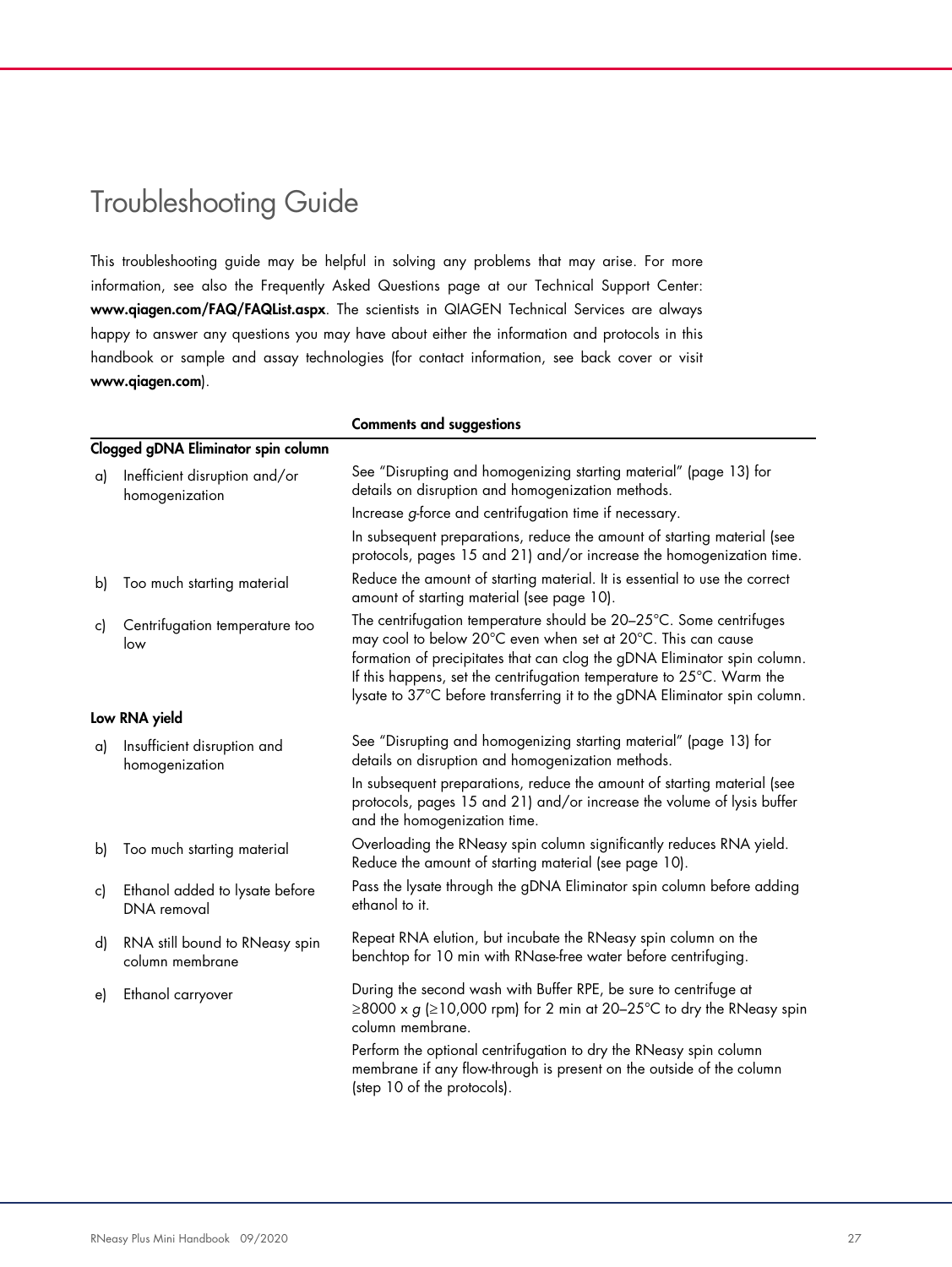|    |                                                                                | <b>Comments and suggestions</b>                                                                                                                                                                                                                                               |
|----|--------------------------------------------------------------------------------|-------------------------------------------------------------------------------------------------------------------------------------------------------------------------------------------------------------------------------------------------------------------------------|
| f  | Incomplete removal of cell-culture<br>medium (cell samples)                    | When processing cultured cells, ensure complete removal of cell-culture<br>medium after harvesting cells (see protocol, page 15).                                                                                                                                             |
|    | Low $A_{260}/A_{280}$ value                                                    |                                                                                                                                                                                                                                                                               |
|    | Water used to dilute RNA for<br>A <sub>260</sub> /A <sub>280</sub> measurement | Use 10 mM Tris Cl,* pH 7.5, not RNase-free water, to dilute the sample<br>before measuring purity (see Appendix B, page 32).                                                                                                                                                  |
|    | <b>RNA</b> degraded                                                            |                                                                                                                                                                                                                                                                               |
| a) | Inappropriate handling of starting<br>material                                 | Ensure that tissue samples are properly stabilized and stored in<br>RNAprotect Tissue Reagent.                                                                                                                                                                                |
|    |                                                                                | For frozen cell pellets or frozen tissue samples, ensure that they were<br>flash-frozen immediately in liquid nitrogen and properly stored at -70°C.<br>Perform the RNeasy procedure quickly, especially the first few steps.                                                 |
|    |                                                                                | See Appendix A (page 30) and "Handling and storing starting material"<br>(page 13).                                                                                                                                                                                           |
| b) | <b>RNase contamination</b>                                                     | Although all RNeasy buffers have been tested and are guaranteed<br>RNase-free, RNases can be introduced during use. Be certain not to<br>introduce any RNases during the RNeasy procedure or later handling.<br>See Appendix A (page 30) for general remarks on handling RNA. |
|    | DNA contamination in downstream experiments                                    |                                                                                                                                                                                                                                                                               |
| a) | Cell number too high                                                           | For some cell types, the efficiency of DNA removal may be reduced<br>when processing very high cell numbers (containing more than 20 µg<br>genomic DNA). If the eluted RNA contains substantial DNA<br>contamination, try processing smaller cell numbers.                    |
| b) | Incomplete removal of cell-culture<br>medium or stabilization reagent          | Be sure to remove any excess cell-culture medium or stabilization reagent<br>to prevent significant dilution of the lysis buffer. The gDNA Eliminator<br>spin column will not work effectively if the lysis buffer is diluted.                                                |
| c) | Tissue has high DNA content                                                    | For certain tissues with extremely high DNA content (e.g., thymus), DNA<br>may not be completely removed. Try using smaller samples (containing<br>less than 20 µg genomic DNA), or perform DNase digestion of the<br>eluted RNA followed by RNA cleanup.                     |
|    | RNA concentration too low                                                      |                                                                                                                                                                                                                                                                               |
|    | Elution volume too high                                                        | Elute RNA with less than $2 \times 50$ µl of water. Do not use less than<br>1 x 30 µl of water. Although eluting with less than 2 x 50 µl of water<br>results in increased RNA concentrations, RNA yields may be reduced.                                                     |

\* When working with chemicals, always wear a suitable lab coat, disposable gloves and protective goggles. For more information, consult the appropriate safety data sheets (SDSs), available from the product supplier.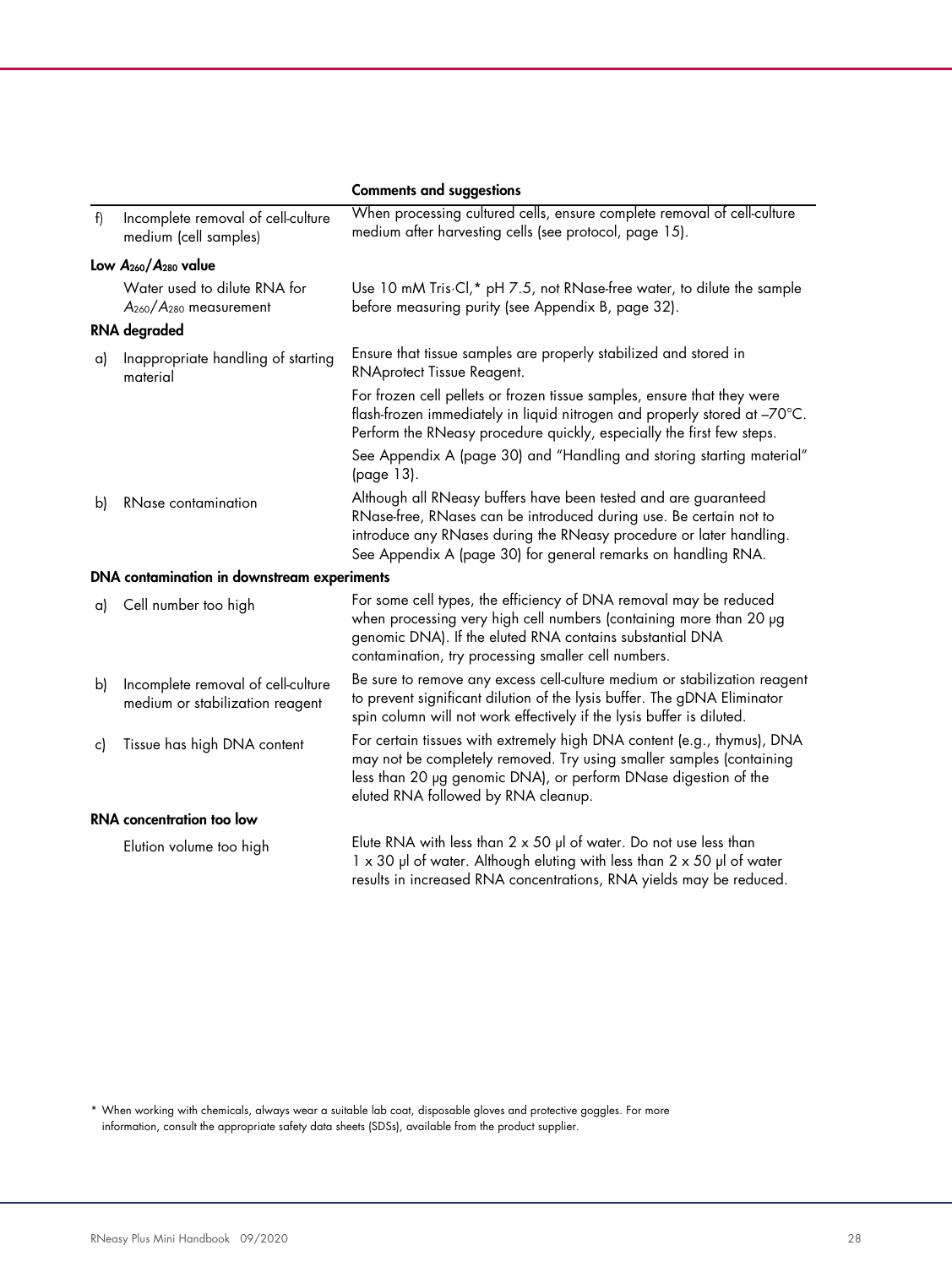|    | RNA does not perform well in downstream experiments |                                                                                                                                                                                                                                                                                                                                                   |  |
|----|-----------------------------------------------------|---------------------------------------------------------------------------------------------------------------------------------------------------------------------------------------------------------------------------------------------------------------------------------------------------------------------------------------------------|--|
| αI | Salt carryover during elution                       | Ensure that Buffer RPE is at 20-30°C.                                                                                                                                                                                                                                                                                                             |  |
|    |                                                     | When reusing collection tubes between washing steps, remove residual<br>flow-through from the rim by blotting on clean paper towels.                                                                                                                                                                                                              |  |
| bl | Ethanol carryover                                   | During the second wash with Buffer RPE, be sure to centrifuge at<br>≥8000 x $g$ (≥10,000 rpm) for 2 min at 20–25°C to dry the RNeasy spin<br>column membrane. After centrifugation, carefully remove the column<br>from the collection tube so that the column does not contact the flow-<br>through. Otherwise, carryover of ethanol will occur. |  |
|    |                                                     | Perform the optional centrifugation to dry the RNeasy spin column<br>membrane if any flow-through is present on the outside of the column<br>(step 10 of the protocols).                                                                                                                                                                          |  |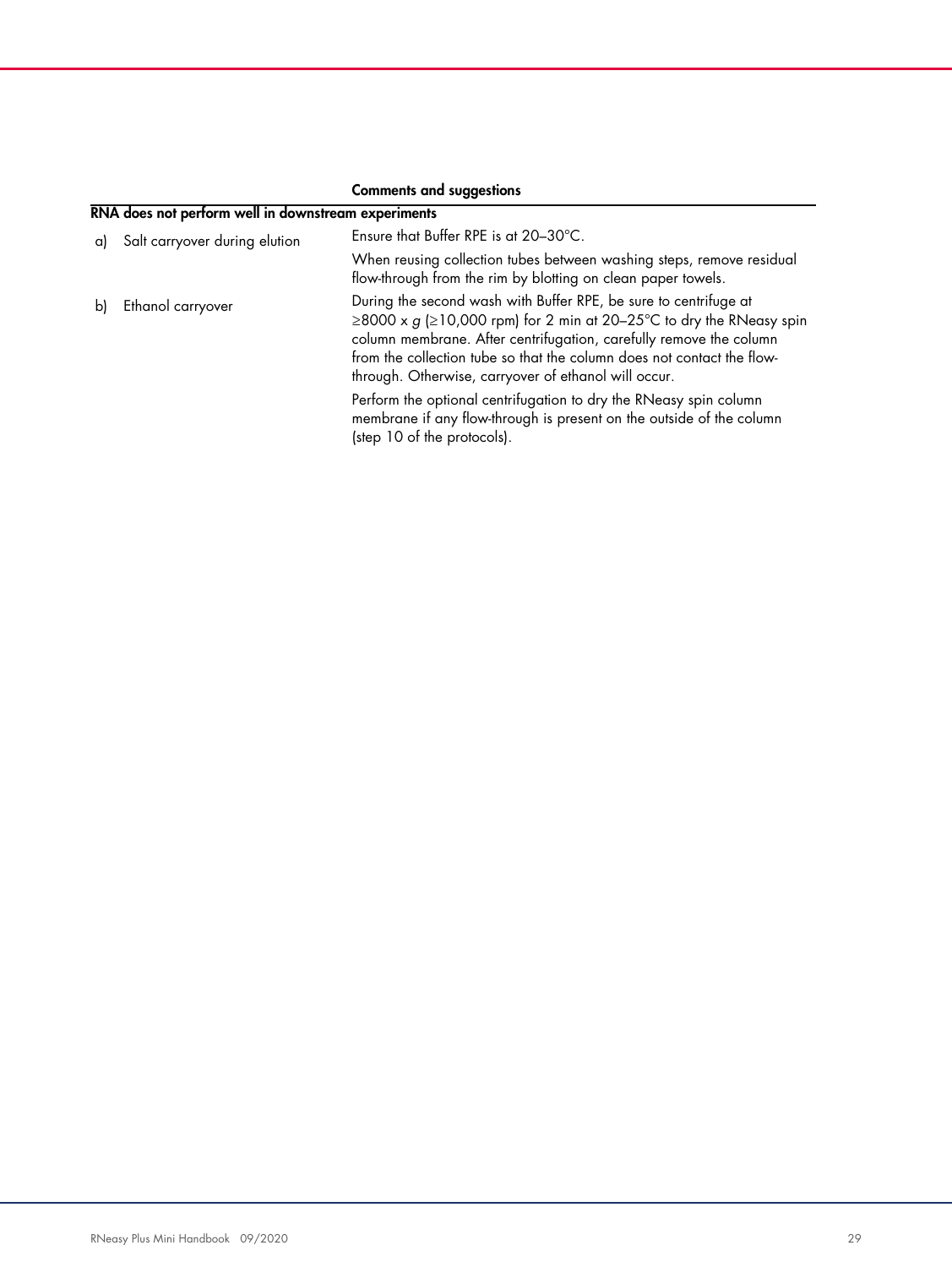## Appendix A: General Remarks on Handling RNA

#### Handling RNA

Ribonucleases (RNases) are very stable and active enzymes that generally do not require cofactors to function. Since RNases are difficult to inactivate and even minute amounts are sufficient to destroy RNA, do not use any plasticware or glassware without first eliminating possible RNase contamination. Great care should be taken to avoid inadvertently introducing RNases into the RNA sample during or after the purification procedure. To create and maintain an RNase-free environment, the following precautions must be taken during pretreatment and use of disposable and nondisposable vessels and solutions while working with RNA.

#### General handling

Proper microbiological, aseptic technique should always be used when working with RNA. Hands and dust particles may carry bacteria and molds and are the most common sources of RNase contamination. Always wear latex or vinyl gloves while handling reagents and RNA samples to prevent RNase contamination from the surface of the skin or from dusty laboratory equipment. Change gloves frequently and keep tubes closed whenever possible. Keep purified RNA on ice when aliquots are pipetted for downstream applications. To remove RNase contamination from bench surfaces, nondisposable plasticware and laboratory equipment (e.g., pipets and electrophoresis tanks), use general laboratory reagents. To decontaminate plasticware, rinse with 0.1 M NaOH, 1 mM EDTA,\* followed by RNase-free water (see "Solutions", page 31), or rinse with chloroform<sup>\*</sup> if the plasticware is chloroform-resistant. To decontaminate electrophoresis tanks, clean with detergent (e.g., 0.5% SDS),\* rinse with RNase-free water, then rinse with ethanol (if the tanks are ethanol resistant) and allow to dry.

#### Disposable plasticware

The use of sterile, disposable polypropylene tubes is recommended throughout the procedure. These tubes are generally RNase-free and do not require pretreatment to inactivate RNases.† When working with chemicals, always wear a suitable lab coat, disposable gloves and protective goggles. For more information, consult the appropriate safety data sheets (SDSs), available from the product supplier. Glassware should be treated before use to ensure that it is RNase-free. Glassware used for RNA work should be cleaned with a detergent,\* thoroughly rinsed and oven

<sup>\*</sup> When working with chemicals, always wear a suitable lab coat, disposable gloves and protective goggles. For more information, consult the appropriate safety data sheets (SDSs), available from the product supplier.

<sup>†</sup> When working with chemicals, always wear a suitable lab coat, disposable gloves and protective goggles. For more information, consult the appropriate safety data sheets (SDSs), available from the product supplier.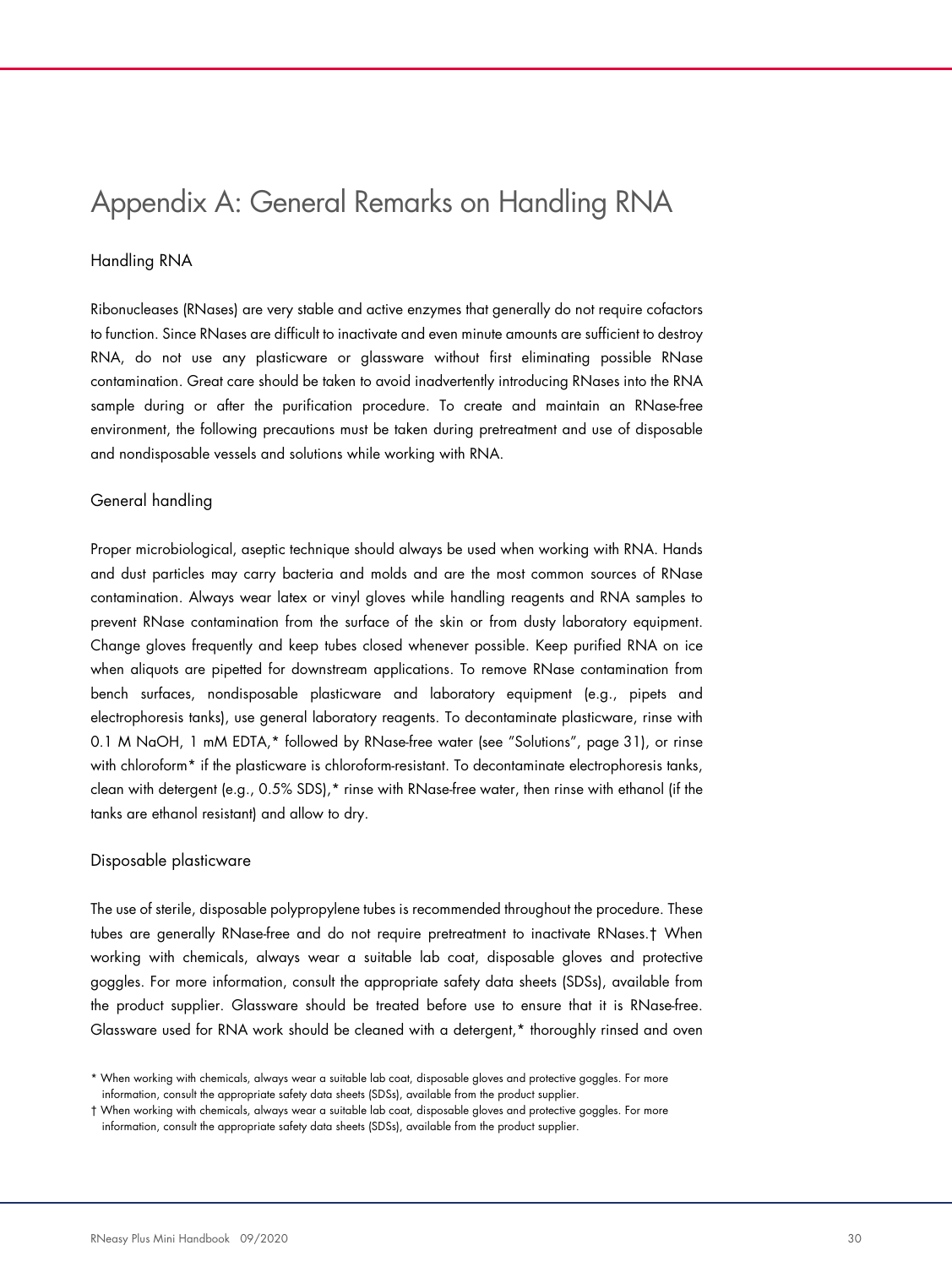baked at 240ºC for at least 4 hours (overnight, if more convenient) before use. Autoclaving alone will not fully inactivate many RNases. Alternatively, glassware can be treated with diethyl pyrocarbonate (DEPC)\*, as described in "Solutions" below.

#### **Solutions**

Solutions (water and other solutions) should be treated with 0.1% DEPC. DEPC is a strong, but not absolute, inhibitor of RNases. It is commonly used at a concentration of 0.1% to inactivate RNases on glass or plasticware or to create RNase-free solutions and water. DEPC inactivates RNases by covalent modification. Add 0.1 ml DEPC to 100 ml of the solution to be treated and shake vigorously to bring the DEPC into solution. Let the solution incubate for 12 hours at 37ºC. Autoclave for 15 minutes to remove any trace of DEPC. DEPC will react with primary amines and cannot be used directly to treat Tris\* buffers. DEPC is highly unstable in the presence of Tris buffers and decomposes rapidly into ethanol and CO2. When preparing Tris buffers, treat water with DEPC first, and then dissolve Tris to make the appropriate buffer. Trace amounts of DEPC will modify purine residues in RNA by carbethoxylation. Carbethoxylated RNA is translated with very low efficiency in cell-free systems. However, its ability to form DNA:RNA or RNA:RNA hybrids is not seriously affected unless a large fraction of the purine residues has been modified. Residual DEPC must always be eliminated from solutions or vessels by autoclaving or heating to 100ºC for 15 minutes.

Note: RNeasy buffers are guaranteed RNase-free without using DEPC treatment and are therefore free of any DEPC contamination.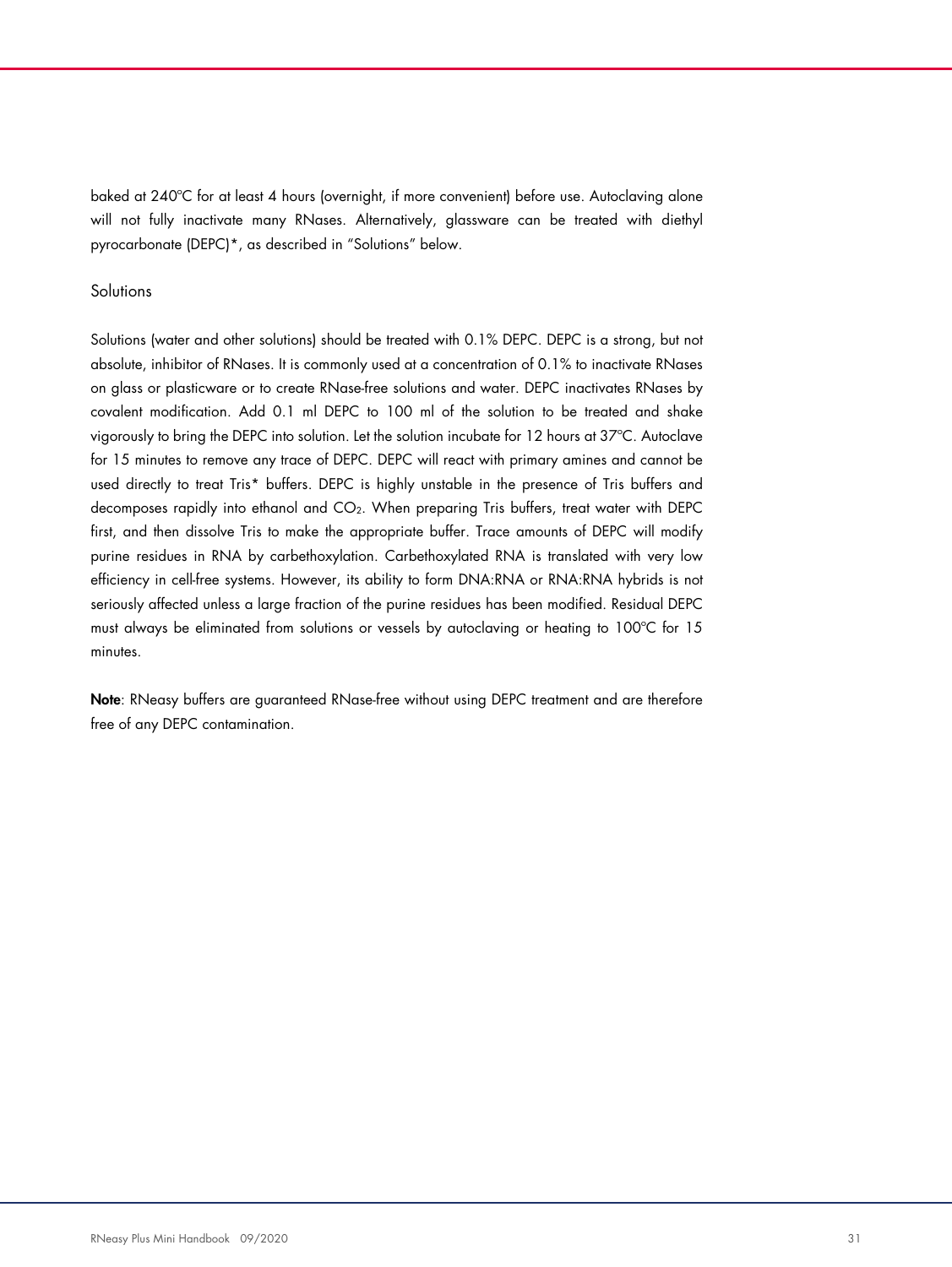# Appendix B: Storage, Quantification and Determination of Quality of RNA

#### Storage of RNA

Purified RNA may be stored at –70ºC to –15ºC in RNase-free water. Under these conditions, no degradation of RNA is detectable after 1 year.

#### Quantification of RNA

The concentration of RNA should be determined by measuring the absorbance at 260 nm  $(A_{260})$  in a spectrophotometer (see "Spectrophotometric quantification of RNA" below). For small amounts of RNA, however, it may be difficult to determine amounts photometrically. Small amounts of RNA can be quantified using quantitative RT-PCR or fluorometric quantification.

#### Spectrophotometric quantification of RNA

#### Using the QIAxpert UV/VIS Spectrophotometer for microvolume analysis

To determine the concentration of your RNA sample purified with RNeasy QIAGEN kit, use the corresponding RNeasy App on the QIAxpert. For more information, see the QIAxpert product page (www.qiagen.com/qiaxpert-system).

#### Using a standard spectrophotometer

To ensure significance, A260 readings should be greater than 0.15. An absorbance of 1 unit at 260 nm corresponds to 44 µg of RNA per ml  $(A_{260} = 1 \rightarrow 4 \text{ µg/ml})$ . This relation is valid only for measurements at a neutral pH. Therefore, if it is necessary to dilute the RNA sample, this should be done in a buffer with neutral pH.\* As discussed below (see "Purity of RNA", page 33), the ratio between the absorbance values at 260 and 280 nm gives an estimate of RNA purity. When measuring RNA samples, be certain that cuvettes are RNase-free, especially if the RNA is to be recovered after spectrophotometry. This can be accomplished by washing cuvettes with 0.1 M NaOH, 1 mM EDTA,\* followed by washing with RNase-free water (see "Solutions", page 31). Use the buffer in which the RNA is diluted to zero the spectrophotometer. An example of the calculation involved in RNA quantification is shown below:

<sup>\*</sup> When working with chemicals, always wear a suitable lab coat, disposable gloves and protective goggles. For more information, consult the appropriate safety data sheets (SDSs), available from the product supplier.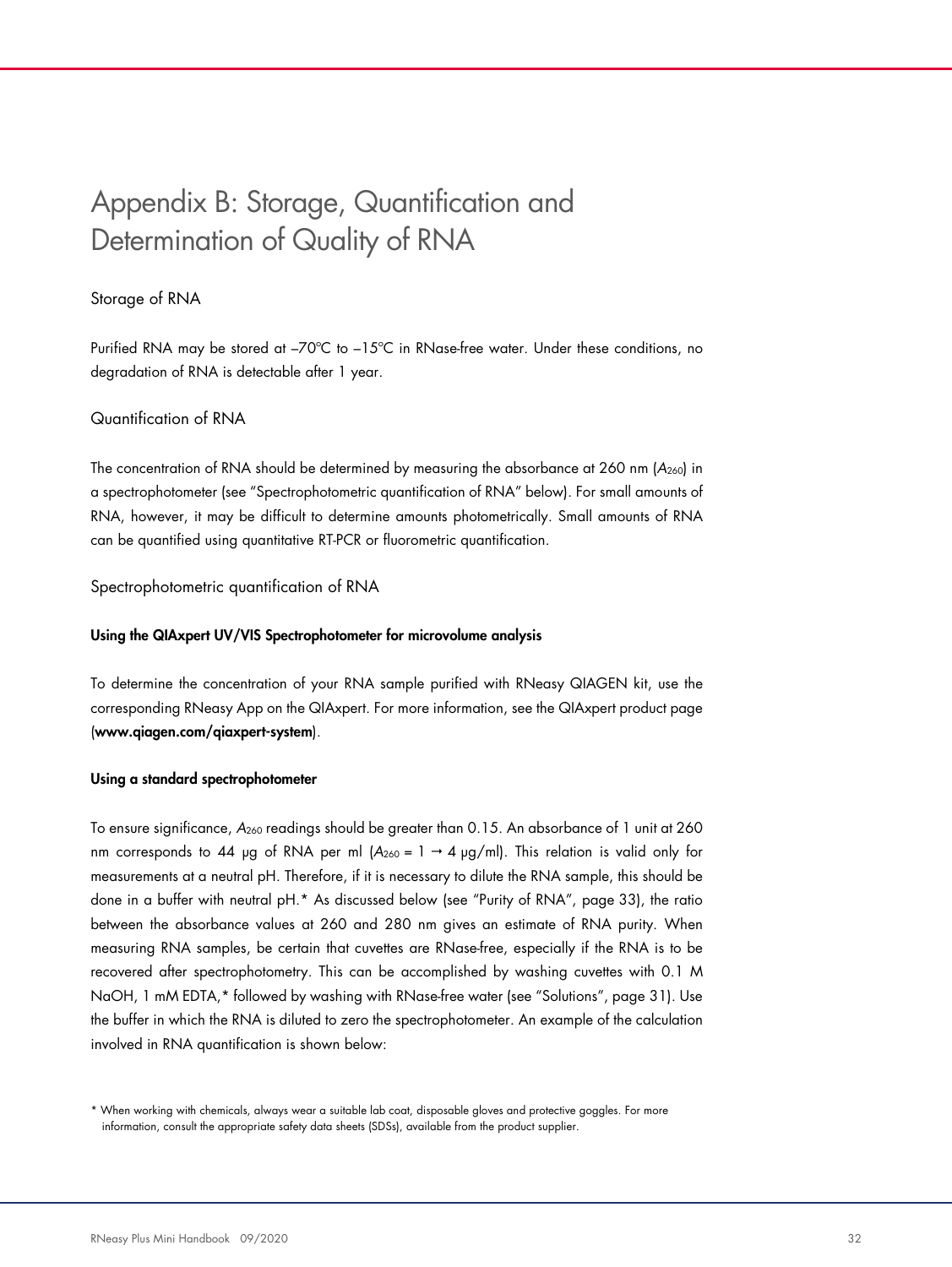| Volume of RNA sample | $= 100$ µ                                                                 |
|----------------------|---------------------------------------------------------------------------|
| <b>Dilution</b>      | $= 10$ µ of RNA sample + 490 µ of 10 mM Tris $\cdot$ Cl, $*$ pH 7.0 (1/50 |
|                      | dilution                                                                  |

Measure absorbance of diluted sample in a 1 ml cuvette (RNase-free)

| A <sub>260</sub>            | $= 0.2$                                                                                       |
|-----------------------------|-----------------------------------------------------------------------------------------------|
| Concentration of RNA sample | $= 44$ µg/ml x A <sub>260</sub> x dilution factor<br>$= 44$ µg/ml x 0.2 x 50<br>$= 440$ µg/ml |
| Total amount                | $=$ concentration x volume in milliliters<br>$= 440$ µg/ml x 0.1 ml<br>$= 44$ µg of RNA       |

Purity of RNA

The assessment of RNA purity will be performed routinely, when using the QIAxpert with the corresponding RNeasy App. See the QIAxpert user manual for more information (www.qiagen.com/qiaxpert-system/user manual)

For standard photometric measurements, the ratio of the readings at 260 nm and 280 nm  $(A<sub>260</sub>/A<sub>280</sub>)$  provides an estimate of the purity of RNA with respect to contaminants, such as protein, that absorb in the UV spectrum. However, the  $A_{260}/A_{280}$  ratio is influenced considerably by pH. Since water is not buffered, the pH and the resulting  $A_{260}/A_{280}$  ratio can vary greatly when using pure water. Lower pH results in a lower  $A_{260}/A_{280}$  ratio and reduced sensitivity to protein contamination.\* For accurate values, we recommend measuring absorbance in 10 mM Tris·Cl, pH 7.5. Pure RNA has an A260/A280 ratio of 1.9–2.1† in 10 mM Tris·Cl, pH 7.5. Always be sure to calibrate the spectrophotometer with the same solution used for dilution. For determination of RNA concentration, however, we recommend dilution of the sample in a buffer with neutral pH since the relationship between absorbance and concentration ( $A_{260}$  reading of 1 = 44  $\mu$ g/ml RNA) is based on an extinction coefficient calculated for RNA at neutral pH (see "Spectrophotometric quantification of RNA", page 32).

#### DNA contamination

No currently available purification method can guarantee that RNA is completely free of DNA, even when it is not visible on an agarose gel. RNeasy Kits will, however, remove the vast majority of cellular DNA. gDNA Eliminator Solution helps to further reduce genomic DNA contamination;

<sup>\*</sup> Wilfinger, W.W., Mackey, M., and Chomczynski, P. (1997) Effect of pH and ionic strength on the spectrophotometric assessment of nucleic acid purity. BioTechniques 22, 474.

<sup>†</sup> Values up to 2.3 are routinely obtained for pure RNA (in 10 mM Tris·Cl, pH 7.5) with some spectrophotometers.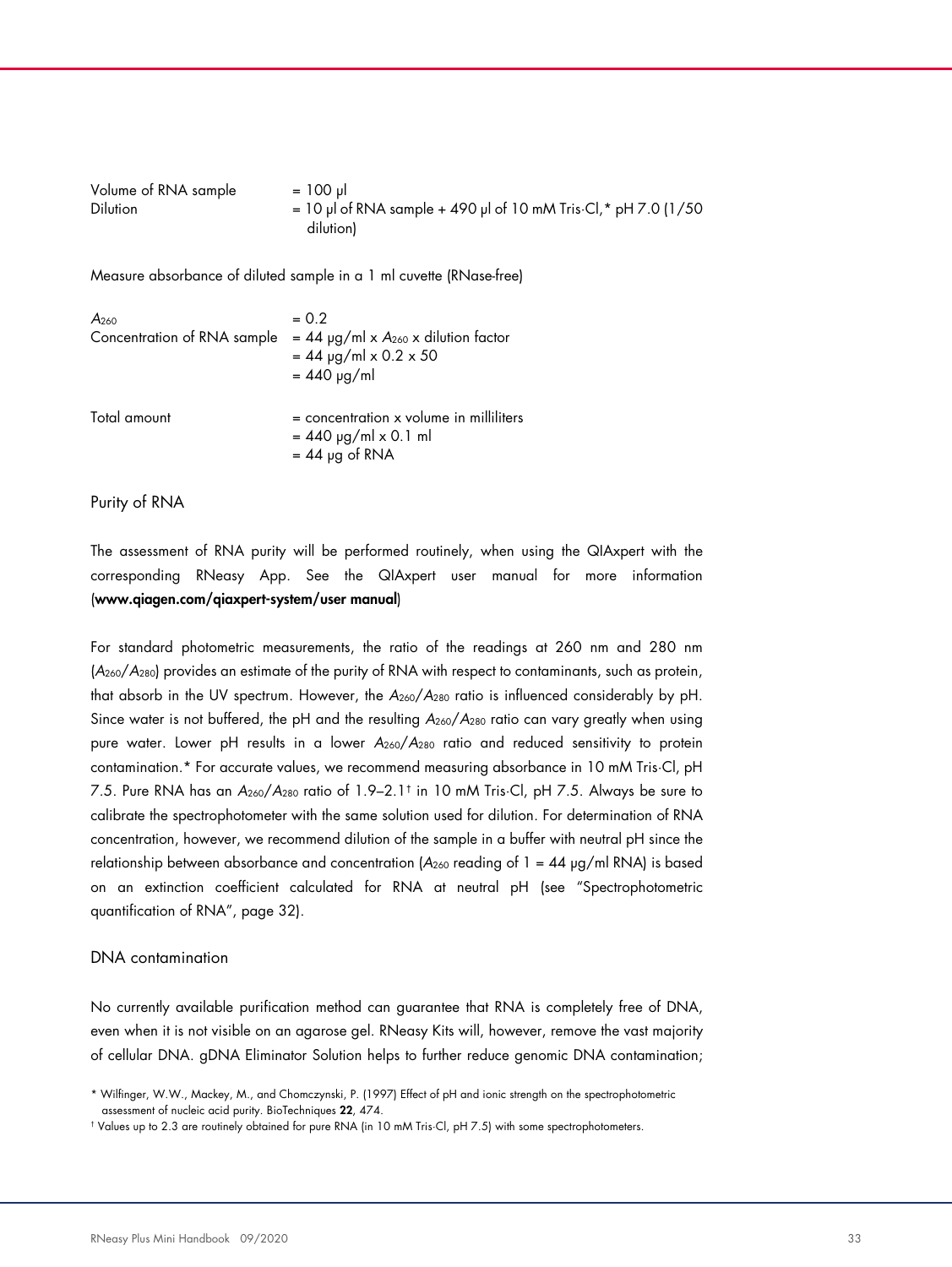however, trace amounts of genomic DNA may still remain, depending on the amount and nature of the sample. For analysis of very low abundance targets, any interference by residual DNA contamination can be detected by performing real-time RT-PCR control experiments in which no reverse transcriptase is added prior to the PCR step.

To prevent any interference by DNA in real-time RT-PCR applications, such as with Applied Biosystems® and Rotor-Gene® instruments, we recommend designing primers that anneal at intron splice junctions so that genomic DNA will not be amplified. QuantiNova Primer Assays from QIAGEN are designed for SYBR® Green-based real-time RT-PCR analysis of RNA sequences (without detection of genomic DNA) where possible (see www.qiagen.com/GeneGlobe). For real-time RT-PCR assays where amplification of genomic DNA cannot be avoided, we recommend using the QuantiNova Reverse Transcription Kit for reverse transcription. The kit integrates fast cDNA synthesis with rapid removal of genomic DNA contamination (see ordering information, page 43).

#### Integrity of RNA

The integrity and size distribution of total RNA purified with RNeasy Plus Universal Kits can be checked by denaturing agarose gel electrophoresis and ethidium bromide staining\* or by using the QIAxcel system or Agilent 2100 Bioanalyzer. Ribosomal RNAs should appear as sharp bands or peaks. The apparent ratio of 28S rRNA to 18S rRNA should be approximately 2:1. If the ribosomal bands or peaks of a specific sample are not sharp, but appear as a smear towards smaller sized RNAs, it is likely that the sample suffered major degradation either before or during RNA purification. As a useful measure of RNA integrity, the QIAxcel Advanced® system and the Agilent 2100 Bioanalyzer provide an RNA integrity score (RIS) and an RNA integrity number (RIN), respectively. Ideally, the value should be close to 10, but in many cases (particularly with tissue samples), RNA quality is greatly influenced by how well the original sample was preserved.

\* When working with chemicals, always wear a suitable lab coat, disposable gloves and protective goggles. For more information, consult the appropriate safety data sheets (SDSs), available from the product supplier.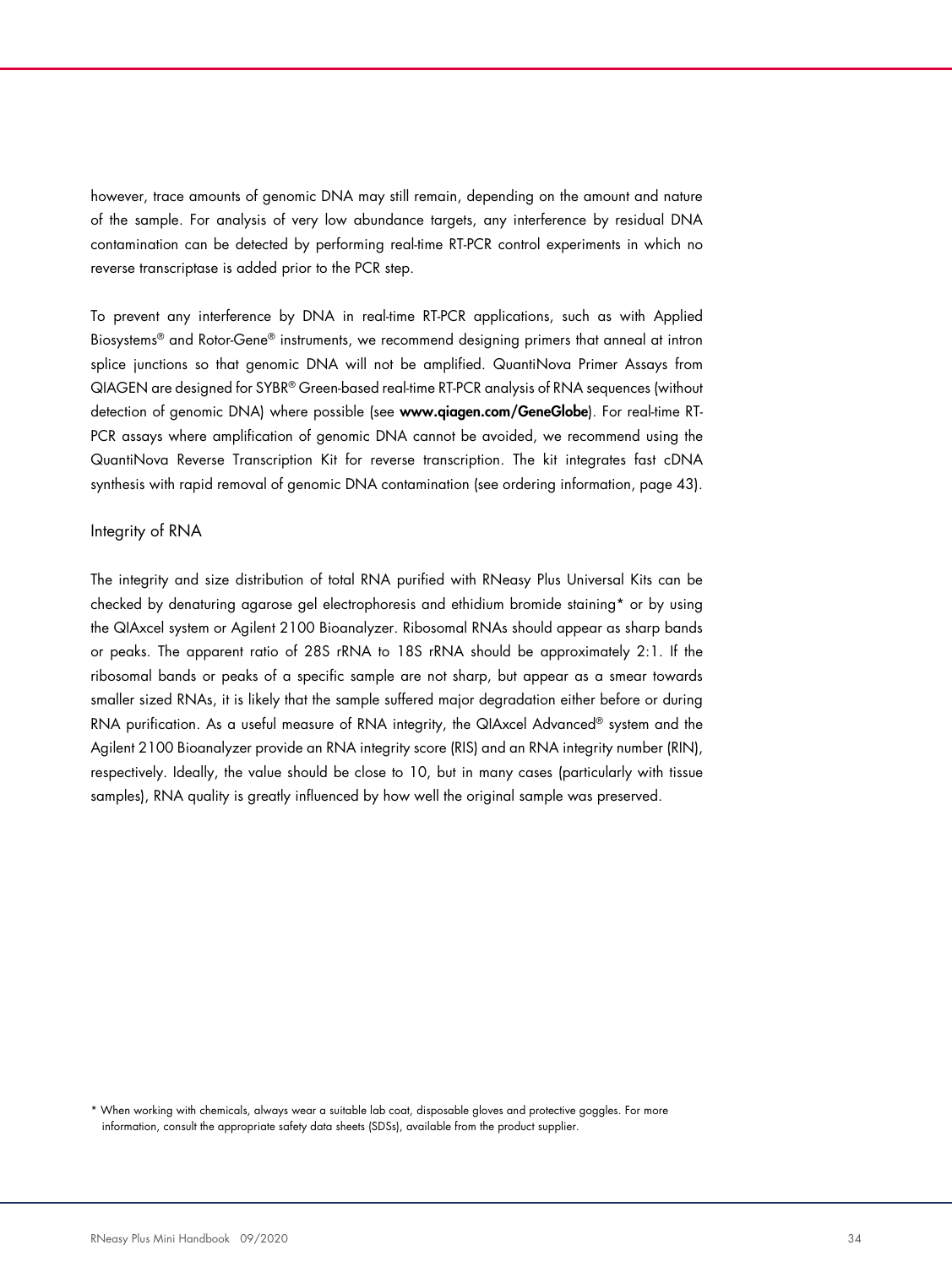# Appendix C: Protocol for Formaldehyde Agarose Gel Electrophoresis

The following protocol for formaldehyde agarose (FA) gel electrophoresis is routinely used at QIAGEN and gives enhanced sensitivity for gel and subsequent analysis (e.g., northern blotting). A key feature is the concentrated RNA loading buffer that allows a larger volume of RNA sample to be loaded onto the gel than conventional protocols (e.g., Sambrook et al., eds. (1989) Molecular cloning — a laboratory manual, 2nd ed. Cold Spring Harbor, NY: Cold Spring Harbor Laboratory Press).

#### FA gel preparation

To prepare FA gel (1.2% agarose) of size 10 x 14 x 0.7 cm, mix:

1.2 g agarose\* 10 ml 10x FA gel buffer (see composition below) Add RNase-free water to 100 ml

If smaller or larger gels are needed, adjust the quantities of components proportionately.

Heat the mixture to melt agarose. Cool to 65°C in a water bath. Add 1.8 ml of 37% (12.3 M) formaldehyde\* and 1 µl of a 10 mg/ml ethidium bromide\* stock solution. Mix thoroughly and pour onto gel support. Prior to running the gel, equilibrate in 1x FA gel running buffer (see composition below) for at least 30 min.

RNA sample preparation for FA gel electrophoresis

Add 1 volume of 5x loading buffer (see composition below) to 4 volumes of RNA sample (for example, 10 µl of loading buffer and 40 µl of RNA) and mix.

Incubate for 3–5 min at 65°C, chill on ice and load onto the equilibrated FA gel.

<sup>\*</sup> When working with chemicals, always wear a suitable lab coat, disposable gloves and protective goggles. For more information, consult the appropriate safety data sheets (SDSs), available from the product supplier.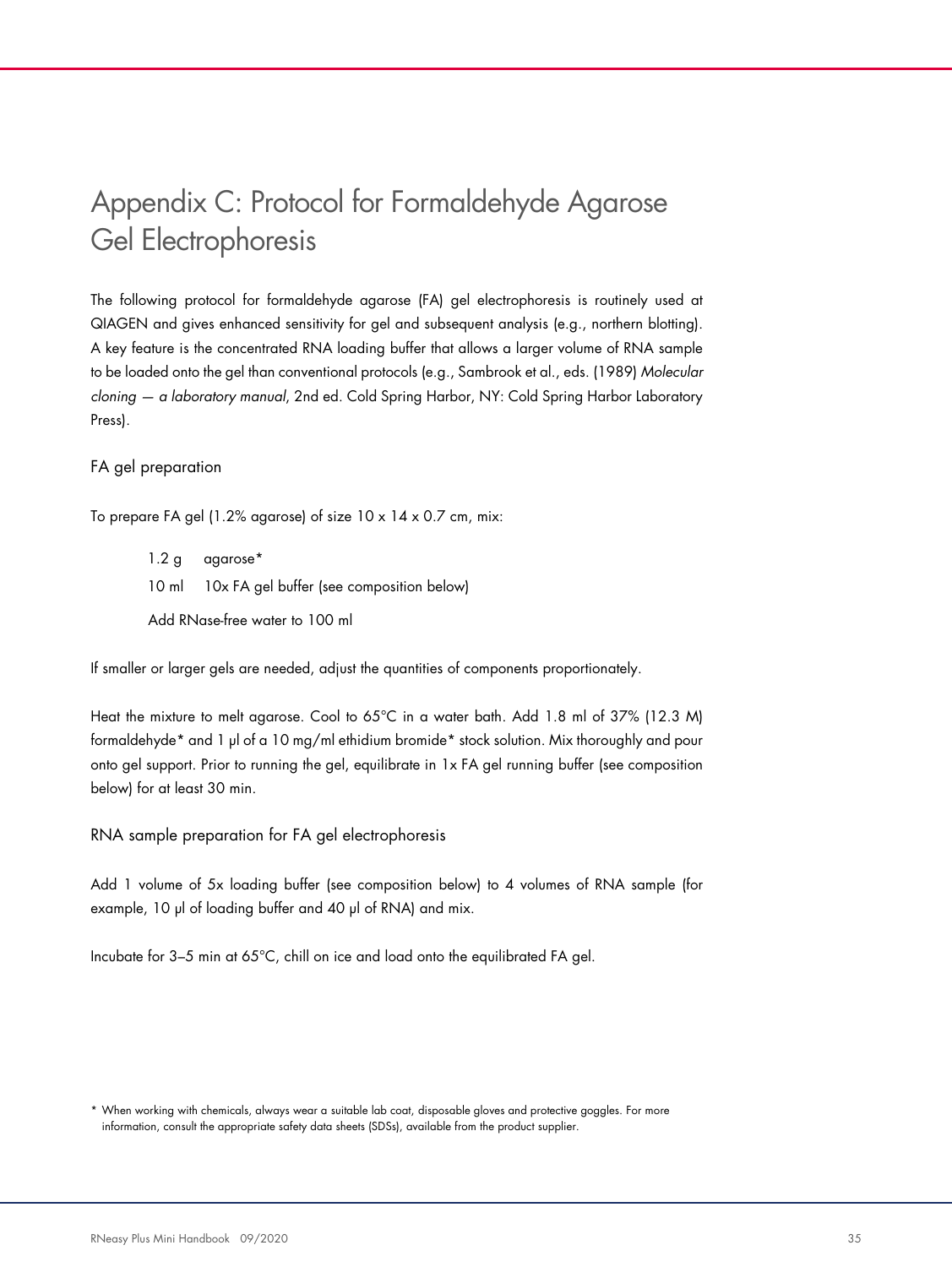#### Gel running conditions

Run gel at 5–7 V/cm in 1x FA gel running buffer.

Composition of FA gel buffers

#### 10x FA gel buffer

- 200 mM 3-[N-morpholino]propanesulfonic acid (MOPS) (free acid)\*
- 50 mM sodium acetate\*
- 10 mM EDTA\*
- pH to 7.0 with NaOH\*

#### 1x FA gel running buffer

- 100 ml 10x FA gel buffer
- 20 ml 37% (12.3 M) formaldehyde
- 880 ml RNase-free water

#### 5x RNA loading buffer

| $16 \mu$                  | saturated aqueous bromophenol blue solution* <sup>†</sup> |
|---------------------------|-----------------------------------------------------------|
| $80$ µ                    | 500 mM EDTA, pH 8.0                                       |
| 720 µl                    | 37% (12.3 M) formaldehyde                                 |
| $2 \text{ ml}$            | 100% glycerol*                                            |
| $3.084$ ml                | formamide*                                                |
| $4 \text{ ml}$            | 10 x FA gel buffer                                        |
| RNase-free water to 10 ml |                                                           |
|                           | Stability: approximately 3 months at 4°C                  |

<sup>\*</sup> When working with chemicals, always wear a suitable lab coat, disposable gloves and protective goggles. For more information, consult the appropriate safety data sheets (SDSs), available from the product supplier.

<sup>†</sup> To make a saturated solution, add solid bromophenol blue to distilled water. Mix and continue to add more bromophenol blue until no more will dissolve. Centrifuge to pellet the undissolved powder, and carefully pipet the saturated supernatant.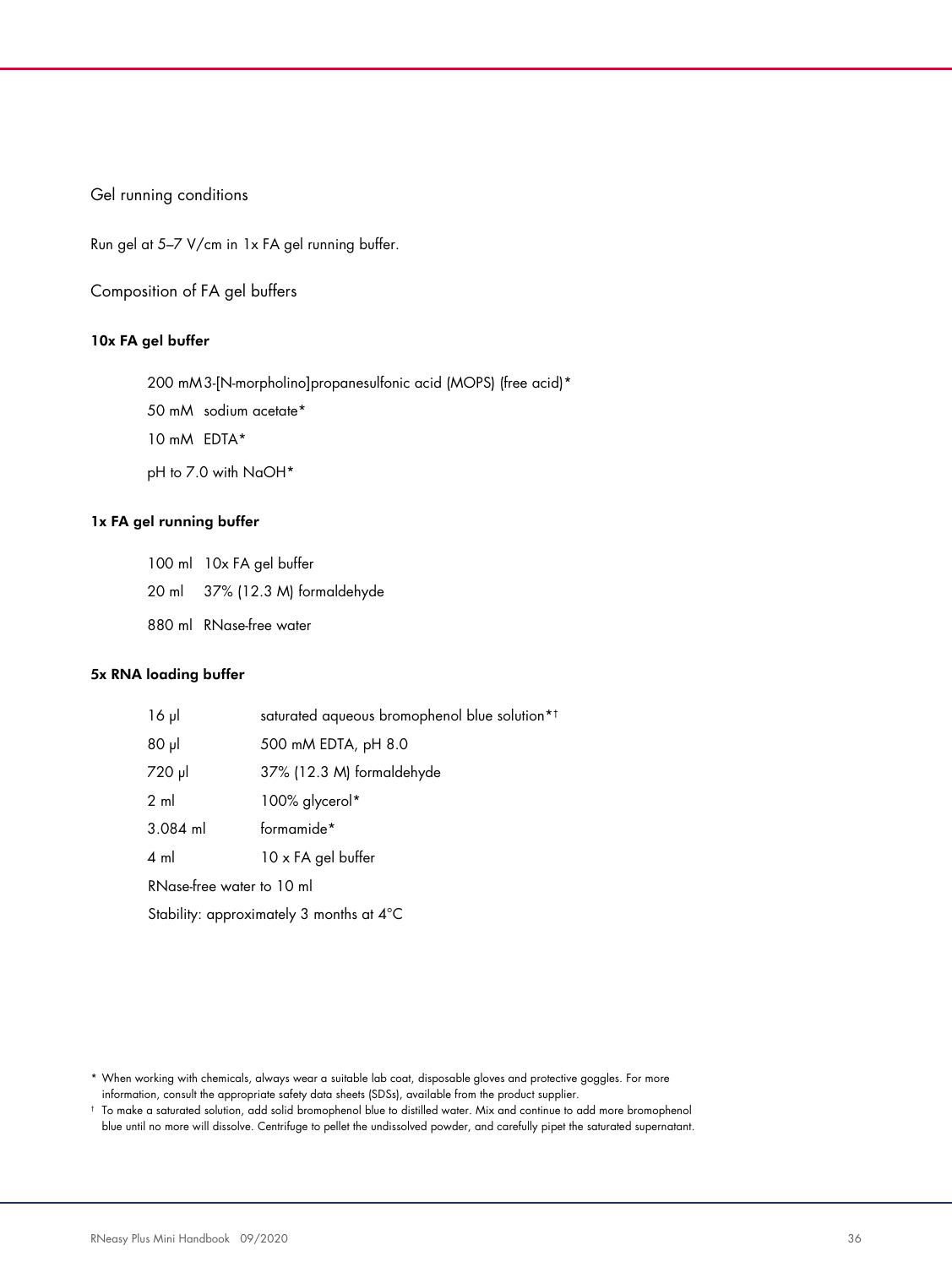# Appendix D: Purification of Total RNA Containing Small RNAs from Cells

The following procedure allows the purification of total RNA containing small RNAs, such as miRNA from cultured animal and human cells. This protocol is not suitable for miRNA purification from animal or human tissues. If you need to purify miRNA from animal or human tissues, we recommend using the miRNeasy Mini Kit (cat. no. 217004).

Reagents to be supplied by user

 $\bullet$  Ethanol (100%)\*

Important points before starting

- This protocol is for use with up to  $5 \times 10^6$  cells.
- Perform all centrifugation steps at room temperature (15–25°C).

#### Things to do before starting

- If purifying RNA from cell lines rich in RNases, we recommend adding β-mercaptoethanol (β-ME) to Buffer RLT Plus before use. Add 10 µl β-ME per 1 ml Buffer RLT Plus. Dispense in a fume hood and wear appropriate protective clothing. Buffer RLT Plus containing β-ME can be stored at room temperature (15–25°C) for up to 1 month. Alternatively, add 20  $\mu$ of 2 M dithiothreitol (DTT) per 1 ml Buffer RLT Plus. The stock solution of 2 M DTT in water should be prepared fresh or frozen in single-use aliquots. Buffer RLT Plus containing DTT can be stored at room temperature for up to 1 month.
- Buffer RPE is supplied as a concentrate. Before using for the first time, add 4 volumes of ethanol (96–100%) as indicated on the bottle to obtain a working solution.

#### Procedure

1. Add 350 µl Buffer RLT Plus to the sample, and disrupt and homogenize immediately (see "Disrupting and homogenizing starting material", page 13, for more information).

<sup>\*</sup> When working with chemicals, always wear a suitable lab coat, disposable gloves and protective goggles. For more information, consult the appropriate safety data sheets (SDSs), available from the product supplier.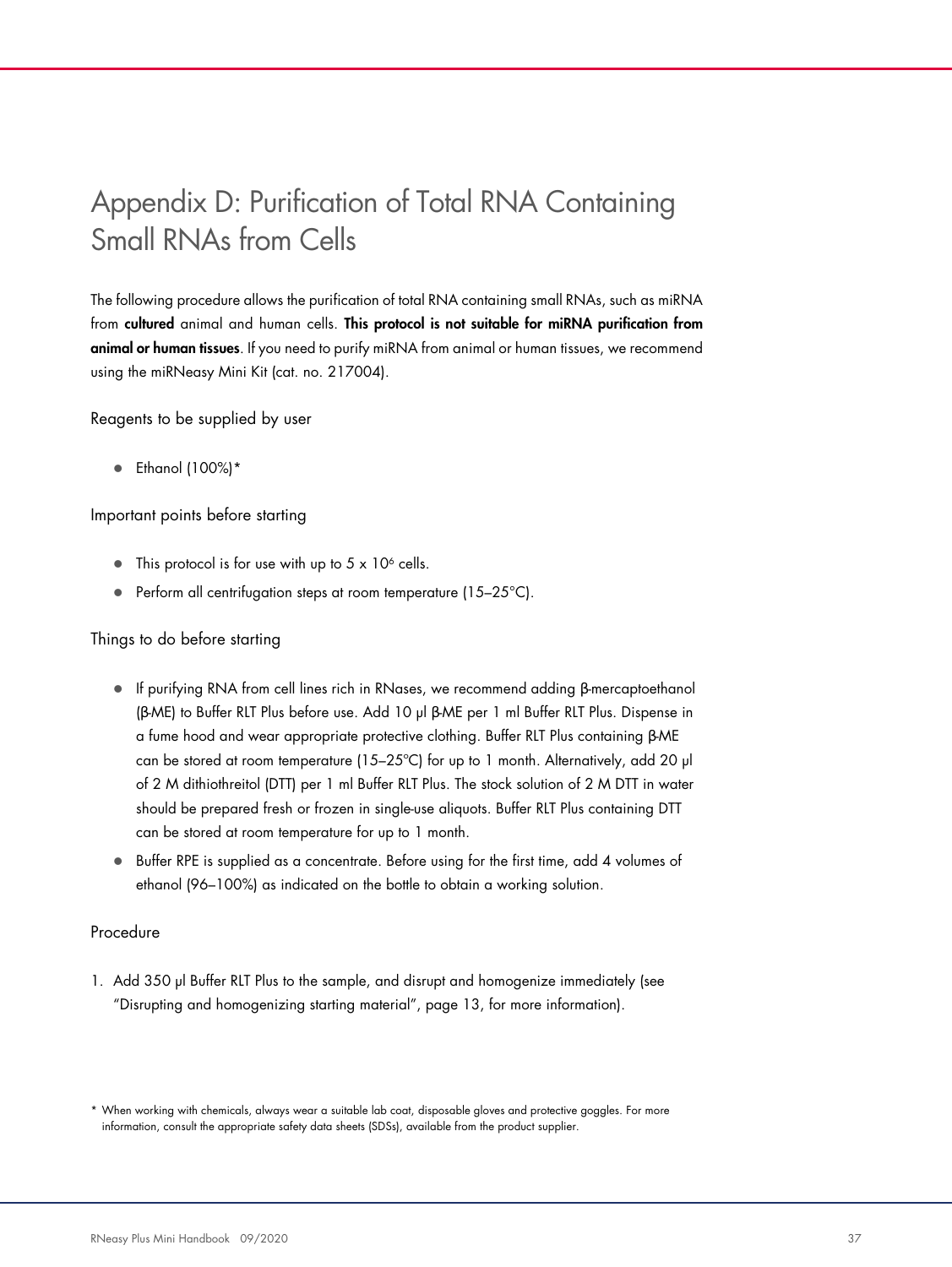2. Transfer the homogenate to a gDNA Eliminator spin column placed in a 2 ml collection tube. Centrifuge for 30 s at ≥8000 x  $g$  (≥10,000 rpm). Discard the column, and save the flowthrough.

Note: If necessary, repeat the centrifugation until all liquid has passed through the membrane.

- 3. Add 1.5 volumes (usually 525 µl) of 100% ethanol to the flow-through, and mix thoroughly by vortexing. Do not centrifuge. Proceed immediately to step 4.
- 4. Transfer 700 µl of the sample, including any precipitate that may have formed, to an RNeasy Mini spin column placed in a 2 ml collection tube. Close the lid gently, and centrifuge for 15 s at  $\geq$ 8000 x g ( $\geq$ 10,000 rpm). Discard the flow-through.

Repeat step 4 until the whole sample has passed through the membrane. Discard the flowthrough each time.

5. Place the RNeasy Mini spin column in a new 2 ml collection tube. Add 500 µl Buffer RPE to the spin column. Close the lid gently, and centrifuge for 2 min at ≥8000 x g (≥10,000 rpm) to wash the spin column membrane. Discard the flow-through.

Note: Buffer RPE is supplied as a concentrate. Ensure that ethanol is added to Buffer RPE before use (see "Things to do before starting", page 37).

- 6. Add 500 µl Buffer RPE to the RNeasy Mini spin column. Close the lid gently, and centrifuge for 15 s at ≥8000 x  $g$  (≥10,000 rpm) to wash the spin column membrane. Discard the flowthrough and the collection tube.
- 7. Place the RNeasy Mini spin column in a new 2 ml collection tube. Close the lid, and centrifuge at full speed for 1 min.
- 8. Place the RNeasy Mini spin column in a 1.5 ml collection tube. Add 30-50 µl RNase-free water directly to the spin column membrane. Close the lid gently, and centrifuge for 1 min at  $\geq$ 8000 x g ( $\geq$ 10,000 rpm) to elute the RNA (total RNA containing miRNA).

If the expected RNA yield is >30 µg, repeat step 8 with a second volume of RNase-free water. Elute into the same collection tube.

For real-time RT-PCR with the purified RNA, QIAGEN offers the miRCURY® LNA® PCR System, which allows detection of hundreds of miRNAs from a single cDNA synthesis reaction. For details, visit www.qiagen.com/miRNA.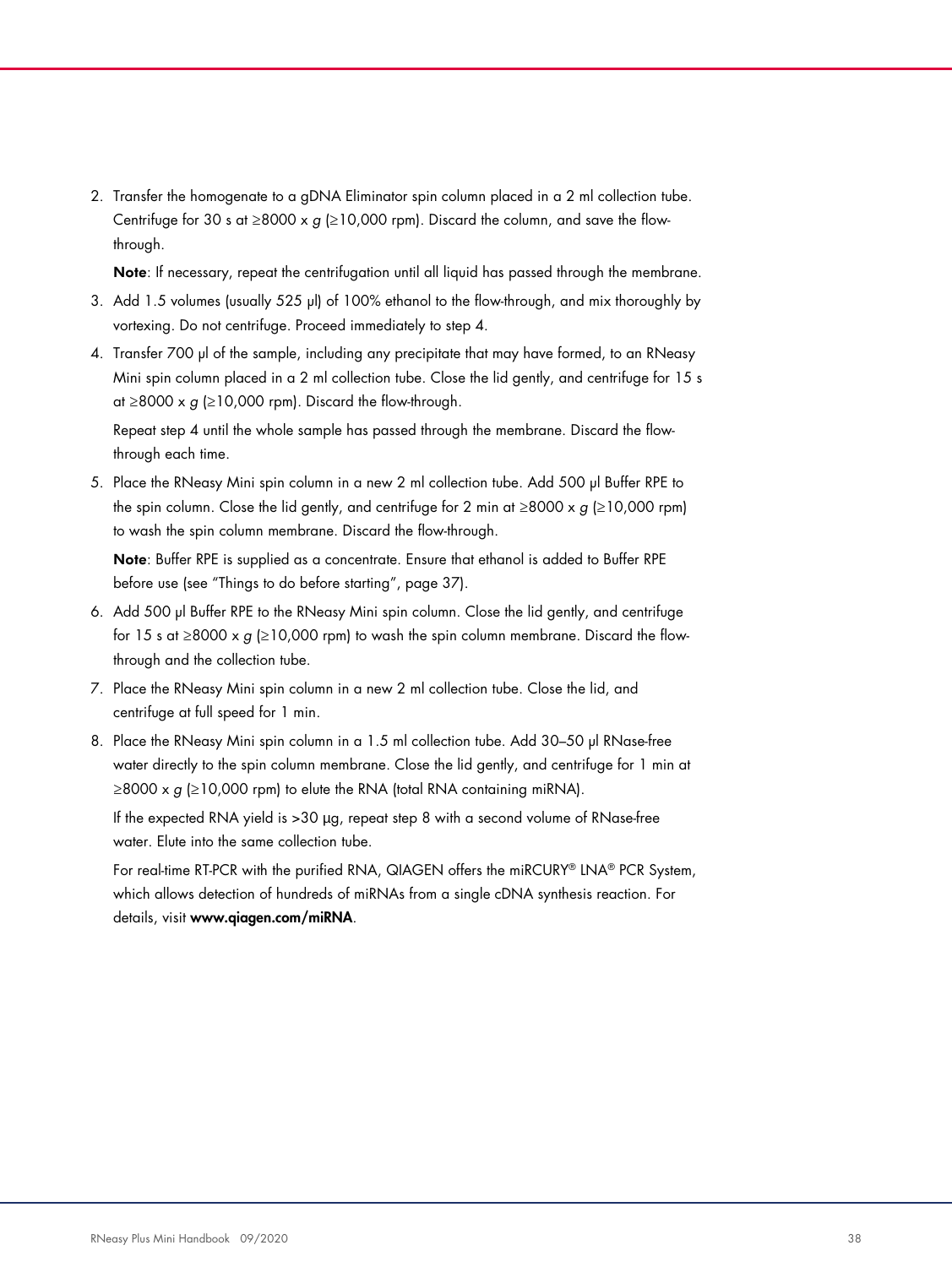# Appendix E: Separate Purification of Small RNA (Containing miRNA) and Larger RNA from Animal Cells using the RNeasy Plus Mini Kit and RNeasy MinElute® Cleanup Kit

The following procedure allows the purification of total RNA containing small RNAs, such as miRNA from cultured animal and human cells. This protocol is not suitable for miRNA purification from animal or human tissues. If you need to purify miRNA from animal or human tissues, we recommend using the miRNeasy Mini Kit (cat. no. 217004).

Reagents to be supplied by user

- RNeasy MinElute Cleanup Kit (50), cat. no. 74204
- Ethanol (70%, 80% and 100%)\*
- Collection tubes (2 ml and 1.5 ml) are supplied with both RNeasy Kits; if necessary, extra 2 ml collection tubes can be purchased separately (cat. no. 19201)

Important points before starting

- This protocol is for use with up to  $5 \times 10^6$  cells.
- **•** Perform all centrifugation steps at room temperature  $(15-25^{\circ}C)$ .
- Read the handbook supplied with the RNeasy MinElute Cleanup Kit.

\* When working with chemicals, always wear a suitable lab coat, disposable gloves and protective goggles. For more information, consult the appropriate safety data sheets (SDSs), available from the product supplier.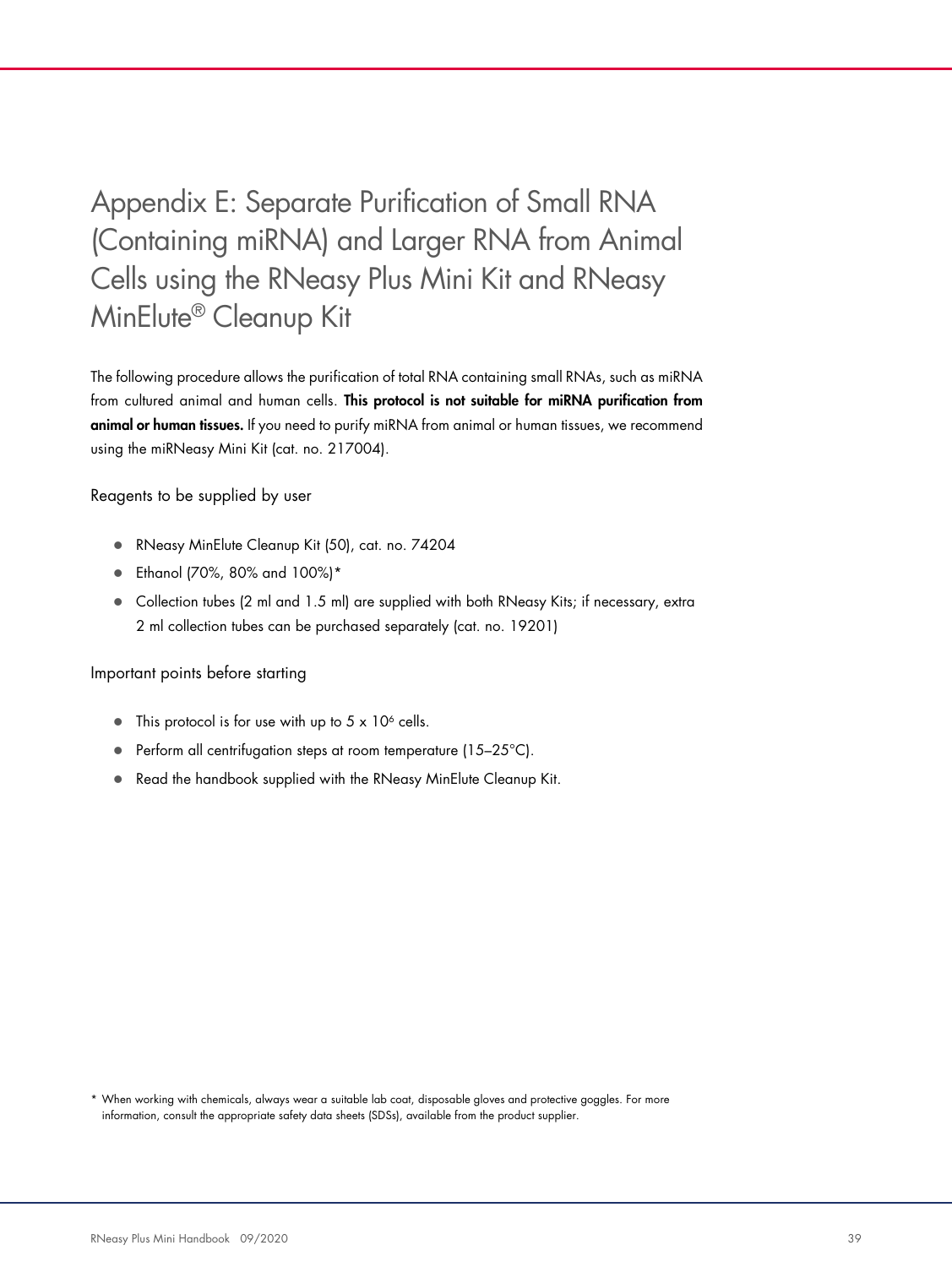#### Things to do before starting

- Buffer RPE is supplied as a concentrate. Before using for the first time, add 4 volumes of ethanol (96–100%) as indicated on the bottle to obtain a working solution.
- If purifying RNA from cell lines rich in RNases, we recommend adding β-mercaptoethanol (β-ME) to Buffer RLT Plus before use. Add 10 µl β-ME per 1 ml Buffer RLT Plus. Dispense in a fume hood and wear appropriate protective clothing. Buffer RLT Plus containing β-ME can be stored at room temperature (15-25°C) for up to 1 month. Alternatively, add 20 µl of 2 M dithiothreitol (DTT) per 1 ml Buffer RLT Plus. The stock solution of 2 M DTT in water should be prepared fresh or frozen in single-use aliquots. Buffer RLT Plus containing DTT can be stored at room temperature for up to 1 month.

#### Procedure

#### Separating small RNA from total RNA using the RNeasy Plus Mini Kit

- 1. Add 350 µl Buffer RLT Plus to the sample, and disrupt and homogenize immediately (see "Disrupting and homogenizing starting material", page 13, for more information).
- 2. Transfer the homogenate to a gDNA Eliminator spin column placed in a 2 ml collection tube. Centrifuge for 15 s at ≥8000 x  $g$  (≥10,000 rpm). Discard the column, and save the flowthrough.

Note: If necessary, repeat the centrifugation until all liquid has passed through the membrane.

- 3. Add 1 volume (usually 350 µl) of 70% ethanol, and mix thoroughly by vortexing. Do not centrifuge. Proceed immediately to step 4.
- 4. Transfer the sample, including any precipitate that may have formed, to an RNeasy Mini spin column placed in a 2 ml collection tube. Close the lid gently, and centrifuge for 15 s at  $≥8000 \times g$  ( $≥10,000$  rpm).
- 5. If purifying small RNA (containing miRNA) only, discard the RNeasy Mini spin column and follow steps 6–12 only.

If purifying both small RNA (containing miRNA) and larger RNA (>200 nt), save the RNeasy Mini spin column for use in step 13 (the spin column can be stored at 4°C or at room temperature [15–25°C], but not for long periods). Follow steps 6–12 to purify small RNA, and then steps E3–17 to purify larger RNA.

#### Purifying small RNA (containing miRNA) using the RNeasy MinElute Cleanup Kit

6. Transfer the flow-through from step 4 (which contains miRNA) to a 2 ml reaction tube (not supplied).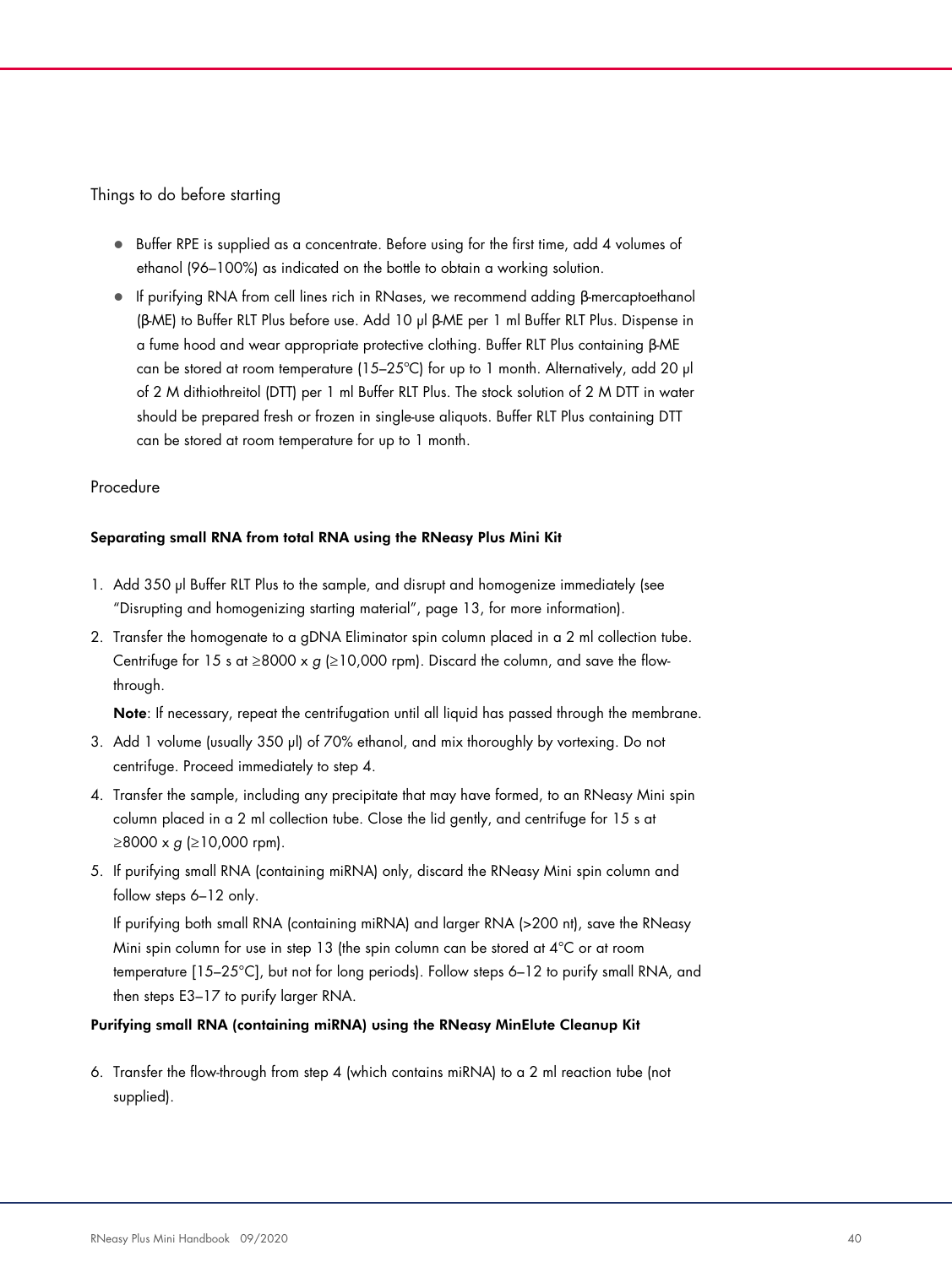- 7. Add 0.65 volumes (usually 455 µl) of 100% ethanol, and mix thoroughly by vortexing. Do not centrifuge. Proceed immediately to step 8.
- 8. Transfer 700 µl of the sample to an RNeasy MinElute spin column placed in a 2 ml collection tube. Close the lid gently, and centrifuge for 15 s at ≥8000 x  $g$  (≥10,000 rpm). Discard the flow-through.

Repeat step 8 until the whole sample has passed through the membrane. Discard the flowthrough each time.

9. Add 500 µl Buffer RPE to the RNeasy MinElute spin column. Close the lid gently, and centrifuge for 15 s at  $\geq$ 8000 x g ( $\geq$ 10,000 rpm). Discard the flow-through.

Note: Buffer RPE is supplied as a concentrate. Ensure that ethanol is added to Buffer RPE before use (see "Things to do before starting", page 40).

- 10. Add 500 µl of 80% ethanol to the RNeasy MinElute spin column. Close the lid gently, and centrifuge for 15 s at ≥8000 x  $g$  (≥10,000 rpm). Discard the flow-through and the collection tube.
- 11. Place the RNeasy MinElute spin column in a new 2 ml collection tube. Open the lid, and centrifuge for 1 min at  $\geq$ 8000 x g ( $\geq$ 10,000 rpm).
- 12. Place the RNeasy MinElute spin column in a 1.5 ml collection tube. Add 14 µl RNase-free water directly to the spin column membrane. Close the lid gently, and centrifuge for 1 min at  $\geq$ 8000 x g ( $\geq$ 10,000 rpm) to elute the RNA (small RNA containing miRNA).

This RNA eluate is enriched in various RNAs of <200 nucleotides, including miRNA, 5S rRNA and tRNA. For this reason, the miRNA yield cannot be quantified by OD measurement or fluorogenic assays. To determine yield, we recommend using quantitative, real-time RT-PCR assays specific for the type of small RNA under study. For example, to estimate miRNA yield, an assay directed against any miRNA known to be adequately expressed in the samples being processed may be used.

#### Purifying larger RNA (>200 nt) using the RNeasy Plus Mini Kit

- 13. Add 700 µl Buffer RW1 to the RNeasy Mini spin column from step 4. Close the lid gently, and centrifuge for 15 s at ≥8000 x  $g$  (≥10,000 rpm) to wash the spin column membrane. Discard the flow-through and the collection tube.
- 14. Place the RNeasy Mini spin column in a new 2 ml collection tube. Add 500 µl Buffer RPE to the spin column. Close the lid gently, and centrifuge for 15 s at  $\geq$ 8000 x g ( $\geq$ 10,000 rpm) to wash the spin column membrane. Discard the flow-through.

Note: Buffer RPE is supplied as a concentrate. Ensure that ethanol is added to Buffer RPE before use (see "Things to do before starting", page 40).

15. Add 500 µl Buffer RPE to the RNeasy Mini spin column. Close the lid gently, and centrifuge for 15 s at ≥8000 x  $g$  (≥10,000 rpm) to wash the spin column membrane. Discard the flowthrough and the collection tube.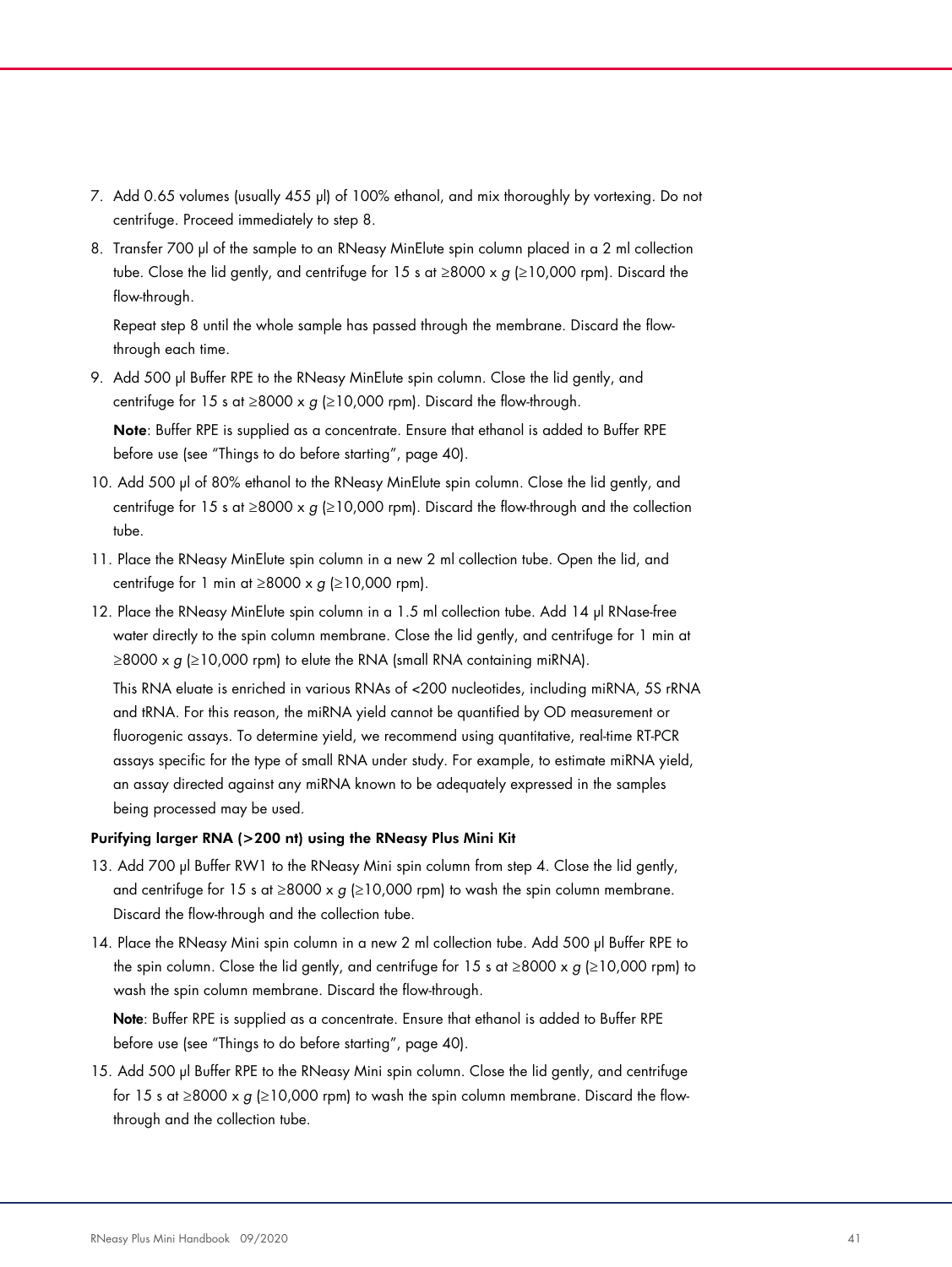16. Place the RNeasy Mini spin column in a new 2 ml collection tube. Open the lid, and centrifuge at full speed for 1 min.

To avoid damage to their lids, place the spin columns into the centrifuge with at least one empty position between columns. Orient the lids so that they point in a direction opposite to the rotation of the rotor (e.g., if the rotor rotates clockwise, orient the lids counterclockwise).

It is important to dry the spin column membrane, since residual ethanol may interfere with downstream reactions. Centrifugation with the lids open ensures that no ethanol is carried over during RNA elution.

17. Place the RNeasy Mini spin column in a 1.5 ml collection tube. Add 30–50 µl RNase-free water directly to the spin column membrane. Close the lid gently, and centrifuge for 1 min at  $\geq$ 8000 x g ( $\geq$ 10,000 rpm) to elute the RNA ( $>$ 200 nt).

If the expected RNA yield is >30 µg, repeat step 17 with a second volume of RNase-free water. Elute into the same collection tube.

For real-time RT-PCR with the purified RNA, QIAGEN offers the miRCURY LNA PCR System, which allows detection of hundreds of miRNAs from a single cDNA synthesis reaction. For details, visit www.qiagen.com/miRNA.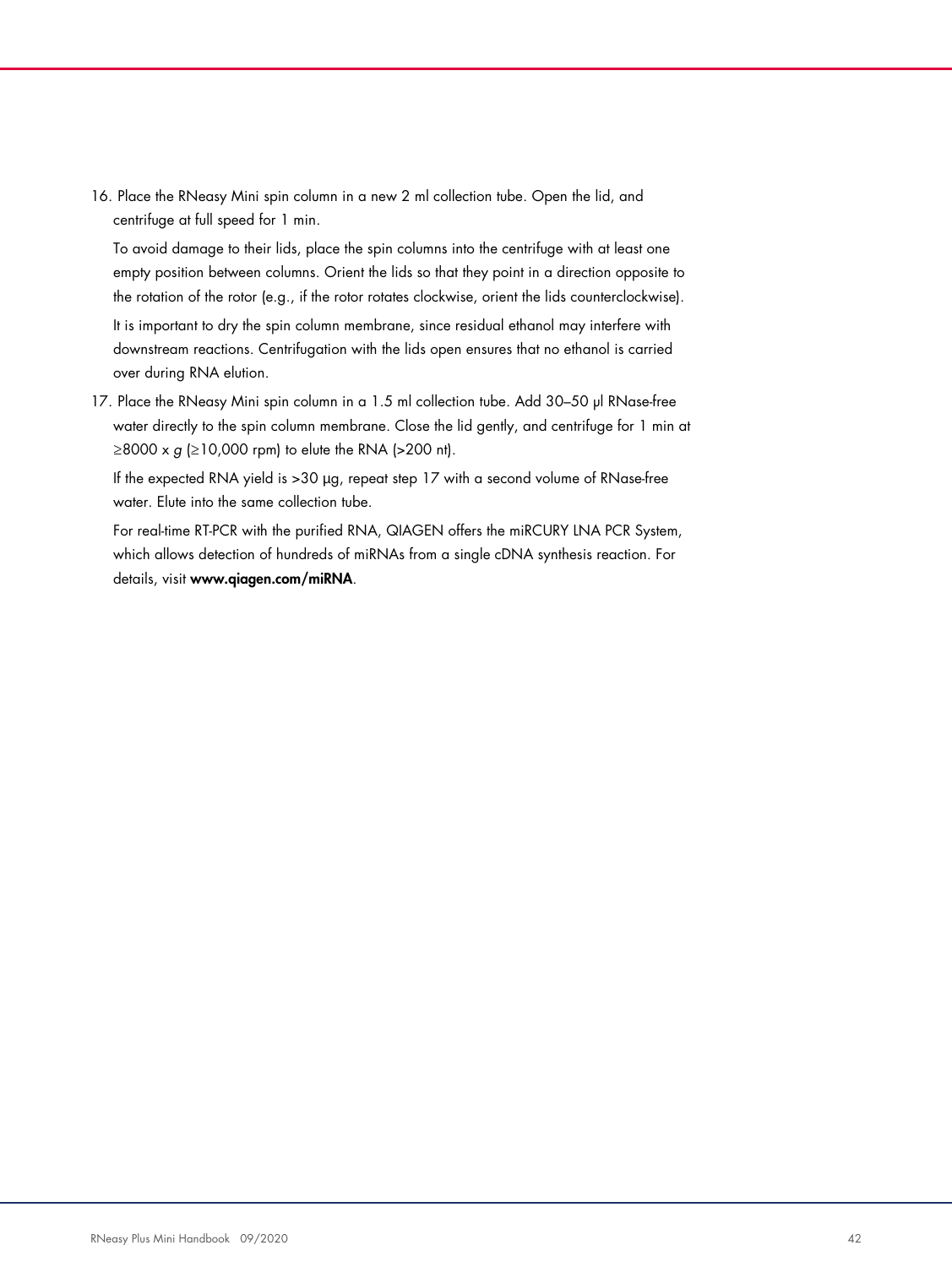# Ordering Information

| Product                               | <b>Description</b>                                                                                                                      | Cat. no.      |
|---------------------------------------|-----------------------------------------------------------------------------------------------------------------------------------------|---------------|
| RNeasy Plus Mini Kit (50)             | 50 RNeasy Mini Spin Columns, 50 gDNA Eliminator<br>Mini Spin Columns, Collection Tubes, RNase-Free<br><b>Reagents and Buffers</b>       | 74134         |
| RNeasy Plus Mini Kit (250)            | 250 RNeasy Mini Spin Columns, 250 gDNA<br>Eliminator Mini Spin Columns, Collection Tubes,<br>RNase-Free Reagents and Buffers            | 74136         |
| <b>Accessories</b>                    |                                                                                                                                         |               |
| Collection Tubes (2 ml)               | 1000 x 2 ml Collection Tubes                                                                                                            | 19201         |
| Allprotect Tissue Reagent (100 ml)    | 100 ml Allprotect Tissue Reagent, Allprotect Reagent<br>Pump                                                                            | 76405         |
| RNAprotect Tissue Reagent (50 ml)     | 50 ml RNAprotect Tissue Reagent for stabilization of<br>RNA in 25 x 200 mg tissue samples                                               | 76104         |
| RNAprotect Tissue Reagent (250 ml)    | 250 ml RNAprotect Tissue Reagent for stabilization of<br>RNA in 125 x 200 mg tissue samples                                             | 76106         |
| RNAprotect Tissue Tubes (50 x 1.5 ml) | For stabilization of RNA in $50 \times 50$ mg tissue<br>samples: 50 screw-top tubes containing 1.5 ml<br>RNAprotect Tissue Reagent each | 76154         |
| RNAprotect Tissue Tubes (20 x 5 ml)   | For stabilization of RNA in 20 x 500 mg tissue<br>samples: 20 screw-top tubes containing 5 ml<br>RNAprotect Tissue Reagent each         | 76163         |
| QIAshredder (50)*                     | 50 disposable cell-lysate homogenizers                                                                                                  | 79654         |
| TissueRuptor II                       | Handheld rotor-stator homogenizer, 5 TissueRuptor<br>Disposable Probes                                                                  | <b>Varies</b> |
| TissueRuptor Disposable Probes (25)   | 25 nonsterile plastic disposable probes for use with<br>the TissueRuptor II (and the old TissueRuptor)                                  | 990890        |
| Tissuelyser LT                        | Compact bead mill, 100-240 V AC, 50-60 Hz;<br>requires the TissueLyser LT Adapter, 12-Tube (available<br>separately)                    | 85600         |
| Tissuelyser LT Adapter, 12-Tube       | Adapter for disruption of up to 12 samples in 2 ml<br>microcentrifuge tubes on the TissueLyser LT                                       | 69980         |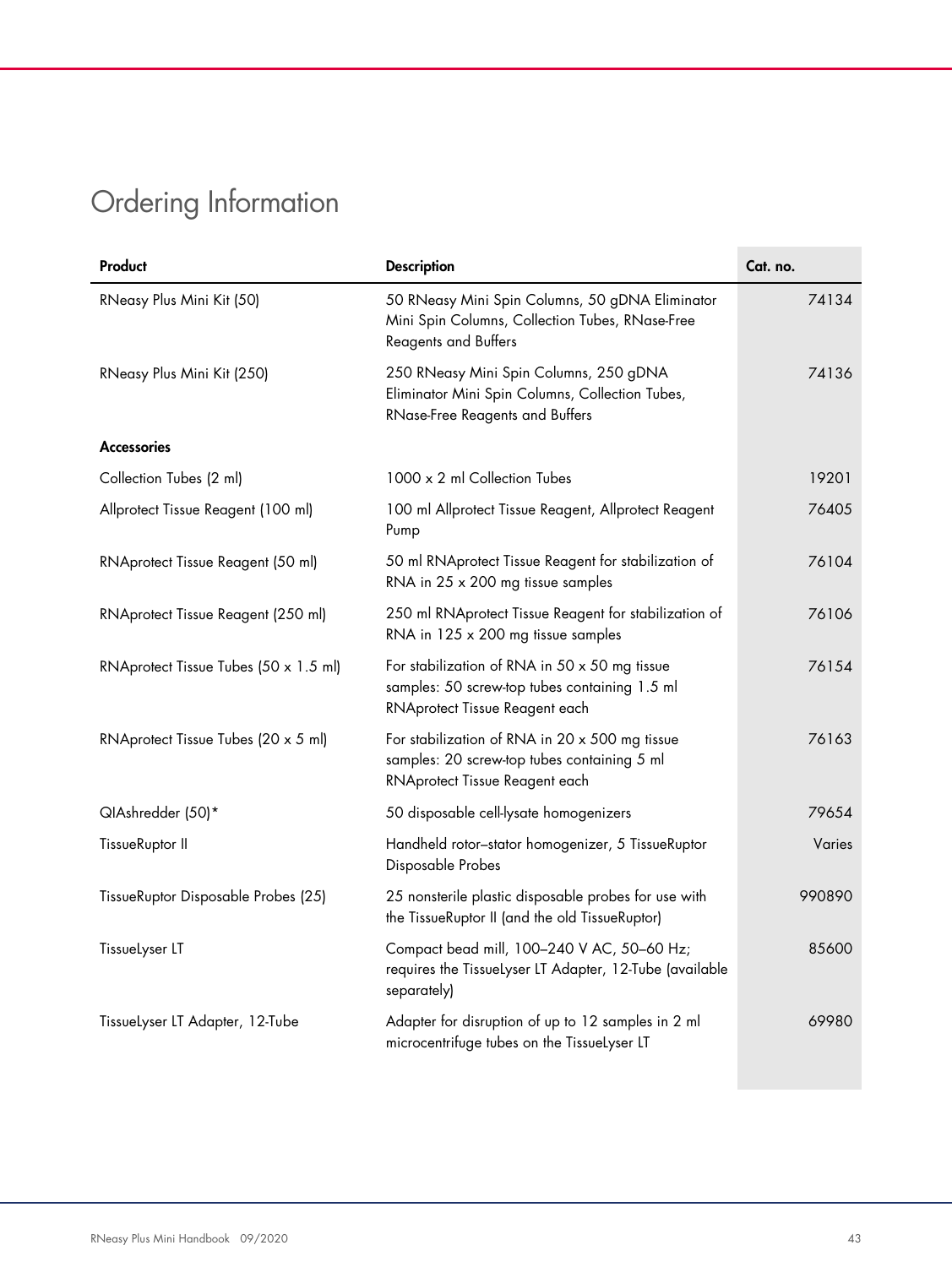| Product                                         | <b>Description</b>                                                                                                                                        | Cat. no. |
|-------------------------------------------------|-----------------------------------------------------------------------------------------------------------------------------------------------------------|----------|
| TissueLyser II                                  | Bead mill; requires the TissueLyser Adapter Set 2 x 24<br>or Tissuelyser Adapter Set 2 x 96 (available<br>separately)                                     | Various  |
| Tissuelyser Adapter Set 2 x 24                  | 2 sets of Adapter Plates and 2 racks for use with 2 ml<br>microcentrifuge tubes on the TissueLyser II                                                     | 69982    |
| Tissuelyser Adapter Set 2 x 96                  | 2 sets of Adapter Plates for use with Collection<br>Microtubes (racked) on the TissueLyser II                                                             | 69984    |
|                                                 |                                                                                                                                                           |          |
| Tissuelyser Single-Bead Dispenser, 5 mm         | For dispensing individual beads (5 mm diameter)                                                                                                           | 69965    |
| Stainless Steel Beads, 5 mm (200)               | 200 stainless steel beads (5 mm diameter), suitable for<br>use with TissueLyser systems                                                                   | 69989    |
| Stainless Steel Beads, 7 mm (200)               | 200 stainless steel beads (7 mm diameter), suitable for<br>use with TissueLyser systems                                                                   | 69990    |
|                                                 | QIAcube Connect — for fully automated nucleic acid extraction with QIAGEN spin-column kits                                                                |          |
| QIAcube Connect <sup>t</sup>                    | Instrument, connectivity package, 1-year warranty on<br>parts and labor                                                                                   | Inquire  |
| Starter Pack, QIAcube                           | Filter-tips, 200 µl (1024), 1000 µl filter-tips (1024),<br>30 ml reagent bottles (12), rotor adapters (240),<br>elution tubes (240), rotor adapter holder | 990395   |
| <b>Related products for RNA purification</b>    |                                                                                                                                                           |          |
| RNeasy Midi Kit (50)* <sup>‡</sup>              | 50 RNeasy Midi Spin Columns, Collection Tubes<br>(15 ml), RNase-Free Reagents and Buffers                                                                 | 75144    |
| RNeasy Maxi Kit (12) <sup>‡</sup>               | 12 RNeasy Maxi Spin Columns, Collection Tubes,<br><b>RNase-Free Reagents and Buffers</b>                                                                  | 75162    |
| miRNeasy Tissue/Cells Advanced Mini Kit<br>(50) | For 50 preps: RNeasy Mini Spin Columns, gDNA<br>Eliminator Spin Columns, Collection Tubes, RNase-<br>Free Water and Buffers                               | 217604   |
| RNase-Free DNase Set (50)                       | 1500 Kunitz units RNase-free DNase I, RNase-free<br>Buffer RDD, and RNase-free water for 50 RNA<br>minipreps                                              | 79254    |
| RNeasy MinElute Cleanup Kit (50)                | 50 RNeasy MinElute Spin Columns, Collection Tubes,<br><b>RNase-Free Reagents and Buffers</b>                                                              | 74204    |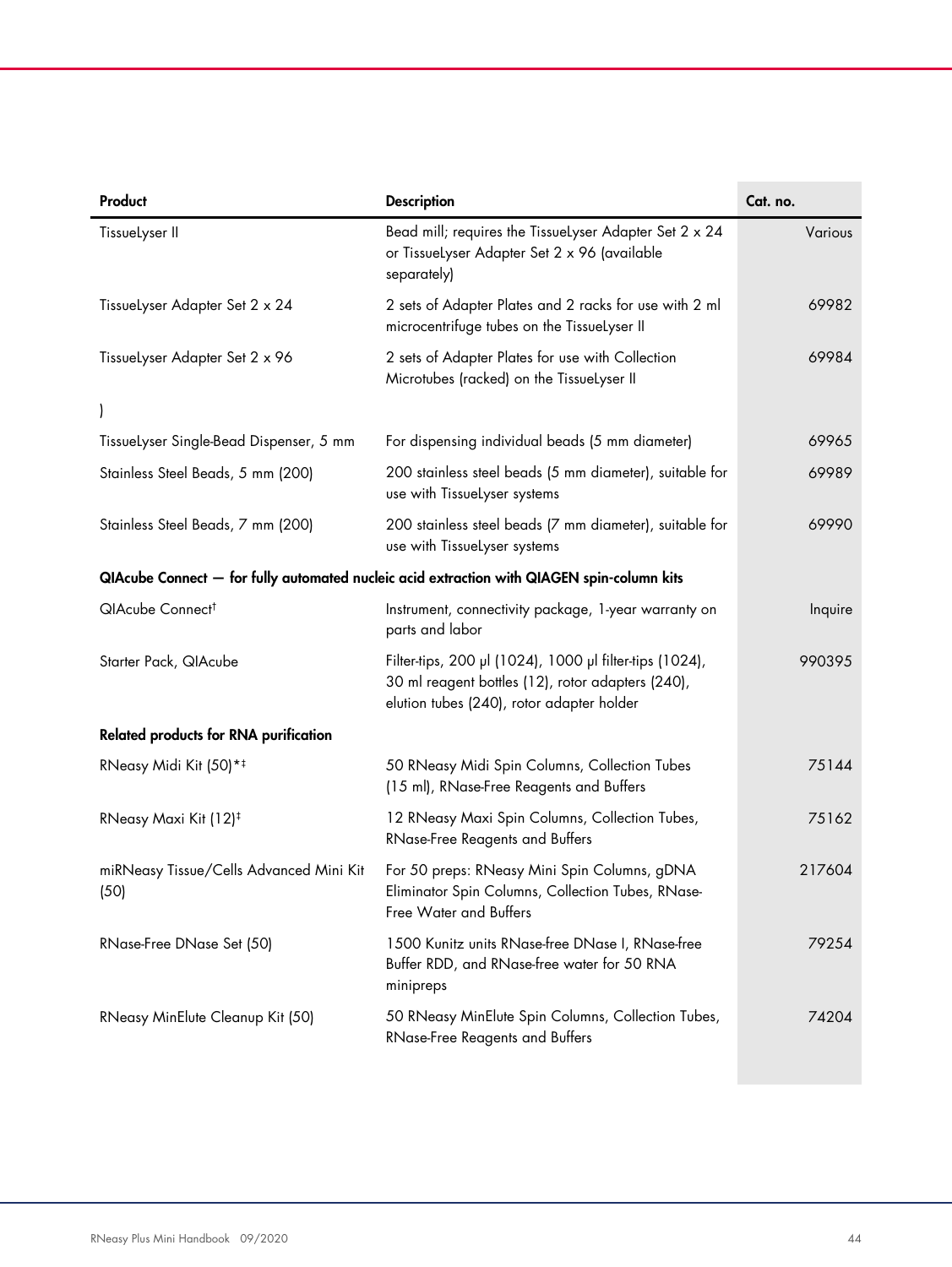| Product                                      | <b>Description</b>                                                                                                                                                                                                                             | Cat. no. |
|----------------------------------------------|------------------------------------------------------------------------------------------------------------------------------------------------------------------------------------------------------------------------------------------------|----------|
| Related products for downstream applications |                                                                                                                                                                                                                                                |          |
| Omniscript RT Kit (50)*                      | For 50 reverse-transcription reactions: 200 units<br>Omniscript Reverse Transcriptase, 150 µl 10x Buffer<br>RT, 100 µl dNTP Mix (contains 5 mM each dNTP),<br>1.1 ml RNase-free water                                                          | 205111   |
| Sensiscript RT Kit (50)*                     | For 50 reverse-transcription reactions: Sensiscript<br>Reverse Transcriptase, 150 µl 10x Buffer RT, 100 µl<br>dNTP Mix (contains 5 mM each dNTP), 1.1 ml RNase-<br>free water                                                                  | 205211   |
| QuantiNova Rev. Transcription Kit (10)*      | For 10 x 20 µl reactions: 20 µl 8x gDNA Removal<br>Mix, 10 µl Reverse Transcription Enzyme, 40 µl<br>Reverse Transcription Mix (containing RT primers), 20<br>µl Internal Control RNA, 1.9 ml RNase-Free Water                                 | 205410   |
| QuantiNova SYBR Green PCR Kit (100)*         | For 100 x 20 µl reactions: 1 ml 2x QuantiNova SYBR<br>Green PCR Master Mix, 500 µl QuantiNova Yellow<br>Template Dilution Buffer, 250 µl QN ROX Reference<br>Dye, 1.9 ml Water                                                                 | 208052   |
| QuantiNova SYBR Green RT-PCR Kit<br>$(100)*$ | For 100 x 20 µl reactions: 1 ml QuantiNova SYBR<br>Green RT-PCR Master Mix, 20 µl QuantiNova SYBR<br>Green RT Mix, 20 µl Internal Control RNA, 500 µl<br>Yellow Template Dilution Buffer, 250 µl ROX<br>Reference Dye, 1.9 µl RNase-Free Water | 208152   |
| QuantiNova Probe PCR Kit (100)*              | For 100 x 20 µ reactions: 1 ml 2x QuantiNova Probe<br>PCR Master Mix, 250 µl QN ROX Reference Dye,<br>500 µl QuantiNova Yellow Template Dilution Buffer,<br>1.9 ml Water                                                                       | 208252   |
| QuantiNova Probe RT-PCR Kit (100)*           | For 100 x 20 µl reactions: 1 ml QuantiNova Probe RT-<br>PCR Master Mix, 20 µl QuantiNova Probe RT Mix, 20<br>µl Internal Control RNA, 500 µl Yellow Template<br>Dilution Buffer, 250 µl ROX Reference Dye, 1.9 µl<br><b>RNase-Free Water</b>   | 208352   |
| QuantiNova Multiplex PCR Kit (100)*          | For 100 x 20µl reactions: 500µl QuantiNova<br>Multiplex PCR Mastermix, 500µl yellow template<br>dilution buffer, 250µl ROX reference dye, 1.9µl<br>RNase-Free water                                                                            | 208452   |
| QuantiNova Multiplex RT-PCR Kit (100)*       | For 100 x 20 µl reactions: 0.5 ml 4x QuantiNova<br>Multiplex RT-PCR Master Mix, 20 µl QuantiNova<br>Multiplex RT-Mix, 20 µl QuantiNova IC RNA, 500 µl                                                                                          | 208552   |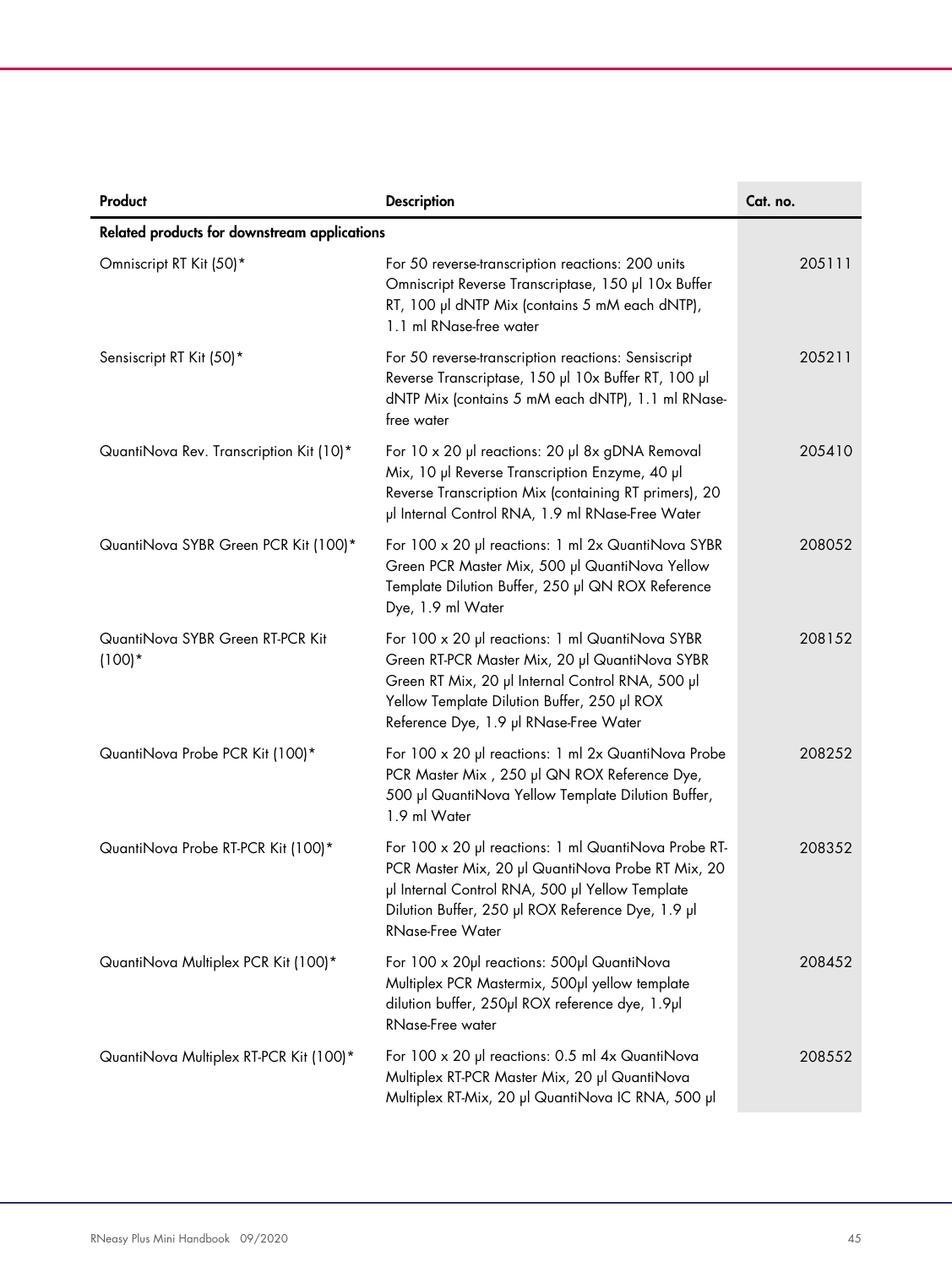| Product                                              | <b>Description</b>                                                                                  | Cat. no. |
|------------------------------------------------------|-----------------------------------------------------------------------------------------------------|----------|
|                                                      | QuantiNova Yellow Template Dilution Buffer, 250 µl<br>QN ROX Reference Dye, 1.9 ml RNase-Free Water |          |
| miRCURY LNA SYBR <sup>®</sup> Green PCR Kit<br>(200) | For 200 reactions: 2X miRCURY SYBR Green Master<br>Mix, RNase-Free Water                            | 339345   |
| miRCURY LNA SYBR Green PCR Kit (600)                 | For 600 reactions: 2X miRCURY SYBR Green Master<br>Mix, RNase-Free Water                            | 339346   |
| miRCURY LNA miRNA PCR Assay                          | Contains forward and reverse primers for 200<br>reactions; for SYBR® Green-based detection          | 339306   |

Larger kit size available; see www.qiagen.com.

† All QIAcube Connect instruments are provided with a region-specific connectivity package, including tablet and equipment necessary to connect to the local network. Further, QIAGEN offers comprehensive instrument service products, including service agreements, installation, introductory training and preventive subscription. Contact your local sales representative to learn about your options.

- ‡ Requires use of a centrifuge capable of attaining 3000–5000 x g equipped with a swing-out rotor for 15 ml (Midi) or 50 ml (Maxi) centrifuge tubes.
- § Visit www.qiagen.com/GeneGlobe to search for and order this product.
- ¶ <sup>1</sup> Visit www.qiagen.com/GeneGlobe to search for and order primer sets or primer–probe sets.<br><sup>2</sup>
- \*\* Recommended for ABI PRISM and Applied Biosystems® cyclers.
- †† Recommended for all other cyclers.

For up-to-date licensing information and product-specific disclaimers, see the respective QIAGEN kit handbook or user manual. QIAGEN kit handbooks and user manuals are available at www.qiagen.com or can be requested from QIAGEN Technical Services or your local distributor.

# Document Revision History

| <b>Date</b>    | Changes                                                                                                                                           |
|----------------|---------------------------------------------------------------------------------------------------------------------------------------------------|
| January 2020   | Updated text, ordering information and intended use for QIAcube Connect.                                                                          |
| September 2020 | Updated branding of RNA protection products. Added bullet points about ß-mercaptoethanol<br>and dithiothreitol to "Things to do before starting". |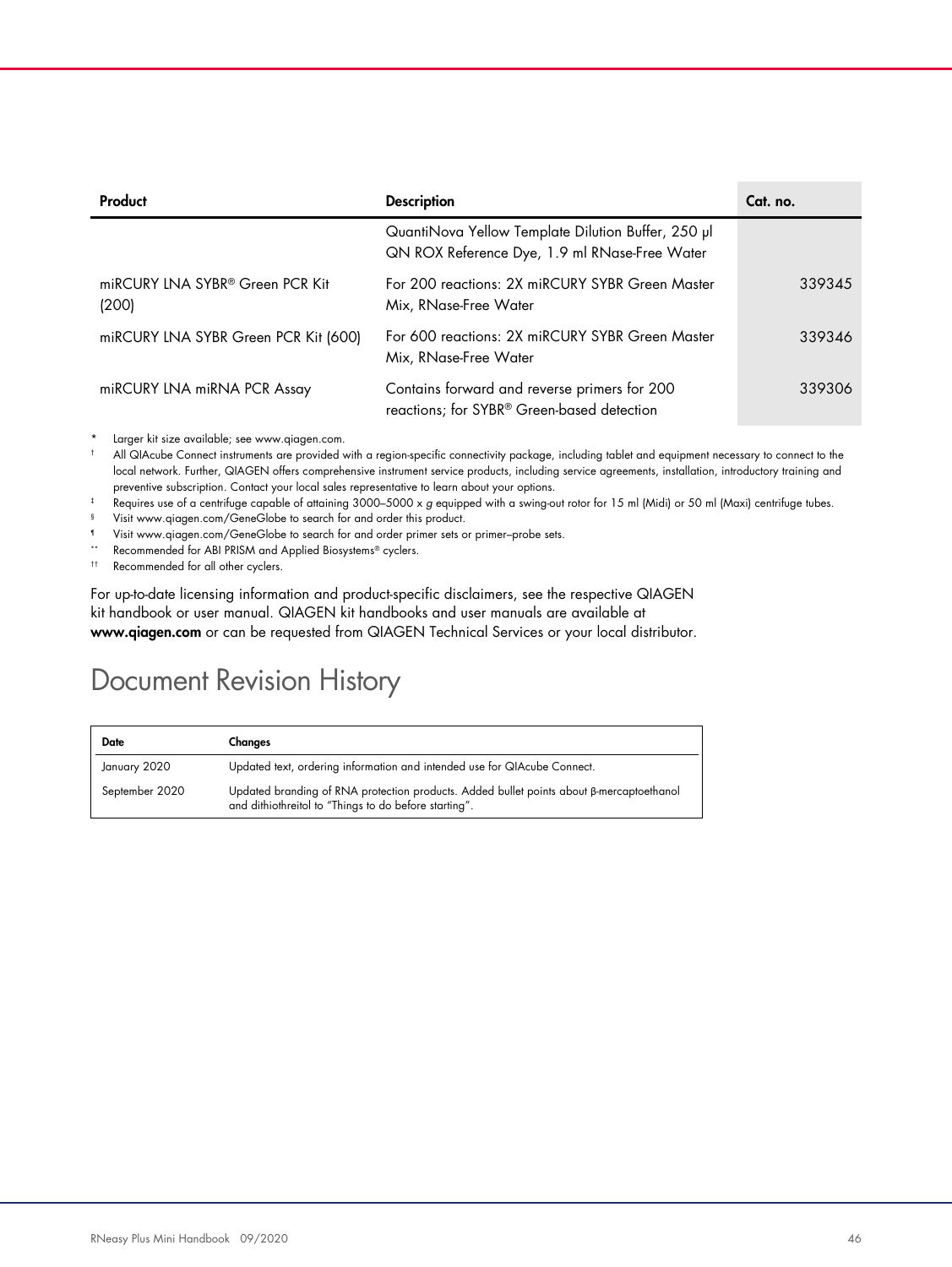#### Limited License Agree

Use of this product signifies the agreement of any purchaser or user of the RNeasy Plus Mini Kit to the following terms:

- 1. The RNeasy Plus Mini Kit may be used solely in accordance with the RNeasy Plus Mini Handbook and for use with components contained in the Kit only. QIAGEN grants no license under any of its intellectual protocols availa
- 2. Other than expressly stated licenses, QIAGEN makes no warranty that this Kit and/or its use(s) do not infringe the rights of third-parties.
- 3. This Kit and its components are licensed for one-time use and may not be reused, refurbished, or resold.
- 4. QIAGEN specifically disclaims any other licenses, expressed or implied other than those expressly stated.
- 5. The purchaser and user of the Kit agree not to take or permit anyone else to take any steps that could lead to or facilitate any acts prohibited above. QIAGEN may enforce the prohibitions of this Limited License Areemen and/or its components.

#### For updated license terms, see www.qiagen.com.

Trademarks: QIAGEN®, Sample to Insight®, QIAcube®, Allproted®, GeneGlobe®, INA®, MinElute®, miRCURY®, Omniscript®, Quantiscript®, QuantiNova®, RNeasy®, Sensiscript®, TissueRuptor® (QIAGEN Group); ABI PRISM®,<br>Applied Biosys

Purchase of QIAGEN's products is accompanied by a limited, non-transterable license sastated in the license intormation packed with the product under the applicable patents owned by Roche Molecular Systems, Inc. and<br>F. Hof

Certain specific embodiments of the process of multiplex PCR may be covered by patents of third parties in certain countries and may require a license.

HB-0405-005 © 2020 QIAGEN, all rights reserved.